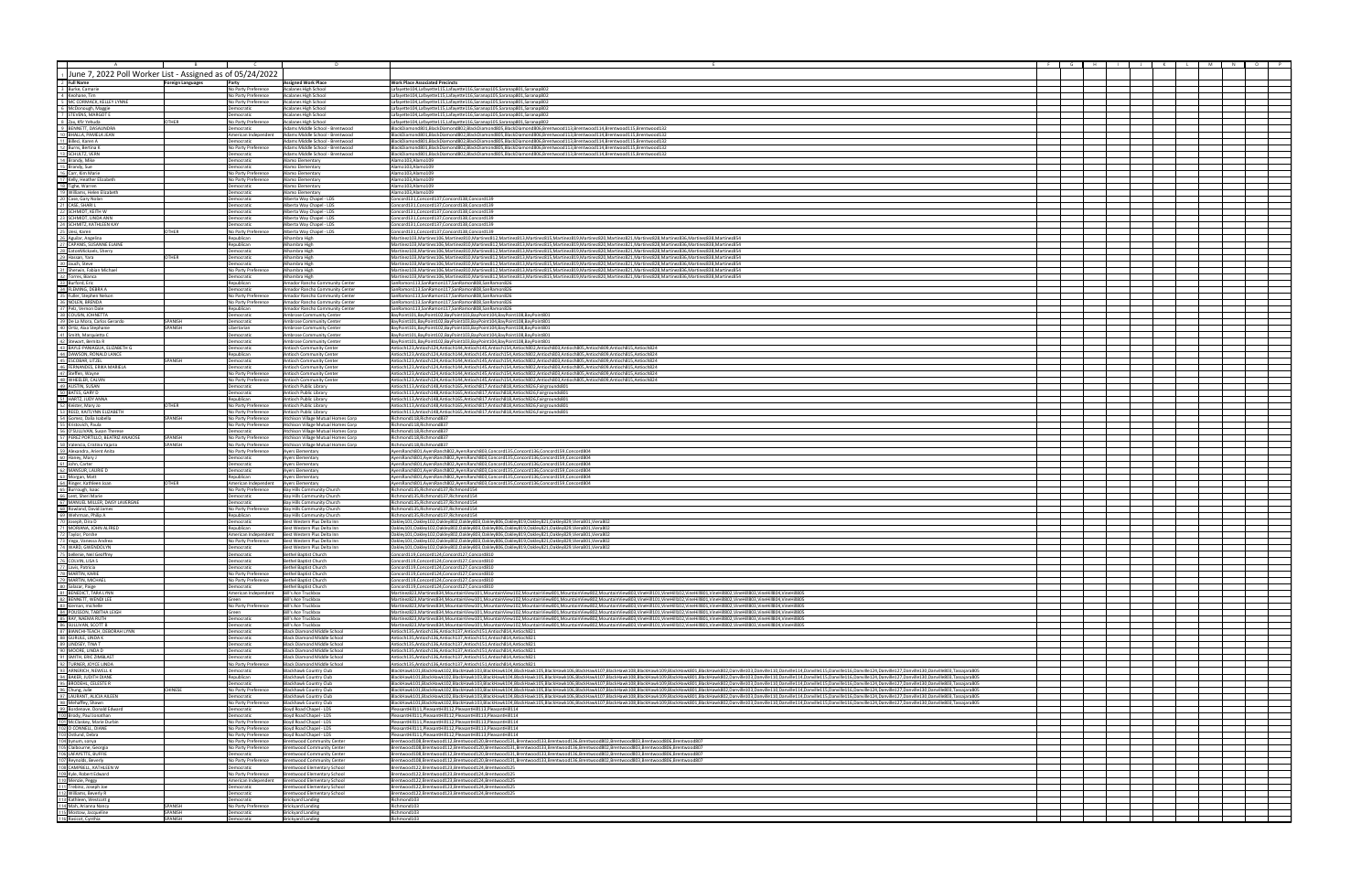|                                                                                                                                                                                                                                                             |                                            | n.                                                                                         |                                                                                                                                                                                                                                                                                                                                                                                                                                                                  |  |  | <b>M</b> |  |
|-------------------------------------------------------------------------------------------------------------------------------------------------------------------------------------------------------------------------------------------------------------|--------------------------------------------|--------------------------------------------------------------------------------------------|------------------------------------------------------------------------------------------------------------------------------------------------------------------------------------------------------------------------------------------------------------------------------------------------------------------------------------------------------------------------------------------------------------------------------------------------------------------|--|--|----------|--|
|                                                                                                                                                                                                                                                             | Democratic                                 | Broadway Baptist Church                                                                    | SanPablo107,SanPablo108,SanPablo110,SanPablo803,SanPablo804                                                                                                                                                                                                                                                                                                                                                                                                      |  |  |          |  |
|                                                                                                                                                                                                                                                             | Democratic                                 | Broadway Baptist Church                                                                    | SanPablo107,SanPablo108,SanPablo110,SanPablo803,SanPablo804                                                                                                                                                                                                                                                                                                                                                                                                      |  |  |          |  |
| A<br>112 EASTERLING, DONN'RUE<br>118 KIRKSEY, MARGRET BERTHA<br>119 NUNEZ, MARY M<br>1221 Sweeney, Katherine<br>1221 Sweeney, Katherine<br>1222 Empelowue, Tawarthissyu Comfort<br>1224 HUBBARD, EARLENE T<br>1226 Immekus, Roy<br>1222 Immekus,<br>SPANISH | Democratic<br>No Party Preference          | Broadway Baptist Church<br>Broadway Baptist Church                                         | SanPablo107,SanPablo108,SanPablo110,SanPablo803,SanPablo804<br>SanPablo107,SanPablo108,SanPablo110,SanPablo803,SanPablo804                                                                                                                                                                                                                                                                                                                                       |  |  |          |  |
|                                                                                                                                                                                                                                                             | Democratic                                 | Broadway Baptist Church                                                                    | SanPablo107.SanPablo108.SanPablo110.SanPablo803.SanPablo804                                                                                                                                                                                                                                                                                                                                                                                                      |  |  |          |  |
|                                                                                                                                                                                                                                                             | Democratic                                 | Carmen Dragon Elementary                                                                   | Antioch138,Antioch152,Antioch157,Antioch801,Antioch819                                                                                                                                                                                                                                                                                                                                                                                                           |  |  |          |  |
|                                                                                                                                                                                                                                                             | emocratic                                  | Carmen Dragon Elementary                                                                   | /htioch138,Antioch152,Antioch157,Antioch801,Antioch819                                                                                                                                                                                                                                                                                                                                                                                                           |  |  |          |  |
|                                                                                                                                                                                                                                                             | emocratic<br>No Party Preference           | Carmen Dragon Elementary<br>Carmen Dragon Elementary                                       | //htioch138,Antioch152,Antioch157,Antioch801,Antioch819<br>Antioch138,Antioch152,Antioch157,Antioch801,Antioch819                                                                                                                                                                                                                                                                                                                                                |  |  |          |  |
|                                                                                                                                                                                                                                                             | Democratic                                 | Carmen Dragon Elementary                                                                   | Antioch138,Antioch152,Antioch157,Antioch801,Antioch819                                                                                                                                                                                                                                                                                                                                                                                                           |  |  |          |  |
|                                                                                                                                                                                                                                                             | No Party Preference                        | Carmen Dragon Elementary                                                                   | Antioch138.Antioch152.Antioch157.Antioch801.Antioch819                                                                                                                                                                                                                                                                                                                                                                                                           |  |  |          |  |
|                                                                                                                                                                                                                                                             | Democratic<br>Democratic                   | Church of Christ - Macdonald Ave<br>Church of Christ - Macdonald Ave                       | Richmond124.Richmond144<br>Richmond124, Richmond144                                                                                                                                                                                                                                                                                                                                                                                                              |  |  |          |  |
|                                                                                                                                                                                                                                                             | Democratic                                 | Church of Christ - Macdonald Ave                                                           | Richmond124, Richmond144                                                                                                                                                                                                                                                                                                                                                                                                                                         |  |  |          |  |
| 1300 McRae, George<br>131 Odedra, Priyanka<br>132 FOMG, LAWRENCE MICHAEL<br>132 HEANEY, SHARON LYNN<br>132 Rengapuram, Sreedhar REDDY<br>1326 Roberts, Geborah<br>132 Shother, richard<br>132 Sharon, Madhulina<br>132 Heller, richard<br>142 HE<br>OTHER   | No Party Preference                        | Church of Christ - Macdonald Ave                                                           | Richmond124, Richmond144                                                                                                                                                                                                                                                                                                                                                                                                                                         |  |  |          |  |
|                                                                                                                                                                                                                                                             | Democratic                                 | Church Of The Valley                                                                       | SanRamon103,SanRamon104,SanRamon105,SanRamon106,SanRamon130                                                                                                                                                                                                                                                                                                                                                                                                      |  |  |          |  |
| THER                                                                                                                                                                                                                                                        | Democratic<br>No Party Preference          | Church Of The Valley<br>Church Of The Valley                                               | SanRamon103,SanRamon104,SanRamon105,SanRamon106,SanRamon130<br>SanRamon103,SanRamon104,SanRamon105,SanRamon106,SanRamon130                                                                                                                                                                                                                                                                                                                                       |  |  |          |  |
|                                                                                                                                                                                                                                                             | No Party Preference                        | hurch Of The Valley                                                                        | SanRamon103,SanRamon104,SanRamon105,SanRamon106,SanRamon130                                                                                                                                                                                                                                                                                                                                                                                                      |  |  |          |  |
| HINDI                                                                                                                                                                                                                                                       | No Party Preference                        | Church Of The Valley                                                                       | SanRamon103,SanRamon104,SanRamon105,SanRamon106,SanRamon130                                                                                                                                                                                                                                                                                                                                                                                                      |  |  |          |  |
|                                                                                                                                                                                                                                                             | Other<br>No Party Preference               | Church Of The Valley<br><b>Clayton Endeavor Hall</b>                                       | SanRamon103,SanRamon104,SanRamon105,SanRamon106,SanRamon130<br>BrionesValley801.BrionesValley802.BrionesValley803.BrionesValley804.BrionesValley805.BrionesValley806.Clayton101.Clayton102.Clayton103.Clayton104.Clayton105.Clayton106.Clayton107.Clayton107.Clayton107.Clayton107.Clayton103                                                                                                                                                                    |  |  |          |  |
|                                                                                                                                                                                                                                                             | Democratic                                 | Clayton Endeavor Hal                                                                       | BrionesValley801,BrionesValley802,BrionesValley803,BrionesValley804,BrionesValley805,BrionesValley806,Clayton101,Clayton102,Clayton103,Clayton104,Clayton105,Clayton106,Clayton106,Clayton106,Clayton106,Clayton107,Clayton108                                                                                                                                                                                                                                   |  |  |          |  |
|                                                                                                                                                                                                                                                             | No Party Preference                        | Clayton Endeavor Hall                                                                      | BrionesValley801,BrionesValley802,BrionesValley803,BrionesValley804,BrionesValley805,BrionesValley806,Clayton101,Clayton102,Clayton103,Clayton104,Clayton105,Clayton106,Clayton106,Clayton106,Clayton106,Clayton107,Clayton108                                                                                                                                                                                                                                   |  |  |          |  |
|                                                                                                                                                                                                                                                             | No Party Preference<br>Democratic          | Clayton Endeavor Hall<br>Clayton Endeavor Hall                                             | BrionesValley801,BrionesValley802,BrionesValley803,BrionesValley804,BrionesValley805,BrionesValley806,Clayton101,Clayton102,Clayton103,Clayton104,Clayton105,Clayton106,Clayton106,Clayton106,Clayton106,Clayton107,Clayton109<br>BrionesValley801,BrionesValley802,BrionesValley803,BrionesValley804,BrionesValley805,BrionesValley805,Clayton101,Clayton102,Clayton103,Clayton104,Clayton105,Clayton106,Clayton106,Clayton106,Clayton106,Clayton107            |  |  |          |  |
|                                                                                                                                                                                                                                                             | No Party Preference                        | Clayton Endeavor Hall                                                                      | BrionesValley801,BrionesValley802,BrionesValley803,BrionesValley804,BrionesValley805,BrionesValley806,Clayton101,Clayton102,Clayton103,Clayton104,Clayton105,Clayton106,Clayton106,Clayton106,Clayton106,Clayton107                                                                                                                                                                                                                                              |  |  |          |  |
|                                                                                                                                                                                                                                                             | Democratic                                 | Clayton Endeavor Hall                                                                      | BrionesValley801,BrionesValley802,BrionesValley803,BrionesValley804,BrionesValley805,BrionesValley806,Clayton101,Clayton102,Clayton103,Clayton104,Clayton105,Clayton106,Clayton106,Clayton106,Clayton106,Clayton107                                                                                                                                                                                                                                              |  |  |          |  |
|                                                                                                                                                                                                                                                             | No Party Preference<br>No Party Preference | Club Los Meganos                                                                           | Brentwood121,Brentwood126,Brentwood127,Brentwood128<br>Brentwood121,Brentwood126,Brentwood127,Brentwood128                                                                                                                                                                                                                                                                                                                                                       |  |  |          |  |
|                                                                                                                                                                                                                                                             | Republican                                 | Club Los Meganos<br>Club Los Meganos                                                       | Brentwood121,Brentwood126,Brentwood127,Brentwood128                                                                                                                                                                                                                                                                                                                                                                                                              |  |  |          |  |
|                                                                                                                                                                                                                                                             | Republican                                 | Club Los Meganos                                                                           | Brentwood121,Brentwood126,Brentwood127,Brentwood128                                                                                                                                                                                                                                                                                                                                                                                                              |  |  |          |  |
|                                                                                                                                                                                                                                                             | Democratic                                 | Club Los Meganos                                                                           | Brentwood121,Brentwood126,Brentwood127,Brentwood128                                                                                                                                                                                                                                                                                                                                                                                                              |  |  |          |  |
|                                                                                                                                                                                                                                                             | No Party Preference<br>Republican          | Club Los Meganos<br>ommunity of Christ Churcl                                              | Brentwood121,Brentwood126,Brentwood127,Brentwood128<br>WalnutCreek102,WalnutCreek111,WalnutCreek112,WalnutCreek114,WalnutCreek131,WalnutCreek144,WalnutCreek803,WalnutCreek804,WalnutCreek808,WalnutCreek809,WalnutCreek809,WalnutCreek809,WalnutCreek809,WalnutCreek8011,WalnutCreek                                                                                                                                                                            |  |  |          |  |
|                                                                                                                                                                                                                                                             | Democratic                                 | Community of Christ Church                                                                 | WalnutCreek102,WalnutCreek111,WalnutCreek112,WalnutCreek114,WalnutCreek131,WalnutCreek144,WalnutCreek803,WalnutCreek804,WalnutCreek808,WalnutCreek809,WalnutCreek809,WalnutCreek804,WalnutCreek809,WalnutCreek801,WalnutCreek8                                                                                                                                                                                                                                   |  |  |          |  |
|                                                                                                                                                                                                                                                             | Democratic                                 | Community of Christ Churcl                                                                 | WalnutCreek102.WalnutCreek111.WalnutCreek112.WalnutCreek114.WalnutCreek131.WalnutCreek144.WalnutCreek803.WalnutCreek804.WalnutCreek808.WalnutCreek809.WalnutCreek809.WalnutCreek809.WalnutCreek801.WalnutCreek811.WalnutCreek8                                                                                                                                                                                                                                   |  |  |          |  |
| 141 HENSHAW, PAUL CARRINGTON<br>142 MONDLOCH, KATHLEEN RAY<br>142 Murphy, Michael<br>144 SMITH, CHRISTINE MARIE<br>145 Burre, Robert Donald<br>140 CAPELLO, BARBARA ANN<br>142 CRIPPIN, UNDA MARIEN<br>152 ISRAER CARLENE P<br>152 ISRAER CARLENE P<br>15   | Democratic<br>Democratic                   | Community of Christ Church<br>Community of Christ Church                                   | WalnutCreek102,WalnutCreek111,WalnutCreek112,WalnutCreek114,WalnutCreek131,WalnutCreek144,WalnutCreek803,WalnutCreek804,WalnutCreek808,WalnutCreek809,WalnutCreek8191,WalnutCreek813<br>WalnutCreek102,WalnutCreek111,WalnutCreek112,WalnutCreek114,WalnutCreek131,WalnutCreek144,WalnutCreek803,WalnutCreek804,WalnutCreek808,WalnutCreek809,WalnutCreek809,WalnutCreek8104,WalnutCreek809,WalnutCreek809,WalnutCreek                                           |  |  |          |  |
|                                                                                                                                                                                                                                                             | No Party Preference                        | Community of Christ Church                                                                 | WalnutCreek102,WalnutCreek111,WalnutCreek112,WalnutCreek114,WalnutCreek131,WalnutCreek144,WalnutCreek803,WalnutCreek804,WalnutCreek808,WalnutCreek809,WalnutCreek813,WalnutCreek813                                                                                                                                                                                                                                                                              |  |  |          |  |
| 154 melani, connie<br>155 MoRNitoy, SHEILAH A<br>1550 MoRNing, SHEILAH A<br>1550 Riomura, Elizabeth<br>1580 Nomura, Elizabeth<br>1590 Igyden, chisi<br>1690 GAKLEY, CONNIE M<br>1690 GAKLEY, CONNIE M<br>1690 GAKLEY, CONNIE M<br>1690 BAKLEY, C            | Democratic                                 | Concord Blvd Chapel - LDS                                                                  | Concord112,Concord120,Concord121,Concord807                                                                                                                                                                                                                                                                                                                                                                                                                      |  |  |          |  |
|                                                                                                                                                                                                                                                             | Democratic                                 | Concord Blvd Chapel - LDS                                                                  | Concord112,Concord120,Concord121,Concord807                                                                                                                                                                                                                                                                                                                                                                                                                      |  |  |          |  |
|                                                                                                                                                                                                                                                             | No Party Preference<br>Republican          | Concord Blvd Chapel - LD<br>Concord Blvd Chapel - LDS                                      | Concord112,Concord120,Concord121,Concord807<br>Concord112,Concord120,Concord121,Concord80                                                                                                                                                                                                                                                                                                                                                                        |  |  |          |  |
|                                                                                                                                                                                                                                                             | Democratic                                 | Concord Blvd Chapel - LDS                                                                  | Concord112.Concord120.Concord121.Concord807                                                                                                                                                                                                                                                                                                                                                                                                                      |  |  |          |  |
|                                                                                                                                                                                                                                                             | No Party Preference                        | Concord Blvd Chapel - LDS                                                                  | Concord112,Concord120,Concord121,Concord807                                                                                                                                                                                                                                                                                                                                                                                                                      |  |  |          |  |
|                                                                                                                                                                                                                                                             | No Party Preference<br>Democratic          | Concord High School<br>Concord High School                                                 | Concord123,Concord128,Concord129,Concord130,Concord133,Concord134<br>Concord123,Concord128,Concord129,Concord130,Concord133,Concord134                                                                                                                                                                                                                                                                                                                           |  |  |          |  |
| HINDI/OTHER                                                                                                                                                                                                                                                 | No Party Preference                        | Concord High School                                                                        | Concord123,Concord128,Concord129,Concord130,Concord133,Concord134                                                                                                                                                                                                                                                                                                                                                                                                |  |  |          |  |
|                                                                                                                                                                                                                                                             | No Party Preference                        | Concord High School                                                                        | Concord123,Concord128,Concord129,Concord130,Concord133,Concord134                                                                                                                                                                                                                                                                                                                                                                                                |  |  |          |  |
|                                                                                                                                                                                                                                                             | Republican                                 | Concord High School                                                                        | Concord123,Concord128,Concord129,Concord130,Concord133,Concord134                                                                                                                                                                                                                                                                                                                                                                                                |  |  |          |  |
|                                                                                                                                                                                                                                                             | No Party Preference<br>Democratic          | Concord High School<br><b>Concord Historical Society</b>                                   | Concord123,Concord128,Concord129,Concord130,Concord133,Concord134<br>Concord116,Concord118,Concord166,Concord169,Concord801,Concord825                                                                                                                                                                                                                                                                                                                           |  |  |          |  |
|                                                                                                                                                                                                                                                             | Democratic                                 | <b>Concord Historical Society</b>                                                          | Concord116,Concord118,Concord166,Concord169,Concord801,Concord825                                                                                                                                                                                                                                                                                                                                                                                                |  |  |          |  |
|                                                                                                                                                                                                                                                             | Democratic                                 | Concord Historical Society                                                                 | Concord116,Concord118,Concord166,Concord169,Concord801,Concord825                                                                                                                                                                                                                                                                                                                                                                                                |  |  |          |  |
|                                                                                                                                                                                                                                                             | No Party Preference<br>No Party Preference | <b>Concord Historical Society</b><br>Concord Historical Society                            | Concord116,Concord118,Concord166,Concord169,Concord801,Concord825<br>Concord116,Concord118,Concord166,Concord169,Concord801,Concord825                                                                                                                                                                                                                                                                                                                           |  |  |          |  |
|                                                                                                                                                                                                                                                             | Democratic                                 | Concord Historical Society                                                                 | Concord116,Concord118,Concord166,Concord169,Concord801,Concord825                                                                                                                                                                                                                                                                                                                                                                                                |  |  |          |  |
|                                                                                                                                                                                                                                                             | No Party Preference                        | Contra Costa Farm Bureau Bldg                                                              | Concord157,Concord158,Concord160,Concord167,Concord822                                                                                                                                                                                                                                                                                                                                                                                                           |  |  |          |  |
|                                                                                                                                                                                                                                                             | No Party Preference<br>No Party Preference | Contra Costa Farm Bureau Bldg<br>Contra Costa Farm Bureau Bldg                             | Concord157,Concord158,Concord160,Concord167,Concord822<br>Concord157,Concord158,Concord160,Concord167,Concord822                                                                                                                                                                                                                                                                                                                                                 |  |  |          |  |
|                                                                                                                                                                                                                                                             | Democratic                                 | Contra Costa Farm Bureau Bldg                                                              | Concord157,Concord158,Concord160,Concord167,Concord822                                                                                                                                                                                                                                                                                                                                                                                                           |  |  |          |  |
|                                                                                                                                                                                                                                                             | Democratic                                 | Contra Costa Farm Bureau Bldg                                                              | Concord157,Concord158,Concord160,Concord167,Concord822                                                                                                                                                                                                                                                                                                                                                                                                           |  |  |          |  |
|                                                                                                                                                                                                                                                             | Democratic                                 | Contra Costa Farm Bureau Bldg                                                              | Concord157,Concord158,Concord160,Concord167,Concord822                                                                                                                                                                                                                                                                                                                                                                                                           |  |  |          |  |
|                                                                                                                                                                                                                                                             | No Party Preference<br>No Party Preference | Crescent Park Multicultural Resource Center<br>Crescent Park Multicultural Resource Center | Richmond106,Richmond109,Richmond808<br>Richmond106.Richmond109.Richmond808                                                                                                                                                                                                                                                                                                                                                                                       |  |  |          |  |
|                                                                                                                                                                                                                                                             | Democratic                                 | Crescent Park Multicultural Resource Center                                                | Richmond106, Richmond109, Richmond808                                                                                                                                                                                                                                                                                                                                                                                                                            |  |  |          |  |
|                                                                                                                                                                                                                                                             | Democratic                                 | Crescent Park Multicultural Resource Center                                                | Richmond106, Richmond109, Richmond808                                                                                                                                                                                                                                                                                                                                                                                                                            |  |  |          |  |
|                                                                                                                                                                                                                                                             | No Party Preference<br>Republican          | Crescent Park Multicultural Resource Center<br>Crockett Community Auditorium               | Richmond106,Richmond109,Richmond808<br>Crockett101,Crockett102,Crockett801,Crockett802,Oleum801,PortCosta801                                                                                                                                                                                                                                                                                                                                                     |  |  |          |  |
| SPANISH                                                                                                                                                                                                                                                     | No Party Preference                        | Crockett Community Auditorium                                                              | :rockett101,Crockett102,Crockett801,Crockett802,Oleum801,PortCosta801                                                                                                                                                                                                                                                                                                                                                                                            |  |  |          |  |
| SPANISH                                                                                                                                                                                                                                                     | No Party Preference                        | Crockett Community Auditorium                                                              | rockett101,Crockett102,Crockett801,Crockett802,Oleum801,PortCosta801                                                                                                                                                                                                                                                                                                                                                                                             |  |  |          |  |
| SPANISH/TAGALOG/OTHER No Party Preference                                                                                                                                                                                                                   | No Party Preference                        | Crockett Community Auditorium<br>Crockett Community Auditorium                             | Crockett101,Crockett102,Crockett801,Crockett802,Oleum801,PortCosta801<br>Crockett101.Crockett102.Crockett801.Crockett802.Oleum801.PortCosta801                                                                                                                                                                                                                                                                                                                   |  |  |          |  |
| SPANISH                                                                                                                                                                                                                                                     | No Party Preference                        | Crockett Community Auditorium                                                              | Crockett101,Crockett102,Crockett801,Crockett802,Oleum801,PortCosta801                                                                                                                                                                                                                                                                                                                                                                                            |  |  |          |  |
|                                                                                                                                                                                                                                                             | Democratic                                 | Crow Canyon Chapel - LDS                                                                   | SanRamon108,SanRamon111,SanRamon133,SanRamon142,SanRamon143,SanRamon145                                                                                                                                                                                                                                                                                                                                                                                          |  |  |          |  |
|                                                                                                                                                                                                                                                             | Other<br>Democratic                        | Crow Canyon Chapel - LDS                                                                   | SanRamon108,SanRamon111,SanRamon133,SanRamon142,SanRamon143,SanRamon14                                                                                                                                                                                                                                                                                                                                                                                           |  |  |          |  |
|                                                                                                                                                                                                                                                             | Republican                                 | Crow Canyon Chapel - LDS<br>Crow Canyon Chapel - LDS                                       | SanRamon108,SanRamon111,SanRamon133,SanRamon142,SanRamon143,SanRamon145<br>SanRamon108,SanRamon111,SanRamon133,SanRamon142,SanRamon143,SanRamon145                                                                                                                                                                                                                                                                                                               |  |  |          |  |
|                                                                                                                                                                                                                                                             | Republican                                 | Crow Canyon Chapel - LDS                                                                   | SanRamon108,SanRamon111,SanRamon133,SanRamon142,SanRamon143,SanRamon145                                                                                                                                                                                                                                                                                                                                                                                          |  |  |          |  |
|                                                                                                                                                                                                                                                             | Democratic                                 | Crow Canyon Chapel - LDS                                                                   | SanRamon108.SanRamon111.SanRamon133.SanRamon142.SanRamon143.SanRamon145                                                                                                                                                                                                                                                                                                                                                                                          |  |  |          |  |
|                                                                                                                                                                                                                                                             | No Party Preference<br>Democratic          | Dallas Ranch Middle School<br>Dallas Ranch Middle School                                   | /htioch106,Antioch109,Antioch121,Antioch122,Antioch141,Antioch825<br>Antioch106,Antioch109,Antioch121,Antioch122,Antioch141,Antioch825                                                                                                                                                                                                                                                                                                                           |  |  |          |  |
| SPANISH                                                                                                                                                                                                                                                     | emocratic                                  | Jallas Ranch Middle School                                                                 | Antioch106,Antioch109,Antioch121,Antioch122,Antioch141,Antioch825                                                                                                                                                                                                                                                                                                                                                                                                |  |  |          |  |
| HINDI<br>SPANISH                                                                                                                                                                                                                                            | No Party Preference                        | Dallas Ranch Middle School                                                                 | Antioch106.Antioch109.Antioch121.Antioch122.Antioch141.Antioch825                                                                                                                                                                                                                                                                                                                                                                                                |  |  |          |  |
|                                                                                                                                                                                                                                                             | No Party Preference<br>No Party Preference | Dallas Ranch Middle Schoo<br>Danville Town Hall Meeting                                    | Antioch106.Antioch109.Antioch121.Antioch122.Antioch141.Antioch825<br>Danville104.Danville105.Danville106.Danville123.Danville807                                                                                                                                                                                                                                                                                                                                 |  |  |          |  |
|                                                                                                                                                                                                                                                             | No Party Preference                        | Danville Town Hall Meeting                                                                 | Danville104,Danville105,Danville106,Danville123,Danville807                                                                                                                                                                                                                                                                                                                                                                                                      |  |  |          |  |
| 1921 MILLS, NEIDA<br>1921 Mock Gregor, Ligaya<br>1921 Mock Gregor, Ligaya<br>1921 MocK Gregor, Ligaya<br>1990 ROV, MAWIRE BENADETTE<br>1990 ROV, MAWIRE BECA EUGENIA<br>1990 FCMCR, JAMIRE BECA EUGENIA<br>2011 Razzak Morris, Shainez<br>2011              | No Party Preference                        | Danville Town Hall Meeting                                                                 | Danville104,Danville105,Danville106,Danville123,Danville807                                                                                                                                                                                                                                                                                                                                                                                                      |  |  |          |  |
|                                                                                                                                                                                                                                                             | No Party Preference<br>Democratic          | Danville Town Hall Meeting<br>Danville Town Hall Meeting                                   | Danville104,Danville105,Danville106,Danville123,Danville807<br>Danville104.Danville105.Danville106.Danville123.Danville807                                                                                                                                                                                                                                                                                                                                       |  |  |          |  |
| SPANISH                                                                                                                                                                                                                                                     | Democratic                                 | Danville Town Hall Meeting                                                                 | Danville104,Danville105,Danville106,Danville123,Danville807                                                                                                                                                                                                                                                                                                                                                                                                      |  |  |          |  |
|                                                                                                                                                                                                                                                             | No Party Preference                        | Davis Park Multi-Purpose Room                                                              | SanPablo101.SanPablo102.SanPablo109                                                                                                                                                                                                                                                                                                                                                                                                                              |  |  |          |  |
| SPANISH                                                                                                                                                                                                                                                     | Democratic<br>Democratic                   | Javis Park Multi-Purpose Room<br>Javis Park Multi-Purpose Room                             | SanPablo101,SanPablo102,SanPablo109<br>SanPablo101,SanPablo102,SanPablo109                                                                                                                                                                                                                                                                                                                                                                                       |  |  |          |  |
|                                                                                                                                                                                                                                                             | emocratic                                  | )avis Park Multi-Purpose Room                                                              | ianPablo101,SanPablo102,SanPablo109                                                                                                                                                                                                                                                                                                                                                                                                                              |  |  |          |  |
| <b>CHINESE</b>                                                                                                                                                                                                                                              | Democratic                                 | Davis Park Multi-Purpose Room                                                              | SanPablo101,SanPablo102,SanPablo109                                                                                                                                                                                                                                                                                                                                                                                                                              |  |  |          |  |
|                                                                                                                                                                                                                                                             | Democratic<br>Democratic                   | Davis Park Multi-Purpose Room<br>De Anza High School                                       | SanPablo101.SanPablo102.SanPablo109<br>Richmond138. Richmond141. Richmond156. Richmond802. Richmond806. Richmond834. Richmond835. Richmond841                                                                                                                                                                                                                                                                                                                    |  |  |          |  |
| VIETNAMESE                                                                                                                                                                                                                                                  | Republican                                 | De Anza High School                                                                        | Richmond138, Richmond141, Richmond156, Richmond802, Richmond806, Richmond834, Richmond835, Richmond841                                                                                                                                                                                                                                                                                                                                                           |  |  |          |  |
|                                                                                                                                                                                                                                                             | Democratic                                 | De Anza High School                                                                        | Richmond138,Richmond141,Richmond156,Richmond802,Richmond806,Richmond834,Richmond835,Richmond841                                                                                                                                                                                                                                                                                                                                                                  |  |  |          |  |
| VIETNAMESE                                                                                                                                                                                                                                                  | Republican<br>Other                        | De Anza High School                                                                        | Richmond138,Richmond141,Richmond156,Richmond802,Richmond806,Richmond834,Richmond835,Richmond841<br>Richmond138, Richmond141, Richmond156, Richmond802, Richmond806, Richmond834, Richmond835, Richmond841                                                                                                                                                                                                                                                        |  |  |          |  |
|                                                                                                                                                                                                                                                             | No Party Preference                        | De Anza High School<br>De Anza High School                                                 | 244Richmond138,Richmond141,Richmond156,Richmond802,Richmond806,Richmond834,Richmond835,Richmond841                                                                                                                                                                                                                                                                                                                                                               |  |  |          |  |
|                                                                                                                                                                                                                                                             | Republican                                 | Delta Association of Realton                                                               | \ntioch117.Antioch131.Antioch132.Antioch134.Antioch150.Antioch153.Antioch155.Antioch806                                                                                                                                                                                                                                                                                                                                                                          |  |  |          |  |
| SPANISH                                                                                                                                                                                                                                                     | No Party Preference                        | Delta Association of Realtors                                                              | Antioch117.Antioch131.Antioch132.Antioch134.Antioch150.Antioch153.Antioch155.Antioch806                                                                                                                                                                                                                                                                                                                                                                          |  |  |          |  |
| SPANISH                                                                                                                                                                                                                                                     | Democratic<br>Democratic                   | Delta Association of Realtors<br>Delta Association of Realtor:                             | /htioch117,Antioch131,Antioch132,Antioch134,Antioch150,Antioch153,Antioch155,Antioch806<br>/htioch117,Antioch131,Antioch132,Antioch134,Antioch150,Antioch153,Antioch155,Antioch806                                                                                                                                                                                                                                                                               |  |  |          |  |
|                                                                                                                                                                                                                                                             | Democratic                                 | Delta Association of Realtors                                                              | Antioch117,Antioch131,Antioch132,Antioch134,Antioch150,Antioch153,Antioch155,Antioch806                                                                                                                                                                                                                                                                                                                                                                          |  |  |          |  |
| SPANISH                                                                                                                                                                                                                                                     | Democratic                                 | Delta View Elementary                                                                      | Pittsburg101,Pittsburg102,Pittsburg132,Pittsburg802                                                                                                                                                                                                                                                                                                                                                                                                              |  |  |          |  |
|                                                                                                                                                                                                                                                             | Democratic<br>Democratic                   | Delta View Elementary<br>Delta View Elementary                                             | Pittsburg101,Pittsburg102,Pittsburg132,Pittsburg802<br>Pittsburg101,Pittsburg102,Pittsburg132,Pittsburg802                                                                                                                                                                                                                                                                                                                                                       |  |  |          |  |
|                                                                                                                                                                                                                                                             | Democratic                                 | Delta View Elementary                                                                      | Pittsburg101,Pittsburg102,Pittsburg132,Pittsburg802                                                                                                                                                                                                                                                                                                                                                                                                              |  |  |          |  |
|                                                                                                                                                                                                                                                             | Democratic                                 | Delta View Elementary                                                                      | Pittsburg101,Pittsburg102,Pittsburg132,Pittsburg802                                                                                                                                                                                                                                                                                                                                                                                                              |  |  |          |  |
| HINDI                                                                                                                                                                                                                                                       | Democratic<br>No Party Preference          | Dougherty Station Community Center                                                         | SanRamon122,SanRamon123,SanRamon137,SanRamon144,SanRamon814,SanRamon815,SanRamon824,SanRamon827,Tassajara801,Tassajara802,Tassajara803,Tassajara802,Tassajara807,Tassajara809,Tassajara809,Tassajara809,Tassajara809,Tassajara                                                                                                                                                                                                                                   |  |  |          |  |
| <b>211 DEMAND CONSUMER CONSUMER</b><br>211 DESMURC, LEONARD<br>212 ICMN, DRONG NGOC<br>212 ICMN, DADI J.<br>212 ICMN, DADI J.<br>221 ICMN, DADI J.<br>222 IMILS, JEANNINE ANN<br>222 ICMNACION, DOLORES J.<br>222 ICMNACION, DRONG NGOC<br>222 ICMNAC       | Democratic                                 | Dougherty Station Community Center<br><b>Jougherty Station Community Center</b>            | SanRamon122,SanRamon123,SanRamon137,SanRamon144,SanRamon814,SanRamon815,SanRamon824,Tasmanon827,Tassajara801,Tassajara802,Tassajara806,Tassajara806,Tassajara807,Tassajara808,Tassajara809,Tassajara809,Tassajara810,Tassajara<br>SanRamon122,SanRamon123,SanRamon137,SanRamon144,SanRamon814,SanRamon815,SanRamon824,SanRamon827,Tassajara801,Tassajara802,Tassajara803,Tassajara806,Tassajara807,Tassajara808,Tassajara808,Tassajara810,Tassajara810,Tassajara |  |  |          |  |
|                                                                                                                                                                                                                                                             |                                            |                                                                                            |                                                                                                                                                                                                                                                                                                                                                                                                                                                                  |  |  |          |  |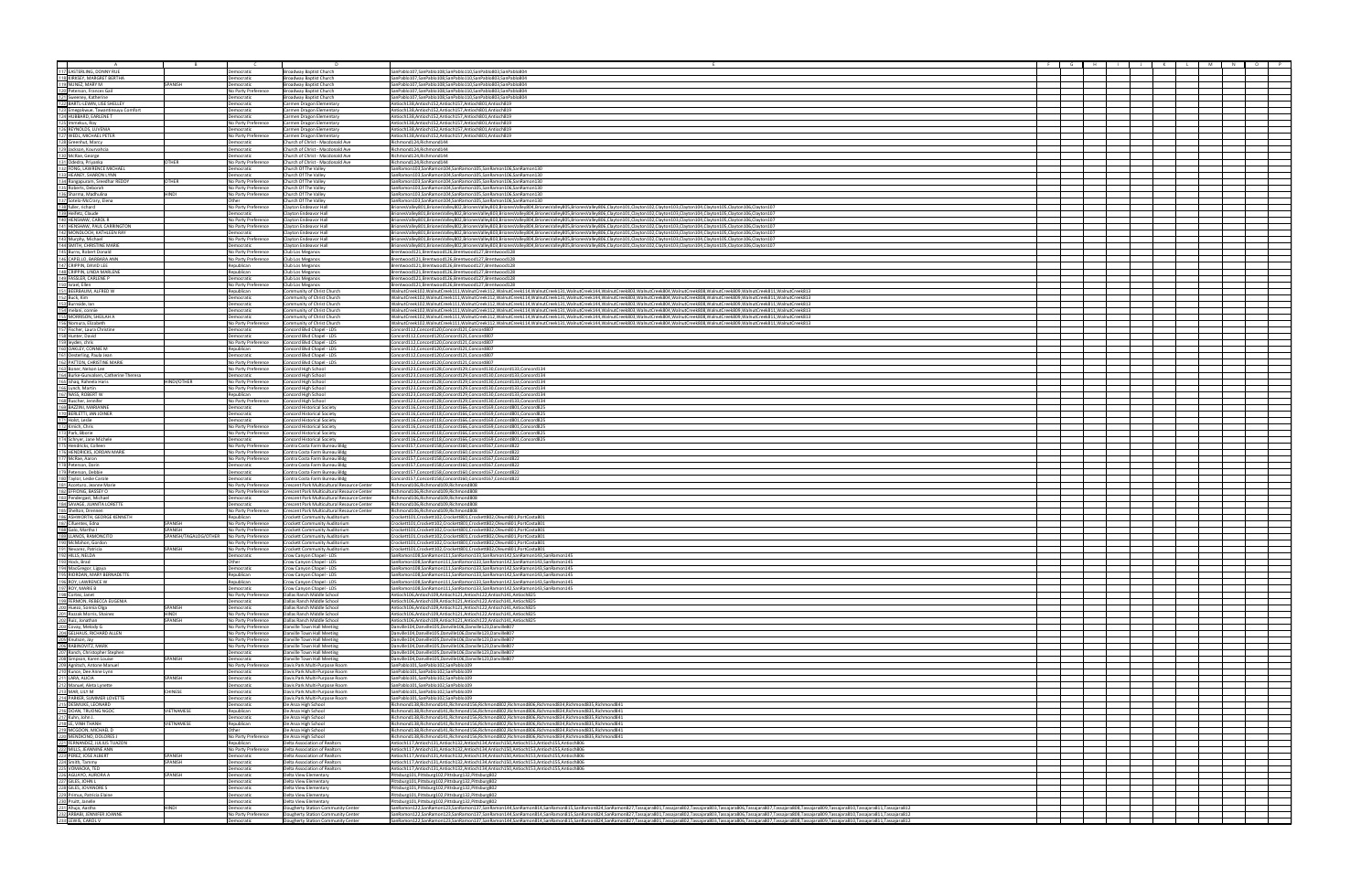|                                                                                                                                                                                                                                                                                                                                                                                                                                                               |                |                                          | n.                                                                                   |                                                                                                                                                                                                                                                                                                                                      |  |  |  |
|---------------------------------------------------------------------------------------------------------------------------------------------------------------------------------------------------------------------------------------------------------------------------------------------------------------------------------------------------------------------------------------------------------------------------------------------------------------|----------------|------------------------------------------|--------------------------------------------------------------------------------------|--------------------------------------------------------------------------------------------------------------------------------------------------------------------------------------------------------------------------------------------------------------------------------------------------------------------------------------|--|--|--|
|                                                                                                                                                                                                                                                                                                                                                                                                                                                               |                | No Party Preference                      | Dougherty Station Community Center                                                   | SanRamon122,SanRamon123,SanRamon137,SanRamon144,SanRamon814,SanRamon815,SanRamon824,SanRamon827,Tassajara801,Tassajara802,Tassajara806,Tassajara806,Tassajara807,Tassajara807,Tassajara807,Tassajara809,Tassajara809,Tassajara                                                                                                       |  |  |  |
|                                                                                                                                                                                                                                                                                                                                                                                                                                                               |                | Republican                               | Dougherty Station Community Center                                                   | SanRamon122,SanRamon123,SanRamon137,SanRamon144,SanRamon814,SanRamon815,SanRamon824,SanRamon827,Tassajara801,Tassajara802,Tassajara806,Tassajara807,Tassajara808,Tassajara808,Tassajara809,Tassajara809,Tassajara809,Tassajara                                                                                                       |  |  |  |
|                                                                                                                                                                                                                                                                                                                                                                                                                                                               |                | No Party Preference                      | Dougherty Station Community Center                                                   | SanRamon122,SanRamon123,SanRamon137,SanRamon144,SanRamon814,SanRamon815,SanRamon824,Tasnamon827,Tassajara801,Tassajara802,Tassajara806,Tassajara8006,Tassajara8027,Tassajara807,Tassajara807,Tassajara809,Tassajara809,Tassaja                                                                                                       |  |  |  |
| $\begin{tabular}{ c c } \hline & & & \\ \hline \multicolumn{1}{c}{\textbf{232}} \textbf{RENO, JOYCE} & & \\ \hline \multicolumn{1}{c}{\textbf{233}} \textbf{SMITH, DAVID EAR} \\ \hline \multicolumn{1}{c}{\textbf{232}} \textbf{Wartrier, satsh} \\ \hline \multicolumn{1}{c}{\textbf{233}} \textbf{B} \textbf{Carret}, \textbf{ODRIANA VARELA} \\ \hline \multicolumn{1}{c}{\textbf{232}} \textbf{B} \textbf{R} \textbf{P} \textbf{P} \textbf{P} \textbf{P$ |                | No Party Preference                      | Dougherty Valley Performing Arts Center                                              | SanRamon124,SanRamon134,SanRamon135,SanRamon138,SanRamon139,SanRamon140,SanRamon813,SanRamon817,SanRamon818,SanRamon819,SanRamon820                                                                                                                                                                                                  |  |  |  |
|                                                                                                                                                                                                                                                                                                                                                                                                                                                               | SPANISH        | No Party Preference                      | Dougherty Valley Performing Arts Center                                              | SanRamon124.SanRamon134.SanRamon135.SanRamon138.SanRamon139.SanRamon140.SanRamon813.SanRamon817.SanRamon818.SanRamon819.SanRamon820                                                                                                                                                                                                  |  |  |  |
|                                                                                                                                                                                                                                                                                                                                                                                                                                                               |                | Democratic                               | Dougherty Valley Performing Arts Center                                              | SanRamon124,SanRamon134,SanRamon135,SanRamon138,SanRamon139,SanRamon140,SanRamon813,SanRamon817,SanRamon818,SanRamon819,SanRamon820                                                                                                                                                                                                  |  |  |  |
|                                                                                                                                                                                                                                                                                                                                                                                                                                                               | <b>OTHER</b>   | ther                                     | Dougherty Valley Performing Arts Center                                              | SanRamon124,SanRamon134,SanRamon135,SanRamon138,SanRamon139,SanRamon140,SanRamon813,SanRamon817,SanRamon818,SanRamon819,SanRamon820                                                                                                                                                                                                  |  |  |  |
|                                                                                                                                                                                                                                                                                                                                                                                                                                                               | OTHER          | Democratic                               | Dougherty Valley Performing Arts Center                                              | SanRamon124,SanRamon134,SanRamon135,SanRamon138,SanRamon139,SanRamon140,SanRamon813,SanRamon817,SanRamon818,SanRamon819,SanRamon820                                                                                                                                                                                                  |  |  |  |
|                                                                                                                                                                                                                                                                                                                                                                                                                                                               |                | Democratic                               | Dougherty Valley Performing Arts Center                                              | SanRamon124,SanRamon134,SanRamon135,SanRamon138,SanRamon139,SanRamon140,SanRamon813,SanRamon817,SanRamon818,SanRamon819,SanRamon820                                                                                                                                                                                                  |  |  |  |
|                                                                                                                                                                                                                                                                                                                                                                                                                                                               |                | <b>Democratic</b>                        | Dougherty Valley Performing Arts Center                                              | SanRamon124.SanRamon134.SanRamon135.SanRamon138.SanRamon139.SanRamon140.SanRamon813.SanRamon817.SanRamon818.SanRamon819.SanRamon820                                                                                                                                                                                                  |  |  |  |
|                                                                                                                                                                                                                                                                                                                                                                                                                                                               |                | emocratic                                | Easter Hill Methodist Church                                                         | Richmond114.Richmond820.Richmond821.Richmond822.Richmond823.Richmond824.Richmond828                                                                                                                                                                                                                                                  |  |  |  |
|                                                                                                                                                                                                                                                                                                                                                                                                                                                               |                | No Party Preference                      | Easter Hill Methodist Church                                                         | Richmond114, Richmond820, Richmond821, Richmond822, Richmond823, Richmond824, Richmond828                                                                                                                                                                                                                                            |  |  |  |
|                                                                                                                                                                                                                                                                                                                                                                                                                                                               |                | No Party Preference                      | Easter Hill Methodist Church                                                         | Richmond114,Richmond820,Richmond821,Richmond822,Richmond823,Richmond824,Richmond828                                                                                                                                                                                                                                                  |  |  |  |
|                                                                                                                                                                                                                                                                                                                                                                                                                                                               |                | Democratic                               | Easter Hill Methodist Church                                                         | Richmond114,Richmond820,Richmond821,Richmond822,Richmond823,Richmond824,Richmond828                                                                                                                                                                                                                                                  |  |  |  |
|                                                                                                                                                                                                                                                                                                                                                                                                                                                               | OTHER          | No Party Preference                      | Easter Hill Methodist Church                                                         | Richmond114, Richmond820, Richmond821, Richmond822, Richmond823, Richmond824, Richmond828                                                                                                                                                                                                                                            |  |  |  |
|                                                                                                                                                                                                                                                                                                                                                                                                                                                               |                | Libertarian                              | El Cerrito City Hall                                                                 | ElCerrito103,ElCerrito111,ElCerrito112,ElCerrito115                                                                                                                                                                                                                                                                                  |  |  |  |
|                                                                                                                                                                                                                                                                                                                                                                                                                                                               |                | <b>Democratic</b><br>No Party Preference | El Cerrito City Hall<br>El Cerrito City Hall                                         | ElCerrito103,ElCerrito111,ElCerrito112,ElCerrito115<br>ElCerrito103,ElCerrito111,ElCerrito112,ElCerrito115                                                                                                                                                                                                                           |  |  |  |
|                                                                                                                                                                                                                                                                                                                                                                                                                                                               |                | <b>Democratic</b>                        | l Cerrito City Hall                                                                  | ElCerrito103,ElCerrito111,ElCerrito112,ElCerrito115                                                                                                                                                                                                                                                                                  |  |  |  |
|                                                                                                                                                                                                                                                                                                                                                                                                                                                               |                | No Party Preference                      | El Cerrito City Hall                                                                 | ElCerrito103,ElCerrito111,ElCerrito112,ElCerrito115                                                                                                                                                                                                                                                                                  |  |  |  |
|                                                                                                                                                                                                                                                                                                                                                                                                                                                               |                | No Party Preference                      | El Cerrito City Hall                                                                 | ElCerrito103,ElCerrito111,ElCerrito112,ElCerrito115                                                                                                                                                                                                                                                                                  |  |  |  |
|                                                                                                                                                                                                                                                                                                                                                                                                                                                               | SPANISH        | Democratic                               | El Cerrito Community Cente                                                           | EICerrito105.EICerrito107.EICerrito108.EICerrito110                                                                                                                                                                                                                                                                                  |  |  |  |
|                                                                                                                                                                                                                                                                                                                                                                                                                                                               |                | emocratic                                | I Cerrito Community Cente                                                            | ElCerrito105,ElCerrito107,ElCerrito108,ElCerrito110                                                                                                                                                                                                                                                                                  |  |  |  |
|                                                                                                                                                                                                                                                                                                                                                                                                                                                               |                | Democratic                               | El Cerrito Community Cente                                                           | ElCerrito105,ElCerrito107,ElCerrito108,ElCerrito110                                                                                                                                                                                                                                                                                  |  |  |  |
|                                                                                                                                                                                                                                                                                                                                                                                                                                                               |                | Democratic                               | El Cerrito Community Cente                                                           | ElCerrito105,ElCerrito107,ElCerrito108,ElCerrito110                                                                                                                                                                                                                                                                                  |  |  |  |
|                                                                                                                                                                                                                                                                                                                                                                                                                                                               |                | Democratic                               | El Cerrito Community Center                                                          | ElCerrito105,ElCerrito107,ElCerrito108,ElCerrito110                                                                                                                                                                                                                                                                                  |  |  |  |
|                                                                                                                                                                                                                                                                                                                                                                                                                                                               |                | No Party Preference                      | <b>Event Center</b>                                                                  | WalnutCreek101, WalnutCreek103, WalnutCreek120, WalnutCreek121, WalnutCreek127, WalnutCreek129                                                                                                                                                                                                                                       |  |  |  |
|                                                                                                                                                                                                                                                                                                                                                                                                                                                               | CHINESE        | Democratic                               | <b>Event Center</b>                                                                  | WalnutCreek101, WalnutCreek103, WalnutCreek120, WalnutCreek121, WalnutCreek127, WalnutCreek129                                                                                                                                                                                                                                       |  |  |  |
|                                                                                                                                                                                                                                                                                                                                                                                                                                                               |                | Democratic                               | <b>Event Center</b>                                                                  | WalnutCreek101, WalnutCreek103, WalnutCreek120, WalnutCreek121, WalnutCreek127, WalnutCreek129                                                                                                                                                                                                                                       |  |  |  |
|                                                                                                                                                                                                                                                                                                                                                                                                                                                               |                | Democratic                               | <b>Event Center</b>                                                                  | WalnutCreek101.WalnutCreek103.WalnutCreek120.WalnutCreek121.WalnutCreek127.WalnutCreek129                                                                                                                                                                                                                                            |  |  |  |
|                                                                                                                                                                                                                                                                                                                                                                                                                                                               |                | Democratic                               | Event Center                                                                         | WalnutCreek101, WalnutCreek103, WalnutCreek120, WalnutCreek121, WalnutCreek127, WalnutCreek129                                                                                                                                                                                                                                       |  |  |  |
|                                                                                                                                                                                                                                                                                                                                                                                                                                                               |                | Democratic                               | <b>Event Center</b>                                                                  | WalnutCreek101, WalnutCreek103, WalnutCreek120, WalnutCreek121, WalnutCreek127, WalnutCreek129                                                                                                                                                                                                                                       |  |  |  |
|                                                                                                                                                                                                                                                                                                                                                                                                                                                               |                | Republican                               | <b>Excelsior School</b>                                                              | Byron101,Byron102,Byron103,Byron104,Byron105,Byron801,Byron802,Byron803,Byron804,Byron805,Byron806,Byron807,Byron808,Byron809,MarshCreek801,MarshCreek802,MarshCreek803,MarshCreek804,MarshCreek804,MarshCreek804,MarshCreek80                                                                                                       |  |  |  |
|                                                                                                                                                                                                                                                                                                                                                                                                                                                               | SPANISH        | No Party Preference                      | <b>Excelsior School</b>                                                              | Byron101,Byron102,Byron103,Byron104,Byron105,Byron801,Byron802,Byron803,Byron804,Byron805,Byron806,Byron807,Byron808,Byron808,Byron809,MarshCreek801,MarshCreek802,MarshCreek803,MarshCreek804,MarshCreek804,MarshCreek804,Mar                                                                                                       |  |  |  |
|                                                                                                                                                                                                                                                                                                                                                                                                                                                               |                | emocratic                                | <b>Excelsior School</b>                                                              | Byron101,Byron102,Byron103,Byron104,Byron105,Byron801,Byron802,Byron803,Byron804,Byron805,Byron806,Byron807,Byron808,Byron809,MarshCreek801,MarshCreek802,MarshCreek803,MarshCreek804,MarshCreek804,MarshCreek804,MarshCreek80                                                                                                       |  |  |  |
|                                                                                                                                                                                                                                                                                                                                                                                                                                                               |                | emocratic                                | Excelsior School<br>Fair Oaks Church                                                 | Byron101,Byron102,Byron103,Byron104,Byron105,Byron801,Byron802,Byron803,Byron804,Byron806,Byron806,Byron807,Byron808,Byron809,MarshCreek801,MarshCreek802,MarshCreek803,MarshCreek804,MarshCreek804,MarshCreek804,MarshCreek80<br>Concord149.Concord152.Concord154.Concord164.Concord814.Concord818.Concord819.Concord820.Concord821 |  |  |  |
|                                                                                                                                                                                                                                                                                                                                                                                                                                                               |                | Democratic<br>No Party Preference        | Fair Oaks Church                                                                     | Concord149,Concord152,Concord154,Concord164,Concord814,Concord818,Concord819,Concord820,Concord821                                                                                                                                                                                                                                   |  |  |  |
|                                                                                                                                                                                                                                                                                                                                                                                                                                                               |                | Democratic                               | Fair Oaks Church                                                                     |                                                                                                                                                                                                                                                                                                                                      |  |  |  |
|                                                                                                                                                                                                                                                                                                                                                                                                                                                               |                | No Party Preference                      | Fair Oaks Church                                                                     | Concord149,Concord152,Concord154,Concord164,Concord814,Concord818,Concord819,Concord820,Concord821<br>Concord149,Concord152,Concord154,Concord164,Concord814,Concord818,Concord819,Concord820,Concord821                                                                                                                             |  |  |  |
|                                                                                                                                                                                                                                                                                                                                                                                                                                                               |                | No Party Preference                      | Fair Oaks Church                                                                     | Concord149,Concord152,Concord154,Concord164,Concord814,Concord818,Concord819,Concord820,Concord821                                                                                                                                                                                                                                   |  |  |  |
|                                                                                                                                                                                                                                                                                                                                                                                                                                                               |                | Republican                               | Fair Oaks Church                                                                     | Concord149,Concord152,Concord154,Concord164,Concord814,Concord818,Concord819,Concord820,Concord821                                                                                                                                                                                                                                   |  |  |  |
|                                                                                                                                                                                                                                                                                                                                                                                                                                                               |                | Republican                               | Fair Oaks Church                                                                     | Concord149,Concord152,Concord154,Concord164,Concord814,Concord818,Concord819,Concord820,Concord821                                                                                                                                                                                                                                   |  |  |  |
|                                                                                                                                                                                                                                                                                                                                                                                                                                                               |                | No Party Preference                      | Faith Christian Fellowship                                                           | Waldon104,Waldon104,Waldon801,Waldon802,Waldon803,Waldon804,WalnutCreek106,WalnutCreek107,WalnutCreek108,WalnutCreek108,WalnutCreek108,WalnutCreek106,WalnutCreek108,WalnutCreek108,WalnutCreek106,WalnutCreek142,WalnutCreek1                                                                                                       |  |  |  |
|                                                                                                                                                                                                                                                                                                                                                                                                                                                               | OTHER          | Democratic                               | Faith Christian Fellowship                                                           | Waldon101,Waldon104,Waldon801,Waldon802,Waldon803,Waldon804,WalnutCreek106,WalnutCreek107,WalnutCreek108,WalnutCreek135,WalnutCreek143,WalnutCreek145,WalnutCreek145,WalnutCreek145,WalnutCreek145,WalnutCreek145,WalnutCreek1                                                                                                       |  |  |  |
|                                                                                                                                                                                                                                                                                                                                                                                                                                                               |                | Democratic                               | Faith Christian Fellowship                                                           | Waldon101,Waldon104,Waldon801,Waldon802,Waldon802,Waldon804,WalnutCreek106,WalnutCreek103,WalnutCreek108,WalnutCreek1135,WalnutCreek143,WalnutCreek143,WalnutCreek145,WalnutCreek145,WalnutCreek145,WalnutCreek805,WalnutCree                                                                                                        |  |  |  |
|                                                                                                                                                                                                                                                                                                                                                                                                                                                               | <b>SPANISH</b> | <b>Democratic</b>                        | Faith Christian Fellowshi                                                            | VValdon101.Waldon104.Waldon801.Waldon802.Waldon803.Waldon804.WalnutCreek106.WalnutCreek106.WalnutCreek106.WalnutCreek106.WalnutCreek106.WalnutCreek106.WalnutCreek106.WalnutCreek106.WalnutCreek106.WalnutCreek145.WalnutCreek                                                                                                       |  |  |  |
|                                                                                                                                                                                                                                                                                                                                                                                                                                                               |                | No Party Preference                      | Faith Christian Fellowship                                                           | Waldon101,Waldon104,Waldon801,Waldon802,Waldon803,Waldon804,WalnutCreek106,WalnutCreek107,WalnutCreek108,WalnutCreek108,WalnutCreek135,WalnutCreek125,WalnutCreek12,WalnutCreek145,WalnutCreek145,WalnutCreek145,WalnutCreek14                                                                                                       |  |  |  |
|                                                                                                                                                                                                                                                                                                                                                                                                                                                               | SPANISH        | Democratic                               | Faith Christian Fellowship                                                           | VValdon101.Waldon104.Waldon801.Waldon802.Waldon803.Waldon804.WalnutCreek106.WalnutCreek106.WalnutCreek106.WalnutCreek106.WalnutCreek106.WalnutCreek106.WalnutCreek106.WalnutCreek106.WalnutCreek106.WalnutCreek145.WalnutCreek                                                                                                       |  |  |  |
|                                                                                                                                                                                                                                                                                                                                                                                                                                                               |                | Republican                               | Filipino-American Association Cultural Center                                        | Pittsburg123, Pittsburg124, Pittsburg126, Pittsburg127, Pittsburg129                                                                                                                                                                                                                                                                 |  |  |  |
|                                                                                                                                                                                                                                                                                                                                                                                                                                                               | SPANISH        | No Party Preference                      | Filipino-American Association Cultural Center                                        | Pittsburg123,Pittsburg124,Pittsburg126,Pittsburg127,Pittsburg129                                                                                                                                                                                                                                                                     |  |  |  |
|                                                                                                                                                                                                                                                                                                                                                                                                                                                               | OTHER          | No Party Preference                      | Filipino-American Association Cultural Center                                        | Pittsburg123,Pittsburg124,Pittsburg126,Pittsburg127,Pittsburg129                                                                                                                                                                                                                                                                     |  |  |  |
|                                                                                                                                                                                                                                                                                                                                                                                                                                                               | SPANISH        | Democratic                               | Filipino-American Association Cultural Center                                        | Pittsburg123,Pittsburg124,Pittsburg126,Pittsburg127,Pittsburg129                                                                                                                                                                                                                                                                     |  |  |  |
|                                                                                                                                                                                                                                                                                                                                                                                                                                                               |                | American Independent                     | Filipino-American Association Cultural Center                                        | Pittsburg123,Pittsburg124,Pittsburg126,Pittsburg127,Pittsburg129                                                                                                                                                                                                                                                                     |  |  |  |
|                                                                                                                                                                                                                                                                                                                                                                                                                                                               |                | Republican                               | First Christian Church - Concord                                                     | Concord107,Concord108,Concord109,Concord805,Concord806,Concord808                                                                                                                                                                                                                                                                    |  |  |  |
|                                                                                                                                                                                                                                                                                                                                                                                                                                                               |                | Democratic                               | First Christian Church - Concord                                                     | Concord107,Concord108,Concord109,Concord805,Concord806,Concord808                                                                                                                                                                                                                                                                    |  |  |  |
|                                                                                                                                                                                                                                                                                                                                                                                                                                                               |                | Green                                    | First Christian Church - Concord                                                     | Concord107,Concord108,Concord109,Concord805,Concord806,Concord808                                                                                                                                                                                                                                                                    |  |  |  |
|                                                                                                                                                                                                                                                                                                                                                                                                                                                               | TAGALOG        | Democratic                               | First Christian Church - Concord                                                     | Concord107,Concord108,Concord109,Concord805,Concord806,Concord808                                                                                                                                                                                                                                                                    |  |  |  |
|                                                                                                                                                                                                                                                                                                                                                                                                                                                               |                | No Party Preference                      | First Christian Church - Concord                                                     | Concord107,Concord108,Concord109,Concord805,Concord806,Concord808                                                                                                                                                                                                                                                                    |  |  |  |
|                                                                                                                                                                                                                                                                                                                                                                                                                                                               |                | emocratic<br>No Party Preference         | First Christian Church - Concord<br><b>IFirst Lutheran Church</b>                    | Concord107,Concord108,Concord109,Concord805,Concord806,Concord808<br>Concord113,Concord114,Concord115,Concord122,Concord809                                                                                                                                                                                                          |  |  |  |
|                                                                                                                                                                                                                                                                                                                                                                                                                                                               |                | Democratic                               | First Lutheran Church                                                                | Concord113.Concord114.Concord115.Concord122.Concord809                                                                                                                                                                                                                                                                               |  |  |  |
|                                                                                                                                                                                                                                                                                                                                                                                                                                                               |                | No Party Preference                      | First Lutheran Church                                                                | Concord113,Concord114,Concord115,Concord122,Concord809                                                                                                                                                                                                                                                                               |  |  |  |
|                                                                                                                                                                                                                                                                                                                                                                                                                                                               |                | No Party Preference                      | First Lutheran Church                                                                | Concord113,Concord114,Concord115,Concord122,Concord809                                                                                                                                                                                                                                                                               |  |  |  |
|                                                                                                                                                                                                                                                                                                                                                                                                                                                               |                | Democratic                               | First Lutheran Church                                                                | Concord113,Concord114,Concord115,Concord122,Concord809                                                                                                                                                                                                                                                                               |  |  |  |
|                                                                                                                                                                                                                                                                                                                                                                                                                                                               |                | Republican                               | First Lutheran Church                                                                | Concord113.Concord114.Concord115.Concord122.Concord809                                                                                                                                                                                                                                                                               |  |  |  |
|                                                                                                                                                                                                                                                                                                                                                                                                                                                               |                | Democratic                               | Freedom High School                                                                  | Brentwood101,Brentwood129,Oakley115,Oakley116,Oakley817,Oakley818                                                                                                                                                                                                                                                                    |  |  |  |
|                                                                                                                                                                                                                                                                                                                                                                                                                                                               |                | American Independen                      | Freedom High School                                                                  | Brentwood101,Brentwood129,Oakley115,Oakley116,Oakley817,Oakley818                                                                                                                                                                                                                                                                    |  |  |  |
|                                                                                                                                                                                                                                                                                                                                                                                                                                                               |                | <b>Democratic</b>                        | Freedom High School                                                                  | Brentwood101,Brentwood129,Oakley115,Oakley116,Oakley817,Oakley818                                                                                                                                                                                                                                                                    |  |  |  |
|                                                                                                                                                                                                                                                                                                                                                                                                                                                               |                | Democratic                               | Freedom High School                                                                  | Brentwood101,Brentwood129,Oakley115,Oakley116,Oakley817,Oakley818                                                                                                                                                                                                                                                                    |  |  |  |
|                                                                                                                                                                                                                                                                                                                                                                                                                                                               |                | emocratic                                | Freedom High School                                                                  | Brentwood101,Brentwood129,Oakley115,Oakley116,Oakley817,Oakley818                                                                                                                                                                                                                                                                    |  |  |  |
|                                                                                                                                                                                                                                                                                                                                                                                                                                                               |                | emocratic                                | Genesis Church                                                                       | Antioch116,Antioch128,Antioch166,Antioch811,Antioch812,Antioch813,Antioch828,Antioch829                                                                                                                                                                                                                                              |  |  |  |
|                                                                                                                                                                                                                                                                                                                                                                                                                                                               |                | No Party Preference                      | Genesis Church                                                                       | Antioch116.Antioch128.Antioch166.Antioch811.Antioch812.Antioch813.Antioch828.Antioch829                                                                                                                                                                                                                                              |  |  |  |
|                                                                                                                                                                                                                                                                                                                                                                                                                                                               |                | No Party Preference                      | Genesis Church                                                                       | Antioch116.Antioch128.Antioch166.Antioch811.Antioch812.Antioch813.Antioch828.Antioch829                                                                                                                                                                                                                                              |  |  |  |
| 285 Oyebade, Deborah<br>282 Samero-Both), Tabitha<br>282 SMIMI-KKIE<br>282 SMIMI-KKIE<br>282 SMIMI-KKIE<br>282 SMIMI-KKIE<br>282 Matcher, MARK R<br>293 Matcher, MARK R<br>293 Marcon, DARK<br>293 Demecte, Lisa Michelle<br>293 Strong, Carach Ho                                                                                                                                                                                                            | TAGALOG        | No Party Preference                      | Genesis Church                                                                       | Antioch116.Antioch128.Antioch166.Antioch811.Antioch812.Antioch813.Antioch828.Antioch829                                                                                                                                                                                                                                              |  |  |  |
|                                                                                                                                                                                                                                                                                                                                                                                                                                                               |                | No Party Preference                      | Genesis Church                                                                       | Antioch116,Antioch128,Antioch166,Antioch811,Antioch812,Antioch813,Antioch828,Antioch829                                                                                                                                                                                                                                              |  |  |  |
|                                                                                                                                                                                                                                                                                                                                                                                                                                                               |                | No Party Preference                      | Genesis Church                                                                       | Antioch116,Antioch128,Antioch166,Antioch811,Antioch812,Antioch813,Antioch828,Antioch829                                                                                                                                                                                                                                              |  |  |  |
|                                                                                                                                                                                                                                                                                                                                                                                                                                                               | SPANISH        | Democratic                               | Golden Hills Community Church- Brentwood<br>Golden Hills Community Church- Brentwood | Brentwood103,Brentwood104,Brentwood105,Brentwood106,Brentwood109,Brentwood130,Brentwood801,Brentwood808,Brentwood809,Brentwood801<br>Brentwood103,Brentwood104,Brentwood105,Brentwood106,Brentwood109,Brentwood130,Brentwood801,Brentwood808,Brentwood809,Brentwood809,Brentwood810                                                  |  |  |  |
|                                                                                                                                                                                                                                                                                                                                                                                                                                                               |                | Republican<br>Democratic                 | Golden Hills Community Church- Brentwood                                             | Brentwood103,Brentwood104,Brentwood105,Brentwood106,Brentwood109,Brentwood130,Brentwood801,Brentwood808,Brentwood809,Brentwood809,Brentwood810                                                                                                                                                                                       |  |  |  |
|                                                                                                                                                                                                                                                                                                                                                                                                                                                               | SPANISH        | Democratic                               | Golden Hills Community Church- Brentwood                                             | Brentwood103,Brentwood104,Brentwood105,Brentwood106,Brentwood109,Brentwood130,Brentwood801,Brentwood808,Brentwood809,Brentwood809,Brentwood809,Brentwood809,Brentwood810                                                                                                                                                             |  |  |  |
|                                                                                                                                                                                                                                                                                                                                                                                                                                                               |                | Democratic                               | Golden Hills Community Church- Brentwood                                             | Brentwood103,Brentwood104,Brentwood105,Brentwood106,Brentwood109,Brentwood130,Brentwood801,Brentwood808,Brentwood809,Brentwood809,Brentwood809,Brentwood809,Brentwood809,Brentwood809,Brentwood810                                                                                                                                   |  |  |  |
|                                                                                                                                                                                                                                                                                                                                                                                                                                                               |                | Democratic                               | Golf Club Rd Chapel - LDS                                                            | Pittsburg103,Pittsburg104,Pittsburg105,Pittsburg106,Pittsburg107                                                                                                                                                                                                                                                                     |  |  |  |
|                                                                                                                                                                                                                                                                                                                                                                                                                                                               |                | <b>Vo Party Preference</b>               | Golf Club Rd Chapel - LDS                                                            | Pittsburg103,Pittsburg104,Pittsburg105,Pittsburg106,Pittsburg107                                                                                                                                                                                                                                                                     |  |  |  |
|                                                                                                                                                                                                                                                                                                                                                                                                                                                               |                | Democratic                               | Golf Club Rd Chapel - LDS                                                            | Pittsburg103,Pittsburg104,Pittsburg105,Pittsburg106,Pittsburg107                                                                                                                                                                                                                                                                     |  |  |  |
|                                                                                                                                                                                                                                                                                                                                                                                                                                                               |                | Republican                               | Golf Club Rd Chapel - LDS                                                            | Pittsburg103, Pittsburg104, Pittsburg105, Pittsburg106, Pittsburg107                                                                                                                                                                                                                                                                 |  |  |  |
|                                                                                                                                                                                                                                                                                                                                                                                                                                                               |                | No Party Preference                      | Golf Club Rd Chapel - LDS                                                            | Pittsburg103,Pittsburg104,Pittsburg105,Pittsburg106,Pittsburg107                                                                                                                                                                                                                                                                     |  |  |  |
| 310 Williams, Tamia Romell-Marie<br>3111 BEATTY, NELLIE EUZABETH ANN<br>312 BRAMBLET, USA C<br>312 ORAMBLET, USA C<br>314 GAMIREZ, MIRUG EUZABETH ANN<br>312 INONTOR, Julie<br>316 GAMIREZ, MIRUG CHECRE RAKRI<br>319 GAMIREZ, MIRUG CHECRE                                                                                                                                                                                                                   |                | No Party Preference                      | Grace Bible Fellowship of Antioch                                                    | Antioch130,Antioch169,Antioch172,Antioch823                                                                                                                                                                                                                                                                                          |  |  |  |
|                                                                                                                                                                                                                                                                                                                                                                                                                                                               |                | No Party Preference                      | Grace Bible Fellowship of Antioch                                                    | Antioch130,Antioch169,Antioch172,Antioch823                                                                                                                                                                                                                                                                                          |  |  |  |
|                                                                                                                                                                                                                                                                                                                                                                                                                                                               |                | Republican                               | Grace Bible Fellowship of Antioch                                                    | Antioch130, Antioch169, Antioch172, Antioch823                                                                                                                                                                                                                                                                                       |  |  |  |
|                                                                                                                                                                                                                                                                                                                                                                                                                                                               | SPANISH        | No Party Preference                      | Grace Bible Fellowship of Antioch                                                    | Antioch130.Antioch169.Antioch172.Antioch823                                                                                                                                                                                                                                                                                          |  |  |  |
|                                                                                                                                                                                                                                                                                                                                                                                                                                                               |                | Democratic                               | Greenbrook Elementary                                                                | Danville111,Danville117,Danville118,Danville119,Danville126,Danville804,Danville805,Danville806                                                                                                                                                                                                                                      |  |  |  |
|                                                                                                                                                                                                                                                                                                                                                                                                                                                               |                | No Party Preference<br>Republican        | Greenbrook Elementary<br>Greenbrook Elementary                                       | Danville111,Danville117,Danville118,Danville119,Danville126,Danville804,Danville805,Danville806<br>Danville111,Danville117,Danville118,Danville119,Danville126,Danville804,Danville805,Danville806                                                                                                                                   |  |  |  |
|                                                                                                                                                                                                                                                                                                                                                                                                                                                               |                | Democratic                               | Greenbrook Elementary                                                                | Danville111,Danville117,Danville118,Danville119,Danville126,Danville804,Danville805,Danville806                                                                                                                                                                                                                                      |  |  |  |
|                                                                                                                                                                                                                                                                                                                                                                                                                                                               |                | emocratic                                | Greenbrook Elementary                                                                | 2006/Danville111,Danville117,Danville118,Danville119,Danville126,Danville804,Danville805,Danville806                                                                                                                                                                                                                                 |  |  |  |
|                                                                                                                                                                                                                                                                                                                                                                                                                                                               |                | No Party Preference                      | Greenbrook Elementary                                                                | Danville111,Danville117,Danville118,Danville119,Danville126,Danville804,Danville805,Danville806                                                                                                                                                                                                                                      |  |  |  |
|                                                                                                                                                                                                                                                                                                                                                                                                                                                               |                | Democratic                               | Helms Middle School                                                                  | Rollingwood101,Rollingwood801                                                                                                                                                                                                                                                                                                        |  |  |  |
|                                                                                                                                                                                                                                                                                                                                                                                                                                                               | SPANISH        | No Party Preference                      | Helms Middle School                                                                  | Rollingwood101,Rollingwood801                                                                                                                                                                                                                                                                                                        |  |  |  |
|                                                                                                                                                                                                                                                                                                                                                                                                                                                               |                | Democratic                               | Helms Middle School                                                                  | Rollingwood101,Rollingwood801                                                                                                                                                                                                                                                                                                        |  |  |  |
|                                                                                                                                                                                                                                                                                                                                                                                                                                                               |                | No Party Preference                      | Helms Middle School                                                                  | Rollingwood101,Rollingwood801                                                                                                                                                                                                                                                                                                        |  |  |  |
|                                                                                                                                                                                                                                                                                                                                                                                                                                                               |                | No Party Preference                      | Helms Middle School                                                                  | Rollingwood101,Rollingwood801                                                                                                                                                                                                                                                                                                        |  |  |  |
|                                                                                                                                                                                                                                                                                                                                                                                                                                                               |                | Democratic                               | Hercules By The Bay                                                                  | Hercules101,Hercules102,Hercules109,Hercules113,Hercules115,Hercules802                                                                                                                                                                                                                                                              |  |  |  |
|                                                                                                                                                                                                                                                                                                                                                                                                                                                               |                | emocratic                                | Hercules By The Bay                                                                  | Hercules101, Hercules102, Hercules109, Hercules113, Hercules115, Hercules802                                                                                                                                                                                                                                                         |  |  |  |
|                                                                                                                                                                                                                                                                                                                                                                                                                                                               |                | emocratic                                | Hercules By The Bay                                                                  | Hercules101,Hercules102,Hercules109,Hercules113,Hercules115,Hercules802                                                                                                                                                                                                                                                              |  |  |  |
|                                                                                                                                                                                                                                                                                                                                                                                                                                                               |                | No Party Preference                      | Hercules By The Bay                                                                  | Hercules101, Hercules102, Hercules109, Hercules113, Hercules115, Hercules802                                                                                                                                                                                                                                                         |  |  |  |
|                                                                                                                                                                                                                                                                                                                                                                                                                                                               |                | No Party Preference                      | Hercules By The Bay                                                                  | Hercules101,Hercules102,Hercules109,Hercules113,Hercules115,Hercules802                                                                                                                                                                                                                                                              |  |  |  |
|                                                                                                                                                                                                                                                                                                                                                                                                                                                               |                | epublican                                | <b>Hercules Community Center</b>                                                     | Hercules104,Hercules105,Hercules106,Hercules107,Oleum802,Oleum803,Oleum804                                                                                                                                                                                                                                                           |  |  |  |
|                                                                                                                                                                                                                                                                                                                                                                                                                                                               |                | No Party Preference                      | <b>Hercules Community Center</b>                                                     | -ercules104,Hercules105,Hercules106,Hercules107,Oleum802,Oleum803,Oleum804                                                                                                                                                                                                                                                           |  |  |  |
|                                                                                                                                                                                                                                                                                                                                                                                                                                                               |                | Democratic                               | <b>Hercules Community Center</b>                                                     | Hercules104,Hercules105,Hercules106,Hercules107,Oleum802,Oleum803,Oleum804                                                                                                                                                                                                                                                           |  |  |  |
|                                                                                                                                                                                                                                                                                                                                                                                                                                                               |                | emocratic                                | <b>Hercules Community Center</b>                                                     | Hercules104, Hercules105, Hercules106, Hercules107, Oleum 802, Oleum 803, Oleum 804                                                                                                                                                                                                                                                  |  |  |  |
|                                                                                                                                                                                                                                                                                                                                                                                                                                                               |                | Democratic                               | <b>Hercules Community Center</b>                                                     | Hercules104,Hercules105,Hercules106,Hercules107,Oleum802,Oleum803,Oleum804                                                                                                                                                                                                                                                           |  |  |  |
|                                                                                                                                                                                                                                                                                                                                                                                                                                                               |                | No Party Preference<br>Democratic        | Hercules Public Library<br>Hercules Public Library                                   | Hercules103, Hercules108, Hercules110, Hercules111, Hercules114<br>Hercules103,Hercules108,Hercules110,Hercules111,Hercules114                                                                                                                                                                                                       |  |  |  |
|                                                                                                                                                                                                                                                                                                                                                                                                                                                               | TAGALOG        | Democratic                               | Hercules Public Library                                                              | Hercules103, Hercules108, Hercules110, Hercules111, Hercules114                                                                                                                                                                                                                                                                      |  |  |  |
|                                                                                                                                                                                                                                                                                                                                                                                                                                                               | SPANISH        | Democratic                               | Hercules Public Library                                                              | Hercules103, Hercules108, Hercules110, Hercules111, Hercules114                                                                                                                                                                                                                                                                      |  |  |  |
|                                                                                                                                                                                                                                                                                                                                                                                                                                                               |                | mocratic                                 | lercules Public Library                                                              | /Hercules103,Hercules108,Hercules110,Hercules111,Hercules114                                                                                                                                                                                                                                                                         |  |  |  |
|                                                                                                                                                                                                                                                                                                                                                                                                                                                               |                |                                          |                                                                                      |                                                                                                                                                                                                                                                                                                                                      |  |  |  |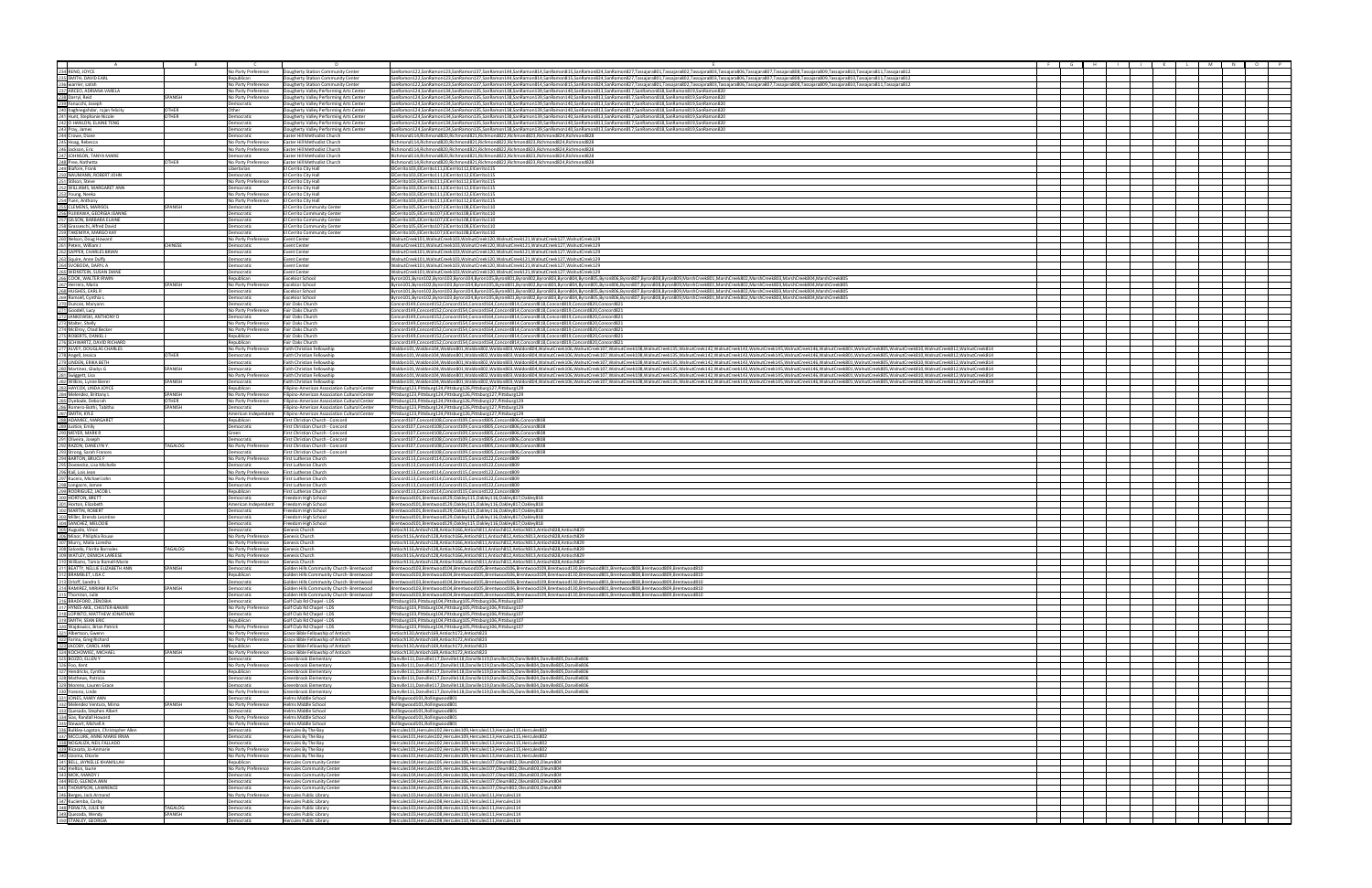| ┱ |                                                                                                                                                                         |                   |                                             | $\Box$                                                                           |                                                                                                                                                                                                                                                                                                                                                                                                                                                                  |  |  |  |
|---|-------------------------------------------------------------------------------------------------------------------------------------------------------------------------|-------------------|---------------------------------------------|----------------------------------------------------------------------------------|------------------------------------------------------------------------------------------------------------------------------------------------------------------------------------------------------------------------------------------------------------------------------------------------------------------------------------------------------------------------------------------------------------------------------------------------------------------|--|--|--|
|   |                                                                                                                                                                         |                   |                                             |                                                                                  |                                                                                                                                                                                                                                                                                                                                                                                                                                                                  |  |  |  |
|   | 351 Conover, Sarah Jane<br>352 Florio, Teri                                                                                                                             | SPANISH           | Democratic                                  | <b>Hillcrest Congregational Church</b>                                           | PleasantHill108,PleasantHill109,PleasantHill115,PleasantHill116,PleasantHill119<br>PleasantHill108,PleasantHill109,PleasantHill115,PleasantHill116,PleasantHill119                                                                                                                                                                                                                                                                                               |  |  |  |
|   | 353 Haslam, Elizabeth                                                                                                                                                   |                   | No Party Preference                         | <b>Hillcrest Congregational Church</b>                                           |                                                                                                                                                                                                                                                                                                                                                                                                                                                                  |  |  |  |
|   |                                                                                                                                                                         |                   | Democratic<br>Democratic                    | Hillcrest Congregational Church                                                  | PleasantHill108,PleasantHill109,PleasantHill115,PleasantHill116,PleasantHill119                                                                                                                                                                                                                                                                                                                                                                                  |  |  |  |
|   | 354 Kamburoff, George<br>355 MAGILL, THOMAS MICHAEL                                                                                                                     |                   | No Party Preference                         | Hillcrest Congregational Church                                                  | PleasantHill108,PleasantHill109,PleasantHill115,PleasantHill116,PleasantHill119<br>PleasantHill108.PleasantHill109.PleasantHill115.PleasantHill116.PleasantHill119                                                                                                                                                                                                                                                                                               |  |  |  |
|   |                                                                                                                                                                         | HINDI             | Democratic                                  | Hillcrest Congregational Church                                                  | PleasantHill108,PleasantHill109,PleasantHill115,PleasantHill116,PleasantHill119                                                                                                                                                                                                                                                                                                                                                                                  |  |  |  |
|   | 356 SHENOY, NANDINI<br>357 Bolds, LaTonia<br>358 DAVIS, MELVIN                                                                                                          |                   | <b>Democratic</b>                           | <b>Hillcrest Congregational Church</b><br><b>Hilltop Community Church</b>        | Richmond131,Richmond132,Richmond133,Richmond134,Richmond136,Richmond153,Richmond155,Richmond807,Richmond811                                                                                                                                                                                                                                                                                                                                                      |  |  |  |
|   |                                                                                                                                                                         |                   | Democratic                                  | Hilltop Community Church                                                         | Richmond131,Richmond132,Richmond133,Richmond134,Richmond136,Richmond153,Richmond155,Richmond807,Richmond811                                                                                                                                                                                                                                                                                                                                                      |  |  |  |
|   | 359 EASHMAN, YVONNE DELORES<br>360 FRANCO, VICTOR HUGO<br>361 LEE, BRENDA L                                                                                             |                   | Democratic                                  | Hilltop Community Church                                                         | Richmond131,Richmond132,Richmond133,Richmond134,Richmond136,Richmond153,Richmond155,Richmond807,Richmond811                                                                                                                                                                                                                                                                                                                                                      |  |  |  |
|   |                                                                                                                                                                         | SPANISH           | Green                                       | Hilltop Community Church                                                         | Richmond131,Richmond132,Richmond133,Richmond134,Richmond136,Richmond153,Richmond155,Richmond807,Richmond81                                                                                                                                                                                                                                                                                                                                                       |  |  |  |
|   |                                                                                                                                                                         |                   | Democratic                                  | Hilltop Community Church                                                         | Richmond131.Richmond132.Richmond133.Richmond134.Richmond136.Richmond153.Richmond155.Richmond807.Richmond811                                                                                                                                                                                                                                                                                                                                                      |  |  |  |
|   | 362 Arter, Randy                                                                                                                                                        |                   | American Independent                        | Holy Cross Lutheran Church                                                       | Concord156.Concord161                                                                                                                                                                                                                                                                                                                                                                                                                                            |  |  |  |
|   | 363 Butterworth, John Aller                                                                                                                                             |                   | No Party Preference                         | Holy Cross Lutheran Church                                                       | Concord156, Concord161                                                                                                                                                                                                                                                                                                                                                                                                                                           |  |  |  |
|   |                                                                                                                                                                         | HINDI/OTHER       | No Party Preference                         | Holy Cross Lutheran Church                                                       | Concord156, Concord161                                                                                                                                                                                                                                                                                                                                                                                                                                           |  |  |  |
|   | 364 engineer, russell s<br>365 Green, Keith                                                                                                                             |                   | Democratic                                  | Holy Cross Lutheran Church                                                       | Concord156, Concord161                                                                                                                                                                                                                                                                                                                                                                                                                                           |  |  |  |
|   | 366 LEWENZ, THOMAS J                                                                                                                                                    |                   | Democratic                                  | Holy Cross Lutheran Church                                                       | Concord156.Concord161                                                                                                                                                                                                                                                                                                                                                                                                                                            |  |  |  |
|   |                                                                                                                                                                         |                   | Republican                                  | Holy Cross Lutheran Church                                                       | Concord156,Concord16                                                                                                                                                                                                                                                                                                                                                                                                                                             |  |  |  |
|   |                                                                                                                                                                         | CHINESE           | No Party Preference                         | Holy Shepherd Lutheran Church                                                    | Caldecott801,Caldecott802,Caldecott803,Canyon801,Canyon802,Canyon803,Canyon804,Orinda101,Orinda104,Orinda107                                                                                                                                                                                                                                                                                                                                                     |  |  |  |
|   |                                                                                                                                                                         |                   | Democratic                                  | loly Shepherd Lutheran Church                                                    | 2016/aldecott801,Caldecott802,Caldecott803,Canyon801,Canyon802,Canyon803,Canyon804,Orinda101,Orinda104,Orinda                                                                                                                                                                                                                                                                                                                                                    |  |  |  |
|   | <b>367 SEIDLITZ, SHARON ELAINE</b><br><b>368 Liu, Ye</b><br><b>369 Maas, Carri Becker</b><br><b>370 Morrison, Timothy P.</b><br><b>371 Taylor, James G.</b>             | SPANISH           | Democratic                                  | Holy Shepherd Lutheran Church                                                    | Caldecott801,Caldecott802,Caldecott803,Canyon801,Canyon802,Canyon803,Canyon804,Orinda101,Orinda104,Orinda107                                                                                                                                                                                                                                                                                                                                                     |  |  |  |
|   |                                                                                                                                                                         |                   | Republican                                  | Holy Shepherd Lutheran Church                                                    | Caldecott801,Caldecott802,Caldecott803,Canyon801,Canyon802,Canyon803,Canyon804,Orinda101,Orinda104,Orinda107                                                                                                                                                                                                                                                                                                                                                     |  |  |  |
|   | 372 Vitt, Merrie Theresa                                                                                                                                                |                   | Democratic                                  | loly Shepherd Lutheran Church                                                    | Caldecott801,Caldecott802,Caldecott803,Canyon801,Canyon802,Canyon803,Canyon804,Orinda101,Orinda104,Orinda107                                                                                                                                                                                                                                                                                                                                                     |  |  |  |
|   | 373 White, Lauren Constance                                                                                                                                             |                   | Republican                                  | Holy Shepherd Lutheran Church                                                    | Caldecott801,Caldecott802,Caldecott803,Canyon801,Canyon802,Canyon803,Canyon804,Orinda101,Orinda104,Orinda107                                                                                                                                                                                                                                                                                                                                                     |  |  |  |
|   | 374 Deilke, Rosalind Blossom                                                                                                                                            |                   | Republican                                  | <b>Hope Center</b>                                                               | PleasantHill103,PleasantHill104,PleasantHill105,PleasantHill106,PleasantHill110                                                                                                                                                                                                                                                                                                                                                                                  |  |  |  |
|   | 375 Ferrari, Burke                                                                                                                                                      |                   | Democratic                                  | Hope Center                                                                      | PleasantHill103,PleasantHill104,PleasantHill105,PleasantHill106,PleasantHill110                                                                                                                                                                                                                                                                                                                                                                                  |  |  |  |
|   | 376 Metro, Joe M                                                                                                                                                        |                   | Republican                                  | Hope Center                                                                      | PleasantHill103,PleasantHill104,PleasantHill105,PleasantHill106,PleasantHill110                                                                                                                                                                                                                                                                                                                                                                                  |  |  |  |
|   | 377 Moore, Timothy                                                                                                                                                      |                   | American Independent                        | <b>Hope Center</b>                                                               | PleasantHill103,PleasantHill104,PleasantHill105,PleasantHill106,PleasantHill110                                                                                                                                                                                                                                                                                                                                                                                  |  |  |  |
|   | 378 Nidetz, Theresa P                                                                                                                                                   | <b>VIFTNAMESE</b> | No Party Preference                         | <b>Hope Center</b>                                                               | PleasantHill103,PleasantHill104,PleasantHill105,PleasantHill106,PleasantHill110                                                                                                                                                                                                                                                                                                                                                                                  |  |  |  |
|   | 379 PANCOAST, RICHARD ANDREW<br>380 Wilson, Stefan                                                                                                                      |                   | Democratic                                  | Hope Center                                                                      | PleasantHill103,PleasantHill104,PleasantHill105,PleasantHill106,PleasantHill110                                                                                                                                                                                                                                                                                                                                                                                  |  |  |  |
|   |                                                                                                                                                                         |                   | No Party Preference                         | Hope Center                                                                      | PleasantHill103,PleasantHill104,PleasantHill105,PleasantHill106,PleasantHill110                                                                                                                                                                                                                                                                                                                                                                                  |  |  |  |
|   | 381 Garibaldi, Barbara N                                                                                                                                                |                   | Republican                                  | John Muir Elementary - Antioch                                                   | /htioch120,Antioch125,Antioch126,Antioch156,Antioch159,Antioch161,Antioch168,Antioch171,Antioch173,Antioch804,Antioch807,Antioch808,Antioch808,Antioch827                                                                                                                                                                                                                                                                                                        |  |  |  |
|   | 382 Gonzalez, Giselle M                                                                                                                                                 | SPANISH           | No Party Preference                         | John Muir Elementary - Antioch                                                   | Antioch120,Antioch125,Antioch126,Antioch156,Antioch159,Antioch161,Antioch168,Antioch171,Antioch173,Antioch804,Antioch807,Antioch808,Antioch827                                                                                                                                                                                                                                                                                                                   |  |  |  |
|   | 383 ORTIZ, CATHY A                                                                                                                                                      |                   | Democratic                                  | Iohn Muir Elementary - Antioch                                                   | Antioch120,Antioch125,Antioch126,Antioch156,Antioch159,Antioch161,Antioch168,Antioch171,Antioch173,Antioch804,Antioch807,Antioch808,Antioch827                                                                                                                                                                                                                                                                                                                   |  |  |  |
|   | 384 Ortiz, Robert<br>385 Ristic-Gonzales, Branka                                                                                                                        |                   | No Party Preference                         | John Muir Elementary - Antioch                                                   | Antioch120,Antioch125,Antioch126,Antioch156,Antioch159,Antioch161,Antioch168,Antioch171,Antioch173,Antioch804,Antioch807,Antioch808,Antioch827                                                                                                                                                                                                                                                                                                                   |  |  |  |
|   |                                                                                                                                                                         | <b>OTHER</b>      | Democratic                                  | John Muir Elementary - Antioch                                                   | Antioch120,Antioch125,Antioch126,Antioch156,Antioch159,Antioch161,Antioch168,Antioch171,Antioch173,Antioch804,Antioch807,Antioch808,Antioch827                                                                                                                                                                                                                                                                                                                   |  |  |  |
|   | 386 Grosenheider, Michael Allan                                                                                                                                         |                   | No Party Preference                         | Kensington Community Center                                                      | Kensington101,Kensington102,Kensington103,Kensington104,Kensington801,Kensington802,Kensington803,Kensington804,Kensington805,Richmond805                                                                                                                                                                                                                                                                                                                        |  |  |  |
|   | 387 GUTIERREZ, MARINA A P                                                                                                                                               | SPANISH/OTHER     | No Party Preference                         | <b>Kensington Community Center</b>                                               | Kensington101,Kensington102,Kensington103,Kensington104,Kensington801,Kensington802,Kensington803,Kensington804,Kensington805,Richmond805                                                                                                                                                                                                                                                                                                                        |  |  |  |
|   | 388 Hennessey, Judy                                                                                                                                                     |                   | Democratic                                  | Kensington Community Centei                                                      | Kensington101,Kensington102,Kensington103,Kensington104,Kensington801,Kensington802,Kensington803,Kensington804,Kensington805,Richmond805                                                                                                                                                                                                                                                                                                                        |  |  |  |
|   | 389 O Connor, Kellen Christopher<br>390 Rudnick, Abigail Jordan                                                                                                         |                   | Democratic                                  | Kensington Community Center                                                      | Kensington101,Kensington102,Kensington103,Kensington104,Kensington801,Kensington802,Kensington803,Kensington804,Kensington805,Richmond805                                                                                                                                                                                                                                                                                                                        |  |  |  |
|   |                                                                                                                                                                         |                   | Other                                       | Kensington Community Center                                                      | Kensington101,Kensington102,Kensington103,Kensington104,Kensington801,Kensington802,Kensington803,Kensington804,Kensington805,Richmond805                                                                                                                                                                                                                                                                                                                        |  |  |  |
|   | 391 Schrey, Laurie                                                                                                                                                      |                   | No Party Preference                         | Kensington Community Center                                                      | Kensington101,Kensington102,Kensington103,Kensington104,Kensington801,Kensington802,Kensington803,Kensington804,Kensington805,Richmond805                                                                                                                                                                                                                                                                                                                        |  |  |  |
|   |                                                                                                                                                                         |                   | No Party Preference                         | Knightsen Elementary                                                             | Knightsen801,Knightsen802,Knightsen803,Knightsen804,Knightsen805,Knightsen806,Knightsen807,Knightsen808,Knightsen809,Knightsen809,Knightsen810                                                                                                                                                                                                                                                                                                                   |  |  |  |
|   | 392 Alcala, Audrea Rebecca<br>393 Krebs, Madelynn<br>394 Lassle, Derrick<br>395 Quiles, Tiffany Marie<br>396 ACZON, TESSIE<br>397 CRAIG, THOMAS W                       |                   | No Party Preference                         | Knightsen Elementary                                                             | Knightsen801,Knightsen802,Knightsen803,Knightsen804,Knightsen805,Knightsen806,Knightsen807,Knightsen808,Knightsen809,Knightsen809,Knightsen80                                                                                                                                                                                                                                                                                                                    |  |  |  |
|   |                                                                                                                                                                         |                   | No Party Preference                         | Knightsen Elementary                                                             | Knightsen801,Knightsen802,Knightsen803,Knightsen804,Knightsen805,Knightsen806,Knightsen807,Knightsen808,Knightsen809,Knightsen809,Knightsen810                                                                                                                                                                                                                                                                                                                   |  |  |  |
|   |                                                                                                                                                                         |                   | Other                                       | Knightsen Elementary                                                             | Knightsen801,Knightsen802,Knightsen803,Knightsen804,Knightsen805,Knightsen806,Knightsen807,Knightsen808,Knightsen809,Knightsen810                                                                                                                                                                                                                                                                                                                                |  |  |  |
|   |                                                                                                                                                                         |                   | Democratic                                  | Lafavette Christian Churcl                                                       | Lafayette107,Lafayette112,Lafayette113,Lafayette114,Lafayette117                                                                                                                                                                                                                                                                                                                                                                                                 |  |  |  |
|   |                                                                                                                                                                         |                   | Democratic                                  | Lafavette Christian Church                                                       | Lafayette107,Lafayette112,Lafayette113,Lafayette114,Lafayette117                                                                                                                                                                                                                                                                                                                                                                                                 |  |  |  |
|   | 398 Dawson, Michael<br>399 Donovan, Rachel                                                                                                                              |                   | Democratic                                  | Lafavette Christian Churcl                                                       | Lafayette107,Lafayette112,Lafayette113,Lafayette114,Lafayette117                                                                                                                                                                                                                                                                                                                                                                                                 |  |  |  |
|   | 400 Lurie, Marc                                                                                                                                                         |                   | Democratic                                  | Lafayette Christian Churcl                                                       | Lafayette107,Lafayette112,Lafayette113,Lafayette114,Lafayette117                                                                                                                                                                                                                                                                                                                                                                                                 |  |  |  |
|   | 401 MARTIN, TIFFANY                                                                                                                                                     |                   | No Party Preference                         | Lafayette Christian Churcl                                                       | Lafayette107,Lafayette112,Lafayette113,Lafayette114,Lafayette111                                                                                                                                                                                                                                                                                                                                                                                                 |  |  |  |
|   | 402 ARNOLD, JERRY BLYTHE                                                                                                                                                | SPANISH           | Democratic<br>Green                         | Lafayette Christian Church<br>Las Lomas High School                              | Lafayette107,Lafayette112,Lafayette113,Lafayette114,Lafayette117<br>Saranap101,Saranap102,Saranap103,Saranap106,WalnutCreek105,WalnutCreek122,WalnutCreek123,WalnutCreek125,WalnutCreek134,WalnutCreek806,WalnutCreek807                                                                                                                                                                                                                                         |  |  |  |
|   | 403 MCNEILLY, MARKIE NICOLE                                                                                                                                             |                   | Democratic                                  | Las Lomas High School                                                            |                                                                                                                                                                                                                                                                                                                                                                                                                                                                  |  |  |  |
|   |                                                                                                                                                                         | <b>CHINESE</b>    | Democratic                                  | Las Lomas High School                                                            | 3aranap101,Saranap102,Saranap103,Saranap106,WalnutCreek105,WalnutCreek122,WalnutCreek123,WalnutCreek125,WalnutCreek134,WalnutCreek806,WalnutCreek806,WalnutCreek807<br>Saranap101,Saranap102,Saranap103,Saranap106,WalnutCreek105,WalnutCreek122,WalnutCreek123,WalnutCreek125,WalnutCreek134,WalnutCreek806,WalnutCreek807                                                                                                                                      |  |  |  |
|   | 404 PANG, DANIEL C<br>405 ROCHE, PATRICK KINSELLA                                                                                                                       |                   | Democratic                                  | Las Lomas High School                                                            | Saranap101,Saranap102,Saranap103,Saranap106,WalnutCreek105,WalnutCreek122,WalnutCreek123,WalnutCreek125,WalnutCreek134,WalnutCreek806,WalnutCreek807                                                                                                                                                                                                                                                                                                             |  |  |  |
|   |                                                                                                                                                                         |                   | Republican                                  | Las Lomas High School                                                            | Saranap101,Saranap102,Saranap103,Saranap106,WalnutCreek105,WalnutCreek122,WalnutCreek123,WalnutCreek125,WalnutCreek134,WalnutCreek806,WalnutCreek806                                                                                                                                                                                                                                                                                                             |  |  |  |
|   | 406 Smedal, Harald<br>407 TURNBULL, JAMES ERNEST                                                                                                                        |                   | Democratic                                  | Las Lomas High School                                                            | 3aranap101,Saranap102,Saranap103,Saranap106,WalnutCreek105,WalnutCreek122,WalnutCreek123,WalnutCreek125,WalnutCreek134,WalnutCreek806,WalnutCreek806,WalnutCreek807                                                                                                                                                                                                                                                                                              |  |  |  |
|   |                                                                                                                                                                         |                   | No Party Preference                         | Laurel Rd. Chapel - LDS                                                          | 223,Oakley112,Oakley807,Oakley808,Oakley809,Oakley811,Oakley812,Oakley813,Oakley814,Oakley816,Oakley822,Oakley823,Oakley824                                                                                                                                                                                                                                                                                                                                      |  |  |  |
|   | 408 Kay, Cynthia<br>409 Kelly, Keisha<br>410 REIZENSTEIN, CRYSTAL LYNN<br>411 Brown, Cynthia                                                                            |                   | Democratic                                  | Laurel Rd. Chapel - LDS                                                          | Oakley112,Oakley807,Oakley808,Oakley809,Oakley811,Oakley812,Oakley813,Oakley814,Oakley816,Oakley822,Oakley823,Oakley824                                                                                                                                                                                                                                                                                                                                          |  |  |  |
|   |                                                                                                                                                                         |                   | No Party Preference                         | Laurel Rd. Chapel - LDS                                                          | 223,Oakley112,Oakley807,Oakley808,Oakley809,Oakley811,Oakley812,Oakley813,Oakley814,Oakley816,Oakley822,Oakley823,Oakley824                                                                                                                                                                                                                                                                                                                                      |  |  |  |
|   |                                                                                                                                                                         |                   | Democratic                                  | aurel Ridge Community Church.                                                    | 2aklev110.Oaklev801.Oaklev805.Oaklev815.Oaklev820.Oaklev826.Oaklev83                                                                                                                                                                                                                                                                                                                                                                                             |  |  |  |
|   | 412 Laird, Carol<br>413 MC CAFFERTY, JILL RENEE                                                                                                                         |                   | Democratic                                  | Laurel Ridge Community Church                                                    | Oaklev110.Oaklev801.Oaklev805.Oaklev815.Oaklev820.Oaklev826.Oaklev83                                                                                                                                                                                                                                                                                                                                                                                             |  |  |  |
|   |                                                                                                                                                                         |                   | No Party Preference                         | Laurel Ridge Community Church                                                    | Oakley110,Oakley801,Oakley805,Oakley815,Oakley820,Oakley826,Oakley831                                                                                                                                                                                                                                                                                                                                                                                            |  |  |  |
|   | 414 VALDEZ, MARGARET LEENEL                                                                                                                                             |                   | Democratic                                  | Laurel Ridge Community Church                                                    | Oakley110,Oakley801,Oakley805,Oakley815,Oakley820,Oakley826,Oakley831                                                                                                                                                                                                                                                                                                                                                                                            |  |  |  |
|   | 415 Wilson, Claudius B                                                                                                                                                  |                   | No Party Preference                         | Laurel Ridge Community Church                                                    | Oakley110,Oakley801,Oakley805,Oakley815,Oakley820,Oakley826,Oakley831                                                                                                                                                                                                                                                                                                                                                                                            |  |  |  |
|   | 416 BROWN, CYNTHIA D                                                                                                                                                    |                   | No Party Preference                         | Lefty Gomez Recreation Blde                                                      | Rodeo103.Rodeo104                                                                                                                                                                                                                                                                                                                                                                                                                                                |  |  |  |
|   | 417 Delos Santos, Gloria M<br>418 FLOWERS, KAREN<br>419 Jackson, Kristen                                                                                                | TAGALOG           | No Party Preference                         | Lefty Gomez Recreation Bld                                                       | Rodeo103.Rodeo104                                                                                                                                                                                                                                                                                                                                                                                                                                                |  |  |  |
|   |                                                                                                                                                                         |                   | No Party Preference                         | Lefty Gomez Recreation Bld                                                       | Rodeo103.Rodeo104                                                                                                                                                                                                                                                                                                                                                                                                                                                |  |  |  |
|   |                                                                                                                                                                         |                   | No Party Preference                         | Lefty Gomez Recreation Bld                                                       | Rodeo103,Rodeo104                                                                                                                                                                                                                                                                                                                                                                                                                                                |  |  |  |
|   | 420 Okorie, ljeoma U<br>421 Sprague, Kathy                                                                                                                              |                   | Democratic                                  | Lefty Gomez Recreation Bldg                                                      | Rodeo103, Rodeo104                                                                                                                                                                                                                                                                                                                                                                                                                                               |  |  |  |
|   |                                                                                                                                                                         |                   | Democratic                                  | Lefty Gomez Recreation Bldg                                                      | Rodeo103.Rodeo104                                                                                                                                                                                                                                                                                                                                                                                                                                                |  |  |  |
|   | 422 Lopez, Esmeralda                                                                                                                                                    | SPANISH           | Democratic                                  | Library Community Room - San Pablo                                               | SanPablo103,SanPablo104,SanPablo105,SanPablo106,SanPablo111,SanPablo801,SanPablo802                                                                                                                                                                                                                                                                                                                                                                              |  |  |  |
|   | 423 Manka-White, Ryan                                                                                                                                                   |                   | Democratic                                  | Library Community Room - San Pablo                                               | SanPablo103,SanPablo104,SanPablo105,SanPablo106,SanPablo111,SanPablo801,SanPablo802                                                                                                                                                                                                                                                                                                                                                                              |  |  |  |
|   | 424 MONTECLARO, STEVE ANTHONY                                                                                                                                           |                   | Democratic                                  | Library Community Room - San Pablo                                               | SanPablo103.SanPablo104.SanPablo105.SanPablo106.SanPablo111.SanPablo801.SanPablo802                                                                                                                                                                                                                                                                                                                                                                              |  |  |  |
|   | 425 Murray, Ryan<br>426 SESSIONS MCGILL, SHAWNA P                                                                                                                       |                   | Democratic                                  | Library Community Room - San Pablo                                               | SanPablo103,SanPablo104,SanPablo105,SanPablo106,SanPablo111,SanPablo801,SanPablo802                                                                                                                                                                                                                                                                                                                                                                              |  |  |  |
|   |                                                                                                                                                                         |                   | Democratic                                  | Library Community Room - San Pablo                                               | SanPablo103,SanPablo104,SanPablo105,SanPablo106,SanPablo111,SanPablo801,SanPablo802                                                                                                                                                                                                                                                                                                                                                                              |  |  |  |
|   | 427 Chauhan, Mukesh                                                                                                                                                     | <b>HINDI</b>      | No Party Preference                         | Lions Center for the Visually Impaired                                           | NortonValley801,NortonValley803,Pittsburg109,Pittsburg110,Pittsburg111,Pittsburg112,Pittsburg113,Pittsburg115,Pittsburg117,Pittsburg118,Pittsburg118,Pittsburg118,Pittsburg118,Pittsburg118,Pittsburg118,Pittsburg13                                                                                                                                                                                                                                             |  |  |  |
|   | 428 DOMINGUEZ, PATRICIA M<br>429 Palenchar, Kristen<br>430 ROBERTSON, BARBARA                                                                                           |                   | Democratic                                  | Lions Center for the Visually Impaired                                           | NortonValley801,NortonValley803,Pittsburg109,Pittsburg110,Pittsburg111,Pittsburg112,Pittsburg113,Pittsburg115,Pittsburg117,Pittsburg118,Pittsburg113,Pittsburg118,Pittsburg1133                                                                                                                                                                                                                                                                                  |  |  |  |
|   |                                                                                                                                                                         |                   | No Party Preference                         | Lions Center for the Visually Impaired                                           | NortonValley801,NortonValley803,Pittsburg109,Pittsburg110,Pittsburg111,Pittsburg112,Pittsburg113,Pittsburg115,Pittsburg117,Pittsburg118,Pittsburg118,Pittsburg118,Pittsburg118,Pittsburg118,Pittsburg118,Pittsburg118,Pittsbur                                                                                                                                                                                                                                   |  |  |  |
|   |                                                                                                                                                                         |                   | Democratic                                  | ions Center for the Visually Impaired                                            | NortonValley801,NortonValley803,Pittsburg109,Pittsburg110,Pittsburg111,Pittsburg112,Pittsburg113,Pittsburg115,Pittsburg117,Pittsburg118,Pittsburg118,Pittsburg118,Pittsburg118,Pittsburg118,Pittsburg118,Pittsburg133                                                                                                                                                                                                                                            |  |  |  |
|   | 431 Torres, Natalie Marie<br>432 Williams, Teresa J<br>433 BOEGER, SUSAN CAROL                                                                                          |                   | Democratic<br>Democratic                    | Lions Center for the Visually Impaired<br>Lions Center for the Visually Impaired | NortonValley801,NortonValley803,Pittsburg109,Pittsburg110,Pittsburg111,Pittsburg112,Pittsburg113,Pittsburg115,Pittsburg117,Pittsburg118,Pittsburg118,Pittsburg118,Pittsburg118,Pittsburg118,Pittsburg118,Pittsburg118,Pittsbur                                                                                                                                                                                                                                   |  |  |  |
|   |                                                                                                                                                                         |                   | Democratic                                  | Local 302 IBEW                                                                   | NortonValley801,NortonValley803,Pittsburg109,Pittsburg110,Pittsburg111,Pittsburg112,Pittsburg113,Pittsburg115,Pittsburg117,Pittsburg118,Pittsburg118,Pittsburg133<br>Martinez108, Martinez109, Martinez110, Martinez111, Martinez125, Martinez822, Martinez851                                                                                                                                                                                                   |  |  |  |
|   |                                                                                                                                                                         | SPANISH/OTHER     | <b>Democratic</b>                           | ocal 302 IBEW                                                                    | Martinez108, Martinez109, Martinez110, Martinez111, Martinez125, Martinez822, Martinez851                                                                                                                                                                                                                                                                                                                                                                        |  |  |  |
|   |                                                                                                                                                                         | SPANISH           | Republican                                  | Local 302 IBEW                                                                   | Martinez108, Martinez109, Martinez110, Martinez111, Martinez125, Martinez822, Martinez851                                                                                                                                                                                                                                                                                                                                                                        |  |  |  |
|   | 433 Brotoch, 3034NCANOL<br>435 FLORES, RIGOBERTO<br>436 McCormick, William C<br>436 McCormick, William C<br>437 Perry, Alan Rex<br>438 Tinsley, Carol                   |                   | Democratic                                  | Local 302 IBEW                                                                   | Martinez108, Martinez109, Martinez110, Martinez111, Martinez125, Martinez822, Martinez851                                                                                                                                                                                                                                                                                                                                                                        |  |  |  |
|   |                                                                                                                                                                         | <b>OTHER</b>      | No Party Preference                         | Local 302 IBEW                                                                   | Martinez108.Martinez109.Martinez110.Martinez111.Martinez125.Martinez822.Martinez851                                                                                                                                                                                                                                                                                                                                                                              |  |  |  |
|   |                                                                                                                                                                         |                   | Democratic                                  | Local 302 IBEW                                                                   | Martinez108, Martinez109, Martinez110, Martinez111, Martinez125, Martinez822, Martinez851                                                                                                                                                                                                                                                                                                                                                                        |  |  |  |
|   |                                                                                                                                                                         | TAGALOG           | No Party Preference                         | Lone Tree Elementary School                                                      | Antioch142, Antioch143                                                                                                                                                                                                                                                                                                                                                                                                                                           |  |  |  |
|   | 439 Canilao, Flora Lorraine<br>440 JABONETA, ERNESTO THOMAS                                                                                                             |                   | Democratic                                  | Lone Tree Elementary School                                                      | Antioch142, Antioch143                                                                                                                                                                                                                                                                                                                                                                                                                                           |  |  |  |
|   | 441 JAMERSON, SANDRA B                                                                                                                                                  |                   | Democratic                                  | Lone Tree Elementary School                                                      | Antioch142, Antioch143                                                                                                                                                                                                                                                                                                                                                                                                                                           |  |  |  |
|   |                                                                                                                                                                         | SPANISH           | No Party Preference                         | Lone Tree Elementary School                                                      | Antioch142, Antioch143                                                                                                                                                                                                                                                                                                                                                                                                                                           |  |  |  |
|   | 442 Mogollon, Miriam<br>442 Mogollon, Miriam<br>443 Walai, Ahmad Jawid<br>444 Jackson, Diana Kyle<br>445 Millom, Erica<br>447 MINGLE, GARY LEE<br>447 MINGLE, GARY LEE  | <b>OTHER</b>      | Republican                                  | Lone Tree Elementary School                                                      | Antioch142.Antioch143                                                                                                                                                                                                                                                                                                                                                                                                                                            |  |  |  |
|   |                                                                                                                                                                         |                   | Democratic                                  | Marina Bay Harbor Master Buildin                                                 | Richmond104, Richmond105, Richmond848                                                                                                                                                                                                                                                                                                                                                                                                                            |  |  |  |
|   |                                                                                                                                                                         |                   | Democratic                                  | Marina Bay Harbor Master Buildin                                                 | Richmond104, Richmond105, Richmond848                                                                                                                                                                                                                                                                                                                                                                                                                            |  |  |  |
|   |                                                                                                                                                                         |                   | Democratic                                  | Marina Bay Harbor Master Buildin                                                 | Richmond104, Richmond105, Richmond848                                                                                                                                                                                                                                                                                                                                                                                                                            |  |  |  |
|   |                                                                                                                                                                         |                   | Republican                                  | Marina Bay Harbor Master Building                                                | Richmond104, Richmond105, Richmond848                                                                                                                                                                                                                                                                                                                                                                                                                            |  |  |  |
|   |                                                                                                                                                                         |                   | No Party Preference                         | Marina Bay Harbor Master Buildin                                                 | Richmond104.Richmond105.Richmond848                                                                                                                                                                                                                                                                                                                                                                                                                              |  |  |  |
|   | 448 STRICKLEN, JOHN TERRY<br>449 Collings, Marilyn<br>450 Launi, Holland Rae                                                                                            |                   | No Party Preference                         | Marsh Creek Elementary                                                           | Brentwood107,Brentwood110,Brentwood11                                                                                                                                                                                                                                                                                                                                                                                                                            |  |  |  |
|   |                                                                                                                                                                         |                   | American Independent                        | Marsh Creek Elementary                                                           | Brentwood107,Brentwood110,Brentwood111                                                                                                                                                                                                                                                                                                                                                                                                                           |  |  |  |
|   | 451 McCarran, Patrick                                                                                                                                                   |                   | Republican                                  | Marsh Creek Elementary                                                           | Brentwood107,Brentwood110,Brentwood111                                                                                                                                                                                                                                                                                                                                                                                                                           |  |  |  |
|   | 452 Tapia, Ricardo                                                                                                                                                      | SPANISH           | Democratic                                  | Marsh Creek Elementary                                                           | Brentwood107,Brentwood110,Brentwood111                                                                                                                                                                                                                                                                                                                                                                                                                           |  |  |  |
|   | 453 Wudel, James David                                                                                                                                                  |                   | Republican                                  | Marsh Creek Elementary                                                           | Brentwood107,Brentwood110,Brentwood111                                                                                                                                                                                                                                                                                                                                                                                                                           |  |  |  |
|   | 454 DYCHE, DAVID                                                                                                                                                        |                   | No Party Preference                         | Martinez City Hall                                                               | Martinez101,Martinez104,Martinez127,Martinez801,Martinez806,Martinez807,Martinez808,Martinez809,Martinez811,Martinez814,Martinez816,Martinez817,Martinez830,Martinez831,Martinez832,Martinez832,Martinez832,Martinez832,Martin                                                                                                                                                                                                                                   |  |  |  |
|   | 455 GORDON, BARBARA PILAR                                                                                                                                               |                   | Democratic                                  | Martinez City Hall                                                               | Martinez101.Martinez104.Martinez127.Martinez801.Martinez806.Martinez807.Martinez808.Martinez809.Martinez811.Martinez811.Martinez814.Martinez816.Martinez817.Martinez832.Martinez832.Martinez833.Martinez855                                                                                                                                                                                                                                                      |  |  |  |
|   | 456 OWEN, CATHERINE ADAMS<br>457 RALSTON, RICHARD                                                                                                                       |                   | Democratic                                  | Martinez City Hall                                                               | Martinez101.Martinez104.Martinez127.Martinez801.Martinez806.Martinez807.Martinez809.Martinez809.Martinez811.Martinez816.Martinez816.Martinez817.Martinez832.Martinez832.Martinez832.Martinez832.Martinez833.Martinez855                                                                                                                                                                                                                                          |  |  |  |
|   |                                                                                                                                                                         |                   | Democratic                                  | Martinez City Hall                                                               | Martinez101,Martinez104,Martinez127,Martinez801,Martinez806,Martinez807,Martinez808,Martinez809,Martinez811,Martinez814,Martinez816,Martinez817,Martinez832,Martinez831,Martinez832,Martinez832,Martinez832,Martinez832,Martin                                                                                                                                                                                                                                   |  |  |  |
|   |                                                                                                                                                                         |                   | <b>Democratic</b>                           | Martinez City Hall                                                               | Martinez101,Martinez104,Martinez127,Martinez801,Martinez806,Martinez807,Martinez808,Martinez809,Martinez811,Martinez814,Martinez816,Martinez817,Martinez832,Martinez832,Martinez832,Martinez832,Martinez832,Martinez832,Martin                                                                                                                                                                                                                                   |  |  |  |
|   | 459 REICH, CHRISTINA LOUISE<br>459 REICH, CHRISTINA LOUISE<br>459 Rousset, Valerie<br>460 ARROYO, ROBERTO CARLO<br>461 Egan, Nancy Rosaleen<br>462 Linderman, Shawn-Dai |                   | No Party Preference                         | Martinez City Hall                                                               | Martinez101, Martinez104, Martinez127, Martinez801, Martinez806, Martinez807, Martinez808, Martinez809, Martinez811, Martinez814, Martinez816, Martinez817, Martinez831, Martinez831, Martinez832, Martinez832, Martinez832, M                                                                                                                                                                                                                                   |  |  |  |
|   |                                                                                                                                                                         | SPANISH           | Democratic                                  | Martinez United Methodist Church                                                 | Alhambra101,Alhambra801,Alhambra802,Alhambra803,Alhambra805,Alhambra805,Alhambra801,Alhambra803/Alhambra8030,Alhambra810,Alhambra811,Alhambra811,Alhambra811,Alhambra811,Alhambra811,Alhambra811,Alhambra811,Alhambra811,Alham                                                                                                                                                                                                                                   |  |  |  |
|   |                                                                                                                                                                         |                   | <b>Democratic</b><br>No Party Preference    | Martinez United Methodist Church<br>Martinez United Methodist Church             | Alhambra101,Alhambra801,Alhambra802,Alhambra803,Alhambra805,Alhambra805,Alhambra801,Alhambra8037,Alhambra8030,Alhambra810,Alhambra811,Alhambra811,Alhambra811,Alhambra811,Alhambra811,Alhambra811,Alhambra811,Alhambra811,Alha<br>Alhambra101.Alhambra801.Alhambra802.Alhambra803.Alhambra806.Alhambra806.Alhambra806.Alhambra806.Alhambra809.Alhambra809.Alhambra811.Alhambra811.Alhambra811.Alhambra811.Alhambra811.Alhambra811.Alhambra811.Alhambra811.Alhamb |  |  |  |
|   | 463 Sheldon, Christine J                                                                                                                                                |                   | No Party Preference                         | Martinez United Methodist Church                                                 | Alhambra101.Alhambra801.Alhambra802.Alhambra803.Alhambra804.Alhambra806.Alhambra807.Alhambra808.Alhambra808.Alhambra810.Alhambra810.Alhambra810.Alhambra810.Alhambra811.Alhambra811.Alhambra811.Alhambra811.Alhambra811.Alhamb                                                                                                                                                                                                                                   |  |  |  |
|   | 464 Sheldon, Murray                                                                                                                                                     |                   | No Party Preference                         | Martinez United Methodist Church                                                 | Alhambra101,Alhambra801,Alhambra802,Alhambra803,Alhambra805,Alhambra805,Alhambra801,Alhambra8007,Alhambra8007,Alhambra810,Alhambra811,Alhambra811,Alhambra811,Alhambra811,Alhambra811,Alhambra811,Alhambra811,Alhambra811,Alha                                                                                                                                                                                                                                   |  |  |  |
|   | 465 THIEL, RANDOLPH JOHN                                                                                                                                                |                   | Democratic                                  | Martinez United Methodist Church                                                 | Alhambra101,Alhambra801,Alhambra802,Alhambra803,Alhambra804,Alhambra806,Alhambra8007,Alhambra809,Alhambra809,Alhambra810,Alhambra811,Alhambra811,Alhambra811,Alhambra811,Alhambra811,Alhambra811,Alhambra811,Alhambra811,Alham                                                                                                                                                                                                                                   |  |  |  |
|   | 466 BERRY, RONDA                                                                                                                                                        |                   | No Party Preference Mc Clarren Chapel - LDS |                                                                                  | Brentwood116,Brentwood117,Brentwood118,Brentwood119,Brentwood134,Brentwood135,Brentwood804                                                                                                                                                                                                                                                                                                                                                                       |  |  |  |
|   | 467 CHAMPION, LYNN FERN                                                                                                                                                 |                   | Democratic                                  | Mc Clarren Chapel - LDS                                                          | Brentwood116,Brentwood117,Brentwood118,Brentwood119,Brentwood134,Brentwood135,Brentwood804                                                                                                                                                                                                                                                                                                                                                                       |  |  |  |
|   |                                                                                                                                                                         |                   |                                             |                                                                                  |                                                                                                                                                                                                                                                                                                                                                                                                                                                                  |  |  |  |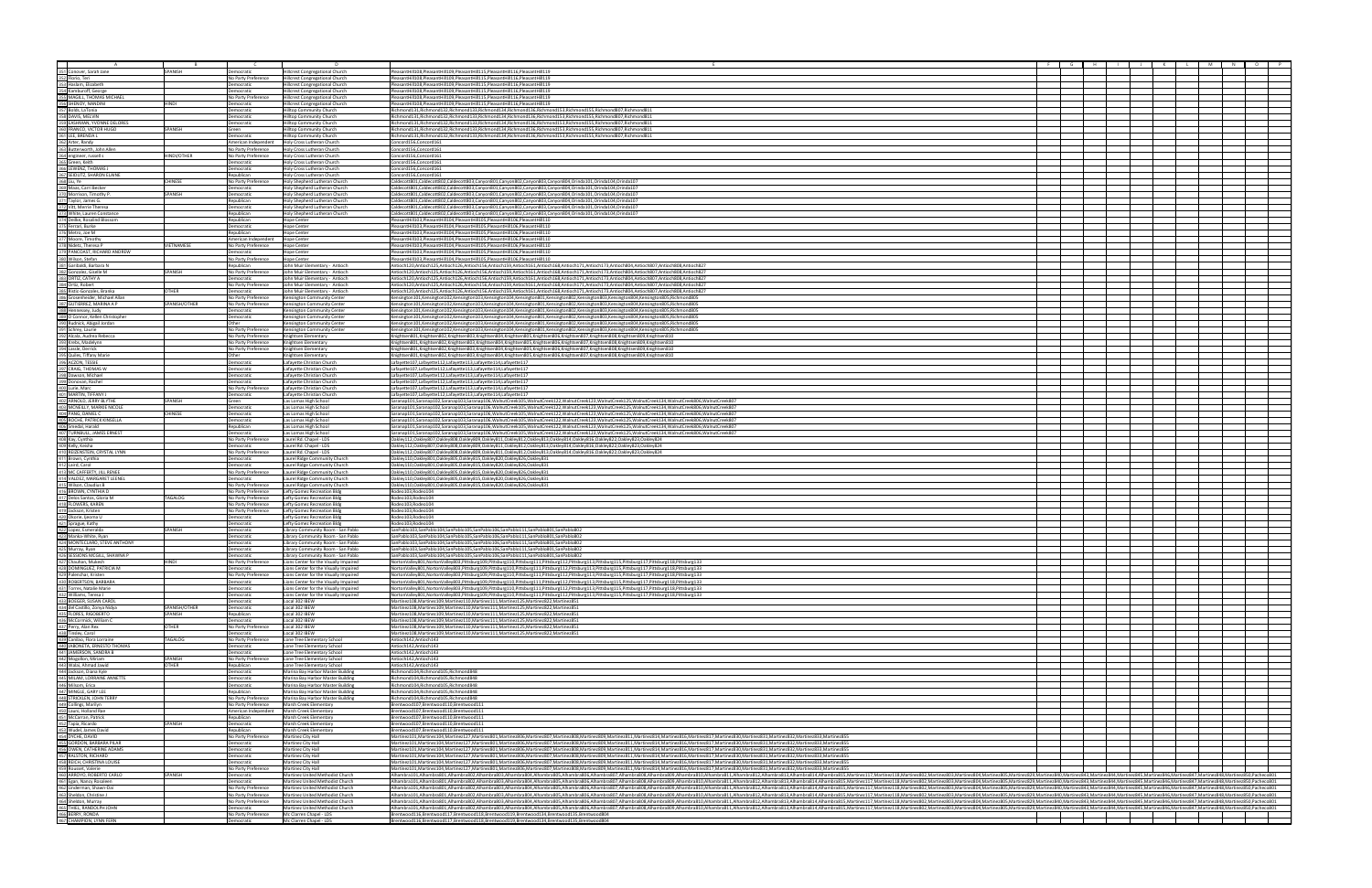|                                                                                                                                                                                                                                                      |                |                                            | n.                                                                     |                                                                                                                                                                                                                                                                                                                                                                                                                                                                  |  |  |  |  |
|------------------------------------------------------------------------------------------------------------------------------------------------------------------------------------------------------------------------------------------------------|----------------|--------------------------------------------|------------------------------------------------------------------------|------------------------------------------------------------------------------------------------------------------------------------------------------------------------------------------------------------------------------------------------------------------------------------------------------------------------------------------------------------------------------------------------------------------------------------------------------------------|--|--|--|--|
|                                                                                                                                                                                                                                                      |                | Democratic                                 | Mc Clarren Chapel - LDS                                                | Brentwood116,Brentwood117,Brentwood118,Brentwood119,Brentwood134,Brentwood135,Brentwood804                                                                                                                                                                                                                                                                                                                                                                       |  |  |  |  |
| Asses Elam, Jon<br>463 Elam, Jon<br>463 Williams, Yvonne<br>471 Kelly, Jennifer<br>471 Kelly, Jennifer<br>471 Kelly, Jennifer<br>472 Sovards, John W<br>472 Sovards, John W<br>472 Sovards, Dan Ber<br>472 Orsetsen, Paul<br>476 Orsetsen, Paul<br>4 |                | Democratic                                 | Mc Clarren Chapel - LDS                                                | Brentwood116,Brentwood117,Brentwood118,Brentwood119,Brentwood134,Brentwood135,Brentwood804                                                                                                                                                                                                                                                                                                                                                                       |  |  |  |  |
|                                                                                                                                                                                                                                                      |                | Democratic                                 | Montalvin Manor Elementary                                             | Giant801,Giant802,Giant803,Giant809,Giant810,Giant811,Giant812                                                                                                                                                                                                                                                                                                                                                                                                   |  |  |  |  |
|                                                                                                                                                                                                                                                      |                | Democratic                                 | Montalvin Manor Elementary                                             | Giant801, Giant802, Giant803, Giant809, Giant810, Giant811, Giant812                                                                                                                                                                                                                                                                                                                                                                                             |  |  |  |  |
|                                                                                                                                                                                                                                                      |                | <b>Democratic</b>                          | <b>Montalvin Manor Elementary</b>                                      | Giant801.Giant802.Giant803.Giant809.Giant810.Giant811.Giant812                                                                                                                                                                                                                                                                                                                                                                                                   |  |  |  |  |
|                                                                                                                                                                                                                                                      |                | No Party Preference                        | Montalvin Manor Elementary                                             | Giant801, Giant802, Giant803, Giant809, Giant810, Giant811, Giant812                                                                                                                                                                                                                                                                                                                                                                                             |  |  |  |  |
|                                                                                                                                                                                                                                                      |                | <b>Democratic</b>                          | Montalvin Manor Elementary                                             | Giant801, Giant802, Giant803, Giant809, Giant810, Giant811, Giant812                                                                                                                                                                                                                                                                                                                                                                                             |  |  |  |  |
|                                                                                                                                                                                                                                                      | OTHER          | emocratic                                  | Moraga Valley Presbyterian Church                                      | Moraga102, Moraga104                                                                                                                                                                                                                                                                                                                                                                                                                                             |  |  |  |  |
|                                                                                                                                                                                                                                                      |                | Republican                                 | Moraga Valley Presbyterian Church                                      | Moraga102, Moraga104                                                                                                                                                                                                                                                                                                                                                                                                                                             |  |  |  |  |
|                                                                                                                                                                                                                                                      |                | <b>Democratic</b><br>No Party Preference   | Moraga Valley Presbyterian Church<br>Moraga Valley Presbyterian Church | Moraga102, Moraga104                                                                                                                                                                                                                                                                                                                                                                                                                                             |  |  |  |  |
|                                                                                                                                                                                                                                                      |                | No Party Preference                        | Moraga Valley Presbyterian Church                                      | Moraga102, Moraga104<br>Moraga102, Moraga104                                                                                                                                                                                                                                                                                                                                                                                                                     |  |  |  |  |
|                                                                                                                                                                                                                                                      |                | Democratic                                 | Moraga Valley Presbyterian Church                                      | Moraga102, Moraga104                                                                                                                                                                                                                                                                                                                                                                                                                                             |  |  |  |  |
|                                                                                                                                                                                                                                                      |                | Democratic                                 | Mt Diablo Unitarian Universalist Church                                | ShellRidge801,ShellRidge802,WalnutCreek109,WalnutCreek124,WalnutCreek126,WalnutCreek137,WalnutCreek802                                                                                                                                                                                                                                                                                                                                                           |  |  |  |  |
|                                                                                                                                                                                                                                                      |                | Democratic                                 | Mt Diablo Unitarian Universalist Church                                | ShellRidge801,ShellRidge802,WalnutCreek109,WalnutCreek124,WalnutCreek126,WalnutCreek137,WalnutCreek802                                                                                                                                                                                                                                                                                                                                                           |  |  |  |  |
|                                                                                                                                                                                                                                                      |                | Democratic                                 | Mt Diablo Unitarian Universalist Church                                | ShellRidge801,ShellRidge802,WalnutCreek109,WalnutCreek124,WalnutCreek126,WalnutCreek137,WalnutCreek802                                                                                                                                                                                                                                                                                                                                                           |  |  |  |  |
|                                                                                                                                                                                                                                                      |                | No Party Preference                        | Mt Diablo Unitarian Universalist Church                                | ShellRidge801,ShellRidge802,WalnutCreek109,WalnutCreek124,WalnutCreek126,WalnutCreek137,WalnutCreek802                                                                                                                                                                                                                                                                                                                                                           |  |  |  |  |
|                                                                                                                                                                                                                                                      | HINDI          | No Party Preference                        | Mt Diablo Unitarian Universalist Church                                | ShellRidge801,ShellRidge802,WalnutCreek109,WalnutCreek124,WalnutCreek126,WalnutCreek137,WalnutCreek802                                                                                                                                                                                                                                                                                                                                                           |  |  |  |  |
|                                                                                                                                                                                                                                                      |                | No Party Preference                        | Mt Diablo Unitarian Universalist Church                                | ShellRidge801,ShellRidge802,WalnutCreek109,WalnutCreek124,WalnutCreek126,WalnutCreek137,WalnutCreek802                                                                                                                                                                                                                                                                                                                                                           |  |  |  |  |
|                                                                                                                                                                                                                                                      | SPANISH        | No Party Preference                        | Nevin Community Center                                                 | Richmond119, Richmond149, Richmond838<br>Richmond119, Richmond149, Richmond838                                                                                                                                                                                                                                                                                                                                                                                   |  |  |  |  |
|                                                                                                                                                                                                                                                      |                | Democratic<br>Democratic                   | Nevin Community Center<br>Nevin Community Center                       | Richmond119.Richmond149.Richmond838                                                                                                                                                                                                                                                                                                                                                                                                                              |  |  |  |  |
|                                                                                                                                                                                                                                                      |                | Democratic                                 | <b>Nevin Community Center</b>                                          | Richmond119, Richmond149, Richmond838                                                                                                                                                                                                                                                                                                                                                                                                                            |  |  |  |  |
|                                                                                                                                                                                                                                                      |                | No Party Preference                        | New Destiny Church                                                     | Pittsburg135,Pittsburg805,Pittsburg806,Pittsburg807,Pittsburg808                                                                                                                                                                                                                                                                                                                                                                                                 |  |  |  |  |
|                                                                                                                                                                                                                                                      |                | American Independent                       | New Destiny Church                                                     | Pittsburg135,Pittsburg805,Pittsburg806,Pittsburg807,Pittsburg808                                                                                                                                                                                                                                                                                                                                                                                                 |  |  |  |  |
|                                                                                                                                                                                                                                                      | TAGALOG        | No Party Preference                        | New Destiny Church                                                     | Pittsburg135, Pittsburg805, Pittsburg806, Pittsburg807, Pittsburg808                                                                                                                                                                                                                                                                                                                                                                                             |  |  |  |  |
|                                                                                                                                                                                                                                                      |                | Democratic                                 | New Destiny Church                                                     | Pittsburg135, Pittsburg805, Pittsburg806, Pittsburg807, Pittsburg808                                                                                                                                                                                                                                                                                                                                                                                             |  |  |  |  |
|                                                                                                                                                                                                                                                      |                | emocratic                                  | New Hope Church                                                        | Clyde801,Clyde802,Clyde803,Concord101,Concord102,Concord103,Concord104,Concord105,Concord106,Concord802,Concord803,Concord824,Concord824,Concord825,Tesoro801,Tesoro802,Tesoro803,Tesoro804,Tesoro804,Tesoro804,Tesoro804,Teso                                                                                                                                                                                                                                   |  |  |  |  |
|                                                                                                                                                                                                                                                      |                | American Independent<br>Democratic         | New Hope Church<br>New Hope Church                                     | Clyde801,Clyde802,Clyde803,Concord101,Concord102,Concord103,Concord104,Concord105,Concord106,Concord802,Concord803,Concord824,Concord824,Concord82,Tesoro801,Tesoro802,Tesoro803,Tesoro804,Tesoro804,Tesoro804,Tesoro804,Tesor<br>Elvde801.Clvde802.Clvde803.Concord101.Concord102.Concord103.Concord104.Concord105.Concord106.Concord802.Concord803.Concord824.Concord826.Tesoro801.Tesoro802.Tesoro803.Tesoro804.Tesoro804.Tesoro804.Tesoro804.Tesoro804.Tesor |  |  |  |  |
|                                                                                                                                                                                                                                                      |                | No Party Preference                        |                                                                        |                                                                                                                                                                                                                                                                                                                                                                                                                                                                  |  |  |  |  |
|                                                                                                                                                                                                                                                      | <b>THER</b>    | Republican                                 | New Hope Church<br>New Hope Church                                     | Clyde801,Clyde802,Clyde803,Concord101,Concord102,Concord103,Concord104,Concord105,Concord106,Concord802,Concord803,Concord804,Concord824,Concord824,Concord826,Tesoro802,Tesoro802,Tesoro803,Tesoro804,Tesoro805,Tesoro805,Tes<br>Clyde801,Clyde802,Clyde803,Concord101,Concord102,Concord103,Concord104,Concord105,Concord106,Concord802,Concord803,Concord824,Concord824,Concord825,Tesoro801,Tesoro802,Tesoro803,Tesoro804,Tesoro804,Tesoro804,Tesoro804,Teso |  |  |  |  |
|                                                                                                                                                                                                                                                      |                | Democratic                                 | New Hope Church                                                        | Clyde801,Clyde802,Clyde803,Concord101,Concord102,Concord103,Concord104,Concord105,Concord106,Concord802,Concord803,Concord824,Concord824,Concord825,Tesoro801,Tesoro802,Tesoro803,Tesoro804,Tesoro804,Tesoro804,Tesoro804,Teso                                                                                                                                                                                                                                   |  |  |  |  |
|                                                                                                                                                                                                                                                      | SPANISH        | Democratic                                 | Nick Rodriguez Community Center                                        | Antioch101.Antioch103.Antioch114.Antioch115.Antioch820                                                                                                                                                                                                                                                                                                                                                                                                           |  |  |  |  |
|                                                                                                                                                                                                                                                      |                | Republican                                 | Nick Rodriguez Community Center                                        | Antioch101,Antioch103,Antioch114,Antioch115,Antioch820                                                                                                                                                                                                                                                                                                                                                                                                           |  |  |  |  |
|                                                                                                                                                                                                                                                      |                | No Party Preference                        | Nick Rodriguez Community Center                                        | Antioch101.Antioch103.Antioch114.Antioch115.Antioch820                                                                                                                                                                                                                                                                                                                                                                                                           |  |  |  |  |
|                                                                                                                                                                                                                                                      | SPANISH        | Democratic                                 | Nick Rodriguez Community Center                                        | Antioch101.Antioch103.Antioch114.Antioch115.Antioch820                                                                                                                                                                                                                                                                                                                                                                                                           |  |  |  |  |
|                                                                                                                                                                                                                                                      |                | Democratic                                 | Nick Rodriguez Community Center                                        | Antioch101.Antioch103.Antioch114.Antioch115.Antioch820<br>Antioch101,Antioch103,Antioch114,Antioch115,Antioch820                                                                                                                                                                                                                                                                                                                                                 |  |  |  |  |
|                                                                                                                                                                                                                                                      | SPANISH        | Democratic<br>Democratic                   | Nick Rodriguez Community Center<br>Norris Canyon Estates Clubhouse     | NorrisCanyon101                                                                                                                                                                                                                                                                                                                                                                                                                                                  |  |  |  |  |
|                                                                                                                                                                                                                                                      |                | No Party Preference                        | Norris Canyon Estates Clubhouse                                        | NorrisCanyon101                                                                                                                                                                                                                                                                                                                                                                                                                                                  |  |  |  |  |
|                                                                                                                                                                                                                                                      |                | No Party Preference                        | Norris Canyon Estates Clubhouse                                        | NorrisCanyon10:                                                                                                                                                                                                                                                                                                                                                                                                                                                  |  |  |  |  |
|                                                                                                                                                                                                                                                      |                | No Party Preference                        | Norris Canyon Estates Clubhouse                                        | NorrisCanyon10                                                                                                                                                                                                                                                                                                                                                                                                                                                   |  |  |  |  |
|                                                                                                                                                                                                                                                      |                | No Party Preference                        | Norris Canyon Estates Clubhouse                                        | NorrisCanyon101                                                                                                                                                                                                                                                                                                                                                                                                                                                  |  |  |  |  |
|                                                                                                                                                                                                                                                      |                | No Party Preference                        | Norris Canyon Estates Clubhouse                                        | NorrisCanyon101                                                                                                                                                                                                                                                                                                                                                                                                                                                  |  |  |  |  |
|                                                                                                                                                                                                                                                      |                | American Independent                       | North Gate Road Chapel - LDS                                           | CastleRock801,WalnutCreek118,WalnutCreek119,WalnutCreek130,WalnutCreek132,WalnutCreek138,WalnutCreek139<br>CastleRock801 WalnutCreek118 WalnutCreek119 WalnutCreek130 WalnutCreek132 WalnutCreek138 WalnutCreek139                                                                                                                                                                                                                                               |  |  |  |  |
|                                                                                                                                                                                                                                                      |                | Republican                                 | North Gate Road Chapel - LDS                                           |                                                                                                                                                                                                                                                                                                                                                                                                                                                                  |  |  |  |  |
|                                                                                                                                                                                                                                                      |                | No Party Preference<br>Democratic          | North Gate Road Chapel - LDS<br>North Gate Road Chapel - LDS           | CastleRock801,WalnutCreek118,WalnutCreek119,WalnutCreek130,WalnutCreek132,WalnutCreek138,WalnutCreek139<br>ICastleRock801.WalnutCreek118.WalnutCreek119.WalnutCreek130.WalnutCreek132.WalnutCreek138.WalnutCreek139                                                                                                                                                                                                                                              |  |  |  |  |
|                                                                                                                                                                                                                                                      | <b>HINDI</b>   | Democratic                                 | North Gate Road Chapel - LDS                                           | CastleRock801,WalnutCreek118,WalnutCreek119,WalnutCreek130,WalnutCreek132,WalnutCreek138,WalnutCreek139                                                                                                                                                                                                                                                                                                                                                          |  |  |  |  |
|                                                                                                                                                                                                                                                      |                | No Party Preference                        | North Gate Road Chapel - LDS                                           | CastleRock801,WalnutCreek118,WalnutCreek119,WalnutCreek130,WalnutCreek132,WalnutCreek138,WalnutCreek139                                                                                                                                                                                                                                                                                                                                                          |  |  |  |  |
|                                                                                                                                                                                                                                                      | SPANISH        | Democratic                                 | North Richmond M Baptist Church                                        | NorthRichmond102,NorthRichmond801,NorthRichmond802,NorthRichmond803,Richmond813,Richmond815,Richmond817,Richmond818,Richmond843,Richmond843,Richmond845,Richmond846,Richmond846,Richmond846,Richmond846,Richmond846,Richmond84                                                                                                                                                                                                                                   |  |  |  |  |
|                                                                                                                                                                                                                                                      |                | Democratic                                 | North Richmond M Baptist Church                                        | NorthRichmond102,NorthRichmond801,NorthRichmond802,NorthRichmond802,Richmond813,Richmond815,Richmond817,Richmond817,Richmond818,Richmond843,Richmond845,Richmond846,Richmond846,Richmond846,Richmond846,Richmond846,Richmond84                                                                                                                                                                                                                                   |  |  |  |  |
|                                                                                                                                                                                                                                                      | SPANISH        | Democratic                                 | North Richmond M Baptist Church                                        | NorthRichmond102,NorthRichmond801,NorthRichmond802,NorthRichmond803,Richmond813,Richmond815,Richmond817,Richmond817,Richmond818,Richmond818,Richmond818,Richmond843,Richmond845,Richmond845,Richmond845,Richmond847                                                                                                                                                                                                                                              |  |  |  |  |
|                                                                                                                                                                                                                                                      |                | <b>Democratic</b>                          | North Richmond M Baptist Church                                        | NorthRichmond102.NorthRichmond801.NorthRichmond802.NorthRichmond803.Richmond813.Richmond815.Richmond817.Richmond818.Richmond843.Richmond843.Richmond843.Richmond845.Richmond846.Richmond846.Richmond846.Richmond847                                                                                                                                                                                                                                              |  |  |  |  |
|                                                                                                                                                                                                                                                      |                | No Party Preference                        | North Richmond M Baptist Church                                        | NorthRichmond102,NorthRichmond801,NorthRichmond802,NorthRichmond803,Richmond813,Richmond815,Richmond817,Richmond817,Richmond843,Richmond843,Richmond845,Richmond845,Richmond847,                                                                                                                                                                                                                                                                                 |  |  |  |  |
|                                                                                                                                                                                                                                                      | SPANISH        | Democratic                                 | Open Door United Methodist Church                                      | EastRichmond101,EastRichmond102,EastRichmond103,EastRichmond801,EastRichmond802,EastRichmond803,Richmond804,Richmond849                                                                                                                                                                                                                                                                                                                                          |  |  |  |  |
|                                                                                                                                                                                                                                                      |                | No Party Preference                        | Open Door United Methodist Church                                      | EastRichmond101,EastRichmond102,EastRichmond103,EastRichmond801,EastRichmond802,EastRichmond803,Richmond804,Richmond849                                                                                                                                                                                                                                                                                                                                          |  |  |  |  |
|                                                                                                                                                                                                                                                      |                | No Party Preference                        | Open Door United Methodist Church                                      | EastRichmond101,EastRichmond102,EastRichmond103,EastRichmond801,EastRichmond802,EastRichmond803,Richmond804,Richmond849<br>EastRichmond101,EastRichmond102,EastRichmond103,EastRichmond801,EastRichmond802,EastRichmond803,Richmond804,Richmond849                                                                                                                                                                                                               |  |  |  |  |
|                                                                                                                                                                                                                                                      | <b>OTHER</b>   | Democratic<br>No Party Preference          | Open Door United Methodist Church<br>Opportunity Junction              | Antioch102.Antioch104.Antioch147.Antioch167                                                                                                                                                                                                                                                                                                                                                                                                                      |  |  |  |  |
|                                                                                                                                                                                                                                                      |                | Democratic                                 | Opportunity Junction                                                   | Antioch102.Antioch104.Antioch147.Antioch167                                                                                                                                                                                                                                                                                                                                                                                                                      |  |  |  |  |
|                                                                                                                                                                                                                                                      |                | No Party Preference                        | Opportunity Junction                                                   | Antioch102.Antioch104.Antioch147.Antioch167                                                                                                                                                                                                                                                                                                                                                                                                                      |  |  |  |  |
|                                                                                                                                                                                                                                                      |                | Democratic                                 | Opportunity Junction                                                   | Antioch102,Antioch104,Antioch147,Antioch167                                                                                                                                                                                                                                                                                                                                                                                                                      |  |  |  |  |
|                                                                                                                                                                                                                                                      |                | Democratic                                 | Orinda City Hall                                                       | Orinda103,Orinda108,Orinda111,Orinda801                                                                                                                                                                                                                                                                                                                                                                                                                          |  |  |  |  |
|                                                                                                                                                                                                                                                      |                | No Party Preference                        | Orinda City Hall                                                       | Orinda103.Orinda108.Orinda111.Orinda801                                                                                                                                                                                                                                                                                                                                                                                                                          |  |  |  |  |
|                                                                                                                                                                                                                                                      | <b>CHINESE</b> | No Party Preference                        | Orinda City Hall                                                       | Orinda103,Orinda108,Orinda111,Orinda801                                                                                                                                                                                                                                                                                                                                                                                                                          |  |  |  |  |
|                                                                                                                                                                                                                                                      |                | No Party Preference                        | Orinda City Hall                                                       | Orinda103,Orinda108,Orinda111,Orinda801                                                                                                                                                                                                                                                                                                                                                                                                                          |  |  |  |  |
|                                                                                                                                                                                                                                                      | JAPANESE       | Democratic<br>Democratic                   | Orinda City Hall<br>Our Savior's Lutheran Church                       | Orinda103,Orinda108,Orinda111,Orinda801<br>Lafayette109,Lafayette110,Lafayette111                                                                                                                                                                                                                                                                                                                                                                                |  |  |  |  |
|                                                                                                                                                                                                                                                      |                | emocratic                                  | Our Savior's Lutheran Church                                           | Lafayette109,Lafayette110,Lafayette111                                                                                                                                                                                                                                                                                                                                                                                                                           |  |  |  |  |
|                                                                                                                                                                                                                                                      |                | emocratic                                  | Our Savior's Lutheran Church                                           | .afayette109,Lafayette110,Lafayette111                                                                                                                                                                                                                                                                                                                                                                                                                           |  |  |  |  |
|                                                                                                                                                                                                                                                      |                | Democratic                                 | Our Savior's Lutheran Church                                           | Lafayette109,Lafayette110,Lafayette111                                                                                                                                                                                                                                                                                                                                                                                                                           |  |  |  |  |
|                                                                                                                                                                                                                                                      |                | Democratic                                 | Our Savior's Lutheran Church                                           | Lafavette109.Lafavette110.Lafavette111                                                                                                                                                                                                                                                                                                                                                                                                                           |  |  |  |  |
|                                                                                                                                                                                                                                                      | <b>CHINESE</b> | Democratic                                 | Our Savior's Lutheran Church                                           | Lafayette109,Lafayette110,Lafayette111                                                                                                                                                                                                                                                                                                                                                                                                                           |  |  |  |  |
|                                                                                                                                                                                                                                                      |                | Democratic                                 | Pacheco Community Center                                               | Pacheco101,Pacheco102,Pacheco802,Pacheco803,Pacheco804,Pacheco805                                                                                                                                                                                                                                                                                                                                                                                                |  |  |  |  |
|                                                                                                                                                                                                                                                      |                | No Party Preference                        | Pacheco Community Center                                               | Pacheco101,Pacheco102,Pacheco802,Pacheco803,Pacheco804,Pacheco805                                                                                                                                                                                                                                                                                                                                                                                                |  |  |  |  |
|                                                                                                                                                                                                                                                      |                | Republican                                 | Pacheco Community Center                                               | Pacheco101,Pacheco102,Pacheco802,Pacheco803,Pacheco804,Pacheco805                                                                                                                                                                                                                                                                                                                                                                                                |  |  |  |  |
|                                                                                                                                                                                                                                                      |                | No Party Preference<br>No Party Preference | Pacheco Community Center                                               | Pacheco101,Pacheco102,Pacheco802,Pacheco803,Pacheco804,Pacheco805                                                                                                                                                                                                                                                                                                                                                                                                |  |  |  |  |
|                                                                                                                                                                                                                                                      |                | Democratic                                 | Pacheco Community Center<br>Pacheco Community Center                   | Pacheco101,Pacheco102,Pacheco802,Pacheco803,Pacheco804,Pacheco805<br>Pacheco101,Pacheco102,Pacheco802,Pacheco803,Pacheco804,Pacheco805                                                                                                                                                                                                                                                                                                                           |  |  |  |  |
|                                                                                                                                                                                                                                                      |                | <b>Democratic</b>                          | Pilgrim Rest Missionary Baptist Church                                 | Richmond111, Richmond112                                                                                                                                                                                                                                                                                                                                                                                                                                         |  |  |  |  |
|                                                                                                                                                                                                                                                      |                | Democratic                                 | Pilgrim Rest Missionary Baptist Church                                 | Richmond111, Richmond112                                                                                                                                                                                                                                                                                                                                                                                                                                         |  |  |  |  |
|                                                                                                                                                                                                                                                      |                | mocratic                                   | Pilgrim Rest Missionary Baptist Church                                 | Richmond111, Richmond112                                                                                                                                                                                                                                                                                                                                                                                                                                         |  |  |  |  |
|                                                                                                                                                                                                                                                      |                | Democratic                                 | Pilgrim Rest Missionary Baptist Church                                 | Richmond111, Richmond112                                                                                                                                                                                                                                                                                                                                                                                                                                         |  |  |  |  |
|                                                                                                                                                                                                                                                      |                | emocratic                                  | Pinole Senior Center                                                   | Pinole103, Pinole105, Pinole107, Pinole108                                                                                                                                                                                                                                                                                                                                                                                                                       |  |  |  |  |
|                                                                                                                                                                                                                                                      |                | Green<br>Green                             | Pinole Senior Center<br><b>Pinole Senior Center</b>                    | Pinole103.Pinole105.Pinole107.Pinole108<br>Pinole103, Pinole105, Pinole107, Pinole108                                                                                                                                                                                                                                                                                                                                                                            |  |  |  |  |
|                                                                                                                                                                                                                                                      | SPANISH        | Democratic                                 | Pinole Senior Center                                                   | Pinole103, Pinole105, Pinole107, Pinole108                                                                                                                                                                                                                                                                                                                                                                                                                       |  |  |  |  |
|                                                                                                                                                                                                                                                      |                | Democratic                                 | Pinole Senior Center                                                   | Pinole103, Pinole105, Pinole107, Pinole108                                                                                                                                                                                                                                                                                                                                                                                                                       |  |  |  |  |
|                                                                                                                                                                                                                                                      |                | Democratic                                 | Pinole Senior Center                                                   | Pinole103, Pinole105, Pinole107, Pinole108                                                                                                                                                                                                                                                                                                                                                                                                                       |  |  |  |  |
|                                                                                                                                                                                                                                                      |                | Democratic                                 | Pinole Senior Center                                                   | Pinole103, Pinole105, Pinole107, Pinole108                                                                                                                                                                                                                                                                                                                                                                                                                       |  |  |  |  |
|                                                                                                                                                                                                                                                      |                | No Party Preference                        | Pinole Valley Community Church                                         | Pinole106,Pinole109,Pinole110,Pinole111,Pinole112,Pinole801,Pinole803                                                                                                                                                                                                                                                                                                                                                                                            |  |  |  |  |
|                                                                                                                                                                                                                                                      |                | Democratic                                 | Pinole Valley Community Church                                         | Pinole106.Pinole109.Pinole110.Pinole111.Pinole112.Pinole801.Pinole803                                                                                                                                                                                                                                                                                                                                                                                            |  |  |  |  |
|                                                                                                                                                                                                                                                      |                | emocratic                                  | Pinole Valley Community Church                                         | Pinole106,Pinole109,Pinole110,Pinole111,Pinole112,Pinole801,Pinole803                                                                                                                                                                                                                                                                                                                                                                                            |  |  |  |  |
|                                                                                                                                                                                                                                                      |                | emocratic                                  | Pinole Valley Community Church                                         | Pinole106,Pinole109,Pinole110,Pinole111,Pinole112,Pinole801,Pinole803                                                                                                                                                                                                                                                                                                                                                                                            |  |  |  |  |
|                                                                                                                                                                                                                                                      |                | mocratic<br>No Party Preference            | Pinole Valley Community Church<br>Pinole Valley Community Church       | Pinole106, Pinole109, Pinole110, Pinole111, Pinole112, Pinole801, Pinole803<br>Pinole106,Pinole109,Pinole110,Pinole111,Pinole112,Pinole801,Pinole803                                                                                                                                                                                                                                                                                                             |  |  |  |  |
|                                                                                                                                                                                                                                                      |                | Democratic                                 | Pittsburg Library - Community Room                                     | Pittsburg121, Pittsburg122, Pittsburg128, Pittsburg130, Pittsburg131                                                                                                                                                                                                                                                                                                                                                                                             |  |  |  |  |
|                                                                                                                                                                                                                                                      |                | No Party Preference                        | Pittsburg Library - Community Room                                     | Pittsburg121,Pittsburg122,Pittsburg128,Pittsburg130,Pittsburg131                                                                                                                                                                                                                                                                                                                                                                                                 |  |  |  |  |
|                                                                                                                                                                                                                                                      |                | No Party Preference                        | Pittsburg Library - Community Room                                     | Pittsburg121,Pittsburg122,Pittsburg128,Pittsburg130,Pittsburg131                                                                                                                                                                                                                                                                                                                                                                                                 |  |  |  |  |
|                                                                                                                                                                                                                                                      |                | No Party Preference                        | Pittsburg Library - Community Room                                     | Pittsburg121,Pittsburg122,Pittsburg128,Pittsburg130,Pittsburg131                                                                                                                                                                                                                                                                                                                                                                                                 |  |  |  |  |
|                                                                                                                                                                                                                                                      |                | Democratic                                 | Pittsburg Library - Community Room                                     | Pittsburg121,Pittsburg122,Pittsburg128,Pittsburg130,Pittsburg131                                                                                                                                                                                                                                                                                                                                                                                                 |  |  |  |  |
|                                                                                                                                                                                                                                                      |                | emocratic                                  | Pittsburg Youth Development Center                                     | Pittsburg114,Pittsburg116,Pittsburg119,Pittsburg134                                                                                                                                                                                                                                                                                                                                                                                                              |  |  |  |  |
|                                                                                                                                                                                                                                                      |                | emocratic                                  | Pittsburg Youth Development Center                                     | Pittsburg114, Pittsburg116, Pittsburg119, Pittsburg134                                                                                                                                                                                                                                                                                                                                                                                                           |  |  |  |  |
|                                                                                                                                                                                                                                                      |                | Republican                                 | Pittsburg Youth Development Center                                     | Pittsburg114,Pittsburg116,Pittsburg119,Pittsburg134                                                                                                                                                                                                                                                                                                                                                                                                              |  |  |  |  |
|                                                                                                                                                                                                                                                      |                | No Party Preference                        | Pittsburg Youth Development Center                                     | Pittsburg114, Pittsburg116, Pittsburg119, Pittsburg134                                                                                                                                                                                                                                                                                                                                                                                                           |  |  |  |  |
|                                                                                                                                                                                                                                                      | SPANISH        | emocratic<br>emocratic                     | Pittsburg Youth Development Center<br>Plumbers Assembly Hall           | Pittsburg114, Pittsburg116, Pittsburg119, Pittsburg134<br>Martinez107, Martinez115, Martinez116, Martinez818, Martinez824, Martinez825, Martinez826, Martinez827, Martinez835, Martinez837                                                                                                                                                                                                                                                                       |  |  |  |  |
|                                                                                                                                                                                                                                                      |                | Democratic                                 | Plumbers Assembly Hall                                                 | Martinez107,Martinez115,Martinez116,Martinez818,Martinez824,Martinez825,Martinez826,Martinez827,Martinez835,Martinez837                                                                                                                                                                                                                                                                                                                                          |  |  |  |  |
|                                                                                                                                                                                                                                                      |                | emocratic                                  | <b>Plumbers Assembly Hall</b>                                          | Martinez107, Martinez115, Martinez116, Martinez818, Martinez824, Martinez825, Martinez826, Martinez827, Martinez835, Martinez837                                                                                                                                                                                                                                                                                                                                 |  |  |  |  |
|                                                                                                                                                                                                                                                      |                | Democratic                                 | Plumbers Assembly Hall                                                 | Martinez107, Martinez115, Martinez116, Martinez818, Martinez824, Martinez825, Martinez826, Martinez827, Martinez835, Martinez837                                                                                                                                                                                                                                                                                                                                 |  |  |  |  |
|                                                                                                                                                                                                                                                      |                | Democratic                                 | Plumbers Assembly Hall                                                 | Martinez107, Martinez115, Martinez116, Martinez818, Martinez824, Martinez825, Martinez826, Martinez827, Martinez835, Martinez837                                                                                                                                                                                                                                                                                                                                 |  |  |  |  |
|                                                                                                                                                                                                                                                      | CHINESE        | No Party Preference                        | Plumbers Assembly Hall                                                 | Martinez107, Martinez115, Martinez116, Martinez818, Martinez824, Martinez825, Martinez826, Martinez827, Martinez835, Martinez837                                                                                                                                                                                                                                                                                                                                 |  |  |  |  |
| $\frac{542}{542}$ Peters, Dail<br>Sat) Doot, Charles G<br>Sat) Moot First ON, Charles G<br>Sat) Moot First ON, Lamifor First Only a Montex Experience<br>Satel Himster, Marginetic Himster Charles Theory (1987)<br>Satisfy Himster, Margine         |                | Democratic                                 | Providence Baptist Church                                              | Richmond116,Richmond117,Richmond147,Richmond825,Richmond827                                                                                                                                                                                                                                                                                                                                                                                                      |  |  |  |  |
|                                                                                                                                                                                                                                                      |                | Democratic                                 | Providence Baptist Church                                              | Richmond116,Richmond117,Richmond147,Richmond825,Richmond827                                                                                                                                                                                                                                                                                                                                                                                                      |  |  |  |  |
|                                                                                                                                                                                                                                                      |                | No Party Preference                        | Providence Baptist Church                                              | Richmond116, Richmond117, Richmond147, Richmond825, Richmond827                                                                                                                                                                                                                                                                                                                                                                                                  |  |  |  |  |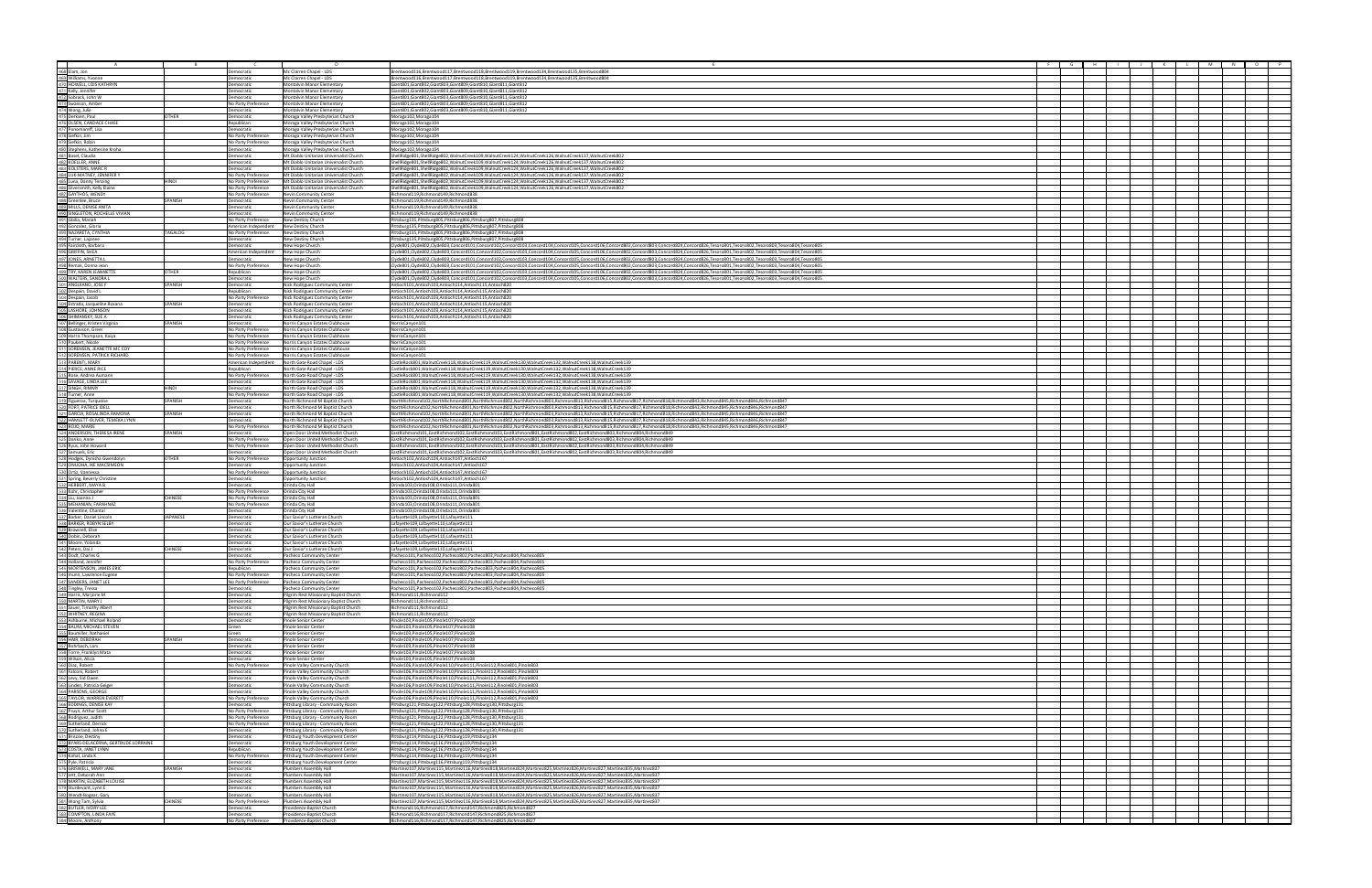| A<br>585 Perez Portillo, Claudia Patricia<br>586 Primm, Joyce Elaine                                                                                                                                                                                      | SPANISH                   | No Party Preference                        | Providence Baptist Church                                                                                         | Richmond116, Richmond117, Richmond147, Richmond825, Richmond827                                                                                                                                                                                                                                                                                                                                                                                                  |  |  |  |  |
|-----------------------------------------------------------------------------------------------------------------------------------------------------------------------------------------------------------------------------------------------------------|---------------------------|--------------------------------------------|-------------------------------------------------------------------------------------------------------------------|------------------------------------------------------------------------------------------------------------------------------------------------------------------------------------------------------------------------------------------------------------------------------------------------------------------------------------------------------------------------------------------------------------------------------------------------------------------|--|--|--|--|
|                                                                                                                                                                                                                                                           |                           | <b>Democratic</b>                          | Providence Baptist Church                                                                                         | Richmond116,Richmond117,Richmond147,Richmond825,Richmond827                                                                                                                                                                                                                                                                                                                                                                                                      |  |  |  |  |
|                                                                                                                                                                                                                                                           | SPANISH/OTHER             | <b>Democratic</b><br><b>Democratic</b>     | <b>Public Works Building</b><br>Public Works Buildin                                                              | Martinez114, Martinez120, Martinez126, Martinez839, Martinez841, Martinez842, Martinez849, Martinez852, Martinez853<br>Martinez114, Martinez120, Martinez126, Martinez839, Martinez841, Martinez842, Martinez849, Martinez852, Martinez853                                                                                                                                                                                                                       |  |  |  |  |
| 2021 Free: Voting Blag<br>380 Primm, Joyce Elaine<br>380 Primm, Joyce Elaine<br>380 del Castillo, George Edward<br>380 del Castillo, George Edward<br>390 KESTLER, STEPHEN R<br>391 Morgan, Rick<br>392 Joane, Sanch R. (VOLANDA<br>394 DIKE,             |                           | No Party Preference                        | Public Works Buildin                                                                                              | Martinez114.Martinez120.Martinez126.Martinez839.Martinez841.Martinez842.Martinez849.Martinez852.Martinez853                                                                                                                                                                                                                                                                                                                                                      |  |  |  |  |
|                                                                                                                                                                                                                                                           |                           | Democratic                                 | <b>Public Works Building</b>                                                                                      | Martinez114, Martinez120, Martinez126, Martinez839, Martinez841, Martinez842, Martinez849, Martinez852, Martinez853                                                                                                                                                                                                                                                                                                                                              |  |  |  |  |
|                                                                                                                                                                                                                                                           |                           | <b>Vo Party Preference</b>                 | <b>Public Works Building</b>                                                                                      | Martinez114, Martinez120, Martinez126, Martinez839, Martinez841, Martinez842, Martinez849, Martinez852, Martinez853                                                                                                                                                                                                                                                                                                                                              |  |  |  |  |
|                                                                                                                                                                                                                                                           |                           | lepublican<br>Republican                   | Public Works Building<br><b>Public Works Building</b>                                                             | Martinez114,Martinez120,Martinez126,Martinez839,Martinez841,Martinez842,Martinez849,Martinez852,Martinez853<br>Martinez114, Martinez120, Martinez126, Martinez839, Martinez841, Martinez842, Martinez849, Martinez852, Martinez853                                                                                                                                                                                                                               |  |  |  |  |
|                                                                                                                                                                                                                                                           | <b>SPANISH</b>            | <b>Democratic</b>                          | Rancho Romero Elementar                                                                                           | Alamo102.Alamo106                                                                                                                                                                                                                                                                                                                                                                                                                                                |  |  |  |  |
|                                                                                                                                                                                                                                                           |                           | emocratic                                  | Rancho Romero Elementary                                                                                          | Alamo102.Alamo106                                                                                                                                                                                                                                                                                                                                                                                                                                                |  |  |  |  |
|                                                                                                                                                                                                                                                           |                           | No Party Preference<br>No Party Preference | I Rancho Romero Elementary<br>Rancho Romero Elementary                                                            | Alamo102.Alamo106<br>Alamo102,Alamo106                                                                                                                                                                                                                                                                                                                                                                                                                           |  |  |  |  |
|                                                                                                                                                                                                                                                           |                           | Democratic                                 | Rancho Romero Elementary                                                                                          | Alamo102.Alamo106                                                                                                                                                                                                                                                                                                                                                                                                                                                |  |  |  |  |
|                                                                                                                                                                                                                                                           |                           | Democratic                                 | Rancho Romero Elementary                                                                                          | Alamo102,Alamo106                                                                                                                                                                                                                                                                                                                                                                                                                                                |  |  |  |  |
|                                                                                                                                                                                                                                                           |                           | Democratic                                 | Refuge Church                                                                                                     | Concord117,Concord145,Concord146,Concord147,Concord813,Concord815                                                                                                                                                                                                                                                                                                                                                                                                |  |  |  |  |
|                                                                                                                                                                                                                                                           | OTHER                     | No Party Preference<br>No Party Preference | Refuge Church<br>Refuge Church                                                                                    | Concord117,Concord145,Concord146,Concord147,Concord813,Concord815<br>Concord117,Concord145,Concord146,Concord147,Concord813,Concord815                                                                                                                                                                                                                                                                                                                           |  |  |  |  |
|                                                                                                                                                                                                                                                           | IONH                      | No Party Preference                        | Refuge Church                                                                                                     | Concord117,Concord145,Concord146,Concord147,Concord813,Concord815                                                                                                                                                                                                                                                                                                                                                                                                |  |  |  |  |
|                                                                                                                                                                                                                                                           |                           | No Party Preference                        | Refuge Church                                                                                                     | Concord117,Concord145,Concord146,Concord147,Concord813,Concord815                                                                                                                                                                                                                                                                                                                                                                                                |  |  |  |  |
|                                                                                                                                                                                                                                                           | SPANISH                   | No Party Preference<br>Democratic          | Refuge Church<br>Richmond Annex Senior Center                                                                     | Concord117,Concord145,Concord146,Concord147,Concord813,Concord815<br>Richmond145                                                                                                                                                                                                                                                                                                                                                                                 |  |  |  |  |
|                                                                                                                                                                                                                                                           |                           | <b>Democratic</b>                          | Richmond Annex Senior Center                                                                                      | Richmond145                                                                                                                                                                                                                                                                                                                                                                                                                                                      |  |  |  |  |
|                                                                                                                                                                                                                                                           |                           | No Party Preference                        | Richmond Annex Senior Center                                                                                      | Richmond145                                                                                                                                                                                                                                                                                                                                                                                                                                                      |  |  |  |  |
|                                                                                                                                                                                                                                                           |                           | Democratic                                 | <b>Richmond Annex Senior Center</b>                                                                               | Richmond145                                                                                                                                                                                                                                                                                                                                                                                                                                                      |  |  |  |  |
|                                                                                                                                                                                                                                                           |                           | No Party Preference<br>No Party Preference | Richmond Annex Senior Center<br>Richmond Annex Senior Center                                                      | Richmond145<br>Richmond145                                                                                                                                                                                                                                                                                                                                                                                                                                       |  |  |  |  |
|                                                                                                                                                                                                                                                           | SPANISH                   | Democratic                                 | Richmond Korean Baptist Church                                                                                    | Richmond108, Richmond110                                                                                                                                                                                                                                                                                                                                                                                                                                         |  |  |  |  |
|                                                                                                                                                                                                                                                           |                           | Democratic                                 | Richmond Korean Baptist Church                                                                                    | Richmond108, Richmond110                                                                                                                                                                                                                                                                                                                                                                                                                                         |  |  |  |  |
| <b>600</b> Matteon, Peter<br>610 Said, Rebecca<br>611 SANCHEZ, NELDA ELIZABETH<br>612 Atta, Nathaniel Quittman<br>612 Bear, Samantha<br>614 COTTON, RITA L<br>616 Hampton, Susan<br>617 TAYLOR, VENDA VYONNE<br>617 TAYLOR, VENDA VYONNE<br>617 TAYLO     |                           | Democratic<br>Democratic                   | Richmond Korean Baptist Church<br>Richmond Korean Baptist Church                                                  | Richmond108.Richmond110<br>Richmond108, Richmond110                                                                                                                                                                                                                                                                                                                                                                                                              |  |  |  |  |
|                                                                                                                                                                                                                                                           |                           | No Party Preference                        | Richmond Korean Baptist Church                                                                                    | Richmond108, Richmond110                                                                                                                                                                                                                                                                                                                                                                                                                                         |  |  |  |  |
|                                                                                                                                                                                                                                                           |                           | Democratic                                 | Richmond Korean Baptist Church                                                                                    | Richmond108, Richmond110                                                                                                                                                                                                                                                                                                                                                                                                                                         |  |  |  |  |
|                                                                                                                                                                                                                                                           |                           | No Party Preference                        | Richmond Korean Baptist Church                                                                                    | Richmond108.Richmond110                                                                                                                                                                                                                                                                                                                                                                                                                                          |  |  |  |  |
| 618 Williams, Clarice VanHook<br>619 ELSKY, MARIA JOSE<br>620 Martinez, Yajaira<br>621 Mitchell, Clay                                                                                                                                                     | <b>SPANISH</b><br>SPANISH | No Party Preference<br>No Party Preference | Richmond Memorial Auditorium<br>Richmond Memorial Auditorium                                                      | Richmond122,Richmond123,Richmond125,Richmond126,Richmond809,Richmond810,Richmond814,Richmond830,Richmond839,Richmond840<br>Richmond122.Richmond123.Richmond125.Richmond126.Richmond809.Richmond810.Richmond814.Richmond830.Richmond839.Richmond840                                                                                                                                                                                                               |  |  |  |  |
|                                                                                                                                                                                                                                                           |                           | No Party Preference                        | Richmond Memorial Auditorium                                                                                      | Richmond122. Richmond123. Richmond125. Richmond126. Richmond809. Richmond810. Richmond814. Richmond830. Richmond839. Richmond840                                                                                                                                                                                                                                                                                                                                 |  |  |  |  |
| 622 Rivera, Joseph                                                                                                                                                                                                                                        |                           | No Party Preference                        | Richmond Memorial Auditorium                                                                                      | Richmond122, Richmond123, Richmond125, Richmond126, Richmond809, Richmond810, Richmond814, Richmond830, Richmond839, Richmond840                                                                                                                                                                                                                                                                                                                                 |  |  |  |  |
| 623 WILLIAMS, EARLINE                                                                                                                                                                                                                                     |                           | <b>Democratic</b>                          | Richmond Memorial Auditorium                                                                                      | Richmond122,Richmond123,Richmond125,Richmond126,Richmond809,Richmond810,Richmond814,Richmond830,Richmond839,Richmond840<br>Richmond121,Richmond143,Richmond150,Richmond812,Richmond816,Richmond826,Richmond829,Richmond836                                                                                                                                                                                                                                       |  |  |  |  |
|                                                                                                                                                                                                                                                           |                           | Democratic<br>Democratic                   | Richmond Senior Citizens Center<br>Richmond Senior Citizens Center                                                | Richmond121,Richmond143,Richmond150,Richmond812,Richmond816,Richmond826,Richmond829,Richmond836                                                                                                                                                                                                                                                                                                                                                                  |  |  |  |  |
| 622 Williams, EARLINE<br>622 Martistong, Katherine<br>625 Brown, Daronda Elaine<br>625 Brown, Daronda Elaine<br>622 Velee-Gonzalez, Rosenarie<br>622 Zahorchak, Sarah Rose<br>628 Brokaw, Bandl Tikisha<br>631 Jennings, Katharine<br>631 Jenn            | SPANISH                   | Democratic                                 | <b>Richmond Senior Citizens Center</b>                                                                            | Richmond121, Richmond143, Richmond150, Richmond812, Richmond816, Richmond826, Richmond829, Richmond836                                                                                                                                                                                                                                                                                                                                                           |  |  |  |  |
|                                                                                                                                                                                                                                                           |                           | No Party Preference                        | Richmond Senior Citizens Cente                                                                                    | Richmond121, Richmond143, Richmond150, Richmond812, Richmond816, Richmond826, Richmond829, Richmond836                                                                                                                                                                                                                                                                                                                                                           |  |  |  |  |
|                                                                                                                                                                                                                                                           |                           | Democratic<br><b>Democratic</b>            | <b>Richmond Veterans Building</b><br><b>Richmond Veterans Building</b>                                            | Richmond129,Richmond152,Richmond831,Richmond832,Richmond833<br>Richmond129,Richmond152,Richmond831,Richmond832,Richmond833                                                                                                                                                                                                                                                                                                                                       |  |  |  |  |
|                                                                                                                                                                                                                                                           |                           | Democratic                                 | <b>Richmond Veterans Building</b>                                                                                 | Richmond129,Richmond152,Richmond831,Richmond832,Richmond833                                                                                                                                                                                                                                                                                                                                                                                                      |  |  |  |  |
|                                                                                                                                                                                                                                                           |                           | emocratic                                  | <b>Richmond Veterans Buildir</b>                                                                                  | Richmond129.Richmond152.Richmond831.Richmond832.Richmond833                                                                                                                                                                                                                                                                                                                                                                                                      |  |  |  |  |
|                                                                                                                                                                                                                                                           |                           | Democratic                                 | <b>Richmond Veterans Build</b>                                                                                    | Richmond129,Richmond152,Richmond831,Richmond832,Richmond833                                                                                                                                                                                                                                                                                                                                                                                                      |  |  |  |  |
| 634 GRAHAM, DEBBIE                                                                                                                                                                                                                                        |                           | Democratic<br>No Party Preference          | Rio Grande Chapel - LDS<br>Rio Grande Chapel - LDS                                                                | Antioch105.Antioch107.Antioch108.Antioch110.Antioch111.Antioch112.Antioch119.Antioch158.Antioch160.Antioch162.Antioch163.Antioch164.Antioch810.Antioch816.Antioch822.BlackDiamond804<br>Antioch107.Antioch108.Antioch1108.Antioch110.Antioch111.Antioch112.Antioch119.Antioch158.Antioch160.Antioch162.Antioch163.Antioch164.Antioch810.Antioch816.Antioch822.BlackDiamond804                                                                                    |  |  |  |  |
|                                                                                                                                                                                                                                                           |                           | No Party Preference                        | Rio Grande Chapel - LDS                                                                                           | Antioch107,Antioch107,Antioch108,Antioch110,Antioch111,Antioch112,Antioch119,Antioch158,Antioch168,Antioch162,Antioch163,Antioch164,Antioch810,Antioch816,Antioch822,BlackDiamond804                                                                                                                                                                                                                                                                             |  |  |  |  |
| 635 Ratterree, Laurie<br>636 Trizuto, Jessica<br>637 CARTER, JUDY<br>638 Hagan, Cynthia<br>639 Johnson, Scott                                                                                                                                             |                           | No Party Preference                        | Rio Grande Chapel - LDS                                                                                           | Antioch105,Antioch107,Antioch108,Antioch110,Antioch111,Antioch112,Antioch119,Antioch158,Antioch160,Antioch162,Antioch163,Antioch164,Antioch810,Antioch816,Antioch822,BlackDiamond804                                                                                                                                                                                                                                                                             |  |  |  |  |
|                                                                                                                                                                                                                                                           |                           | Democratic<br>No Party Preference          | San Ramon City Hall<br>San Ramon City Hall                                                                        | SanRamon110,SanRamon125,SanRamon128,SanRamon129,SanRamon802,SanRamon805,SanRamon806<br>SanRamon110,SanRamon125,SanRamon128,SanRamon129,SanRamon802,SanRamon805,SanRamon806                                                                                                                                                                                                                                                                                       |  |  |  |  |
|                                                                                                                                                                                                                                                           |                           | No Party Preference                        | San Ramon City Hall                                                                                               | SanRamon110,SanRamon125,SanRamon128,SanRamon129,SanRamon802,SanRamon805,SanRamon806                                                                                                                                                                                                                                                                                                                                                                              |  |  |  |  |
| 640 Landis, Charles<br>641 Maldonado, J<br>642 Saiki, Ryan                                                                                                                                                                                                |                           | No Party Preference                        | San Ramon City Hall                                                                                               | SanRamon110,SanRamon125,SanRamon128,SanRamon129,SanRamon802,SanRamon805,SanRamon806                                                                                                                                                                                                                                                                                                                                                                              |  |  |  |  |
|                                                                                                                                                                                                                                                           |                           | No Party Preference                        | San Ramon City Hall                                                                                               | SanRamon110,SanRamon125,SanRamon128,SanRamon129,SanRamon802,SanRamon805,SanRamon806                                                                                                                                                                                                                                                                                                                                                                              |  |  |  |  |
| 643 CAMPOS, MARIA F                                                                                                                                                                                                                                       | OTHER                     | Democratic<br>emocratic                    | San Ramon City Hall<br>San Ramon Community Center                                                                 | SanRamon110,SanRamon125,SanRamon128,SanRamon129,SanRamon802,SanRamon805,SanRamon806<br>SanRamon107,SanRamon109,SanRamon132,SanRamon146,SanRamon803,SanRamon804,SanRamon810,SanRamon811,SanRamon812,SanRamon821,SanRamon822,SanRamon822,SanRamon822,SanRamon822,                                                                                                                                                                                                  |  |  |  |  |
|                                                                                                                                                                                                                                                           | TAGALOG                   | No Party Preference                        | San Ramon Community Center                                                                                        | SanRamon107,SanRamon109,SanRamon132,SanRamon146,SanRamon803,SanRamon804,SanRamon810,SanRamon811,SanRamon812,SanRamon821,SanRamon822,SanRamon822,SanRamon822,                                                                                                                                                                                                                                                                                                     |  |  |  |  |
|                                                                                                                                                                                                                                                           |                           | Democratic                                 | San Ramon Community Center                                                                                        | SanRamon107.SanRamon109.SanRamon132.SanRamon146.SanRamon803.SanRamon804.SanRamon810.SanRamon811.SanRamon812.SanRamon821.SanRamon822.SanRamon822.SanRamon823                                                                                                                                                                                                                                                                                                      |  |  |  |  |
| 043 CANIFOR MISTORER CORTEZ<br>644 DIZON, KRISTOFFER CORTEZ<br>646 Kamoroff, Lois<br>647 Roos, Zephyr Yokoyama                                                                                                                                            |                           | No Party Preference<br><b>Democratic</b>   | San Ramon Community Center<br>San Ramon Community Center                                                          | SanRamon107.SanRamon109.SanRamon132.SanRamon146.SanRamon803.SanRamon804.SanRamon810.SanRamon811.SanRamon812.SanRamon821.SanRamon822.SanRamon822.SanRamon822.SanRamon823<br>SanRamon107,SanRamon109,SanRamon132,SanRamon146,SanRamon803,SanRamon804,SanRamon810,SanRamon811,SanRamon812,SanRamon821,SanRamon822,SanRamon822,SanRamon823                                                                                                                           |  |  |  |  |
|                                                                                                                                                                                                                                                           |                           | Republican                                 | San Ramon Valley Fire Protection Dist                                                                             | LasTrampas801,SanRamon101,SanRamon102,SanRamon126,SanRamon136,SanRamon801                                                                                                                                                                                                                                                                                                                                                                                        |  |  |  |  |
|                                                                                                                                                                                                                                                           |                           | Democratic                                 | San Ramon Valley Fire Protection Dist                                                                             | LasTrampas801,SanRamon101,SanRamon102,SanRamon126,SanRamon136,SanRamon801                                                                                                                                                                                                                                                                                                                                                                                        |  |  |  |  |
|                                                                                                                                                                                                                                                           |                           | Democratic                                 | San Ramon Valley Fire Protection Dist                                                                             | LasTrampas801.SanRamon101.SanRamon102.SanRamon126.SanRamon136.SanRamon801                                                                                                                                                                                                                                                                                                                                                                                        |  |  |  |  |
|                                                                                                                                                                                                                                                           |                           | No Party Preference<br>Republican          | San Ramon Valley Fire Protection Dist<br>San Ramon Valley Fire Protection Dist                                    | LasTrampas801,SanRamon101,SanRamon102,SanRamon126,SanRamon136,SanRamon801<br>LasTrampas801,SanRamon101,SanRamon102,SanRamon126,SanRamon136,SanRamon801                                                                                                                                                                                                                                                                                                           |  |  |  |  |
|                                                                                                                                                                                                                                                           |                           | Democratic                                 | San Ramon Valley United Methodist Church                                                                          | Alamo801.Alamo802.Alamo803.Alamo804.Alamo805.Alamo806.Alamo807.Alamo808.Alamo809.Alamo810.Alamo811.WalnutCreek147                                                                                                                                                                                                                                                                                                                                                |  |  |  |  |
|                                                                                                                                                                                                                                                           |                           | No Party Preference                        | San Ramon Valley United Methodist Church                                                                          | Alamo801,Alamo802,Alamo803,Alamo804,Alamo805,Alamo806,Alamo807,Alamo808,Alamo809,Alamo810,Alamo811,WalnutCreek147                                                                                                                                                                                                                                                                                                                                                |  |  |  |  |
|                                                                                                                                                                                                                                                           |                           | No Party Preference                        | San Ramon Valley United Methodist Church                                                                          | Alamo801,Alamo802,Alamo803,Alamo804,Alamo805,Alamo806,Alamo807,Alamo808,Alamo809,Alamo810,Alamo811,WalnutCreek147<br>Alamo801,Alamo802,Alamo803,Alamo804,Alamo805,Alamo806,Alamo807,Alamo808,Alamo809,Alamo810,Alamo811,WalnutCreek147                                                                                                                                                                                                                           |  |  |  |  |
|                                                                                                                                                                                                                                                           |                           | emocratic<br>No Party Preference           | San Ramon Valley United Methodist Church<br>San Ramon Valley United Methodist Church                              | Alamo801,Alamo802,Alamo803,Alamo804,Alamo805,Alamo806,Alamo807,Alamo808,Alamo809,Alamo810,Alamo811,WalnutCreek147                                                                                                                                                                                                                                                                                                                                                |  |  |  |  |
|                                                                                                                                                                                                                                                           |                           | Democratic                                 | San Ramon Valley United Methodist Church                                                                          | Alamo801.Alamo802.Alamo803.Alamo804.Alamo805.Alamo806.Alamo807.Alamo808.Alamo809.Alamo810.Alamo811.WalnutCreek147                                                                                                                                                                                                                                                                                                                                                |  |  |  |  |
|                                                                                                                                                                                                                                                           |                           | No Party Preference                        | Scout Hall                                                                                                        | Bethellsland102,Bethellsland801,Bethellsland802,Bethellsland803,Bethellsland804,Bethellsland805,Bethellsland806,Bethellsland806                                                                                                                                                                                                                                                                                                                                  |  |  |  |  |
| 647 Roos, Zephyr Yokoyama<br>649 Lenz, Roger<br>649 Mason, Cecilia Grider<br>659 Mason, Cecilia Grider<br>655 Niddiqui, Sarah<br>652 VAN NOSTRAND, IEAN MARIE<br>653 Goza, Margaret<br>655 Lorenz, American<br>655 Lorenz, American Control, Sarah 655    |                           | ibertarian<br>Republican                   | Scout Hall<br>Scout Hall                                                                                          | Bethellsland102,Bethellsland801,Bethellsland802,Bethellsland803,Bethellsland804,Bethellsland805,Bethellsland806,Bethellsland806<br>Bethellsland102.Bethellsland801.Bethellsland802.Bethellsland803.Bethellsland804.Bethellsland805.Bethellsland806.Bethellsland80                                                                                                                                                                                                |  |  |  |  |
|                                                                                                                                                                                                                                                           | SPANISH                   | Democratic                                 | Scout Hall                                                                                                        | Bethellsland102,Bethellsland801,Bethellsland802,Bethellsland803,Bethellsland804,Bethellsland805,Bethellsland806,Bethellsland807                                                                                                                                                                                                                                                                                                                                  |  |  |  |  |
| 661 DuMont, Barbara Verna<br>662 SEPULVEDA, MARIA M<br>663 Coffin, Emma L<br>664 Coffin, Steven C                                                                                                                                                         |                           | No Party Preference                        | Seventh Day Adventist Church - Pleasant Hill                                                                      | BrionesHills102,BrionesHills801,BrionesHills802,BrionesHills803,BrionesHills804,BrionesHills805,BrionesHills806,BrionesHills807                                                                                                                                                                                                                                                                                                                                  |  |  |  |  |
|                                                                                                                                                                                                                                                           |                           | No Party Preference<br>No Party Preference | Seventh Day Adventist Church - Pleasant Hill                                                                      | BrionesHills102,BrionesHills801,BrionesHills802,BrionesHills803,BrionesHills804,BrionesHills805,BrionesHills806,BrionesHills807                                                                                                                                                                                                                                                                                                                                  |  |  |  |  |
|                                                                                                                                                                                                                                                           | SPANISH                   |                                            | Seventh Day Adventist Church - Pleasant Hill<br>American Independent Seventh Day Adventist Church - Pleasant Hill | BrionesHills102,BrionesHills801,BrionesHills802,BrionesHills803,BrionesHills804,BrionesHills805,BrionesHills806,BrionesHills807<br>BrionesHills102,BrionesHills801,BrionesHills802,BrionesHills803,BrionesHills804,BrionesHills805,BrionesHills806,BrionesHills807                                                                                                                                                                                               |  |  |  |  |
|                                                                                                                                                                                                                                                           |                           | Democratic                                 | Seventh Day Adventist Church - Pleasant Hill                                                                      | BrionesHills102,BrionesHills801,BrionesHills802,BrionesHills803,BrionesHills804,BrionesHills805,BrionesHills806,BrionesHills807                                                                                                                                                                                                                                                                                                                                  |  |  |  |  |
| 664 Coffin, Steven C<br>665 DIAS, ANUSHA MANORIE<br>665 DIAS, ANUSHA MANORIE<br>667 Hughes, Jeanne N.<br>669 Schramm, Steven Edward<br>669 BELANY, RALPH EUGENE<br>672 DAWSON, PANELA R<br>672 DAWSON, PAMELA R<br>672 DAWSON, PAMELA R<br>672 D          |                           | emocratic                                  | Seventh Day Adventist Church - Pleasant Hill                                                                      | BrionesHills102,BrionesHills801,BrionesHills802,BrionesHills803,BrionesHills804,BrionesHills805,BrionesHills806,BrionesHills807                                                                                                                                                                                                                                                                                                                                  |  |  |  |  |
|                                                                                                                                                                                                                                                           |                           | Democratic<br>Democratic                   | Shannon Elementary School<br><b>Shannon Elementary School</b>                                                     | Pinole102, Pinole104, Pinole802<br>Pinole102.Pinole104.Pinole802                                                                                                                                                                                                                                                                                                                                                                                                 |  |  |  |  |
|                                                                                                                                                                                                                                                           |                           | Libertarian                                | Shannon Elementary School                                                                                         | Pinole102.Pinole104.Pinole802                                                                                                                                                                                                                                                                                                                                                                                                                                    |  |  |  |  |
|                                                                                                                                                                                                                                                           |                           | Democratic                                 | Shannon Elementary School                                                                                         | Pinole102, Pinole104, Pinole802                                                                                                                                                                                                                                                                                                                                                                                                                                  |  |  |  |  |
| 871 Cramani, Joseph<br>T. Granda, Joseph Maria Cramani, 1972<br>1972 DAWSON, LAURAT C<br>1972 PARMELLE, PEARL C<br>1972 GAMMELE, PEARL C<br>1972 GAMMELE, PEARL C<br>1972 GAMMERE, PEARL C<br>1972 GAMDERS, SCOTT C<br>1982 GAMMERS, SCOTT C<br>1982 GAMM |                           | Democratic<br>Democratic                   | Shannon Elementary School                                                                                         | Pinole102, Pinole104, Pinole802<br>Pinole102, Pinole104, Pinole802                                                                                                                                                                                                                                                                                                                                                                                               |  |  |  |  |
|                                                                                                                                                                                                                                                           |                           | Democratic                                 | Shannon Elementary School<br>Sheldon Elementary School                                                            | Richmond139.Richmond142                                                                                                                                                                                                                                                                                                                                                                                                                                          |  |  |  |  |
|                                                                                                                                                                                                                                                           |                           | Democratic                                 | <b>Sheldon Elementary School</b>                                                                                  | Richmond139, Richmond142                                                                                                                                                                                                                                                                                                                                                                                                                                         |  |  |  |  |
|                                                                                                                                                                                                                                                           |                           | Democratic                                 | Sheldon Elementary School                                                                                         | Richmond139.Richmond142                                                                                                                                                                                                                                                                                                                                                                                                                                          |  |  |  |  |
|                                                                                                                                                                                                                                                           |                           | Democratic<br><b>Democratic</b>            | Sheldon Elementary School<br>Sheldon Elementary School                                                            | Richmond139, Richmond142<br>Richmond139, Richmond142                                                                                                                                                                                                                                                                                                                                                                                                             |  |  |  |  |
|                                                                                                                                                                                                                                                           |                           | emocratic                                  | Solomon Temple Ministries Intl.                                                                                   | Pittsburg125,Pittsburg136,Pittsburg803,Pittsburg804                                                                                                                                                                                                                                                                                                                                                                                                              |  |  |  |  |
|                                                                                                                                                                                                                                                           |                           | Democratic                                 | Solomon Temple Ministries Intl.                                                                                   | Pittsburg125, Pittsburg136, Pittsburg803, Pittsburg804                                                                                                                                                                                                                                                                                                                                                                                                           |  |  |  |  |
|                                                                                                                                                                                                                                                           | SPANISH                   | Democratic<br>No Party Preference          | Solomon Temple Ministries Intl.<br>Solomon Temple Ministries Intl.                                                | Pittsburg125, Pittsburg136, Pittsburg803, Pittsburg804                                                                                                                                                                                                                                                                                                                                                                                                           |  |  |  |  |
|                                                                                                                                                                                                                                                           | SPANISH                   | No Party Preference                        | Solomon Temple Ministries Intl.                                                                                   | Pittsburg125, Pittsburg136, Pittsburg803, Pittsburg804<br>Pittsburg125,Pittsburg136,Pittsburg803,Pittsburg804                                                                                                                                                                                                                                                                                                                                                    |  |  |  |  |
|                                                                                                                                                                                                                                                           | SPANISH                   | No Party Preference                        | St Andrew's Presbyterian Church                                                                                   | PleasantHill107,PleasantHill805,PleasantHill806,PleasantHill807,PleasantHill808                                                                                                                                                                                                                                                                                                                                                                                  |  |  |  |  |
|                                                                                                                                                                                                                                                           |                           | Democratic                                 | St Andrew's Presbyterian Church                                                                                   | PleasantHill107,PleasantHill805,PleasantHill806,PleasantHill807,PleasantHill808                                                                                                                                                                                                                                                                                                                                                                                  |  |  |  |  |
|                                                                                                                                                                                                                                                           |                           | Democratic                                 | No Party Preference St Andrew's Presbyterian Church<br>St Andrew's Presbyterian Church                            | PleasantHill107,PleasantHill805,PleasantHill806,PleasantHill807,PleasantHill808<br>PleasantHill107,PleasantHill805,PleasantHill806,PleasantHill807,PleasantHill808                                                                                                                                                                                                                                                                                               |  |  |  |  |
|                                                                                                                                                                                                                                                           |                           | Republican                                 | St Andrew's Presbyterian Church                                                                                   | PleasantHill107,PleasantHill805,PleasantHill806,PleasantHill807,PleasantHill808                                                                                                                                                                                                                                                                                                                                                                                  |  |  |  |  |
|                                                                                                                                                                                                                                                           |                           | No Party Preference                        | St Andrew's Presbyterian Church                                                                                   | PleasantHill107,PleasantHill805,PleasantHill806,PleasantHill807,PleasantHill808                                                                                                                                                                                                                                                                                                                                                                                  |  |  |  |  |
|                                                                                                                                                                                                                                                           |                           |                                            | American Independent St Anthony's Catholic Church                                                                 | Oakley103,Oakley109,Oakley120,Oakley122,Oakley804,Oakley810,Oakley825,Oakley827,Oakley828,Oakley830                                                                                                                                                                                                                                                                                                                                                              |  |  |  |  |
|                                                                                                                                                                                                                                                           |                           | No Party Preference<br>No Party Preference | St Anthony's Catholic Church<br>St Anthony's Catholic Church                                                      | Oakley103,Oakley109,Oakley120,Oakley122,Oakley804,Oakley810,Oakley825,Oakley827,Oakley828,Oakley830<br>Oakley103,Oakley109,Oakley120,Oakley122,Oakley804,Oakley810,Oakley825,Oakley827,Oakley828,Oakley830                                                                                                                                                                                                                                                       |  |  |  |  |
|                                                                                                                                                                                                                                                           |                           | Democratic                                 | St Anthony's Catholic Church                                                                                      | Oakley103,Oakley109,Oakley120,Oakley122,Oakley804,Oakley810,Oakley825,Oakley827,Oakley828,Oakley830                                                                                                                                                                                                                                                                                                                                                              |  |  |  |  |
|                                                                                                                                                                                                                                                           |                           | <b>Democratic</b>                          | St Callistus Church                                                                                               | ElSobrante101,ElSobrante102,ElSobrante104,ElSobrante105,ElSobrante105,ElSobrante107,ElSobrante801,ElSobrante802,ElSobrante802,ElSobrante803,ElSobrante804,ElSobrante805,ElSobrante805,ElSobrante805,ElSobrante805,ElSobrante80                                                                                                                                                                                                                                   |  |  |  |  |
|                                                                                                                                                                                                                                                           |                           | Green<br>Democratic                        | <b>St Callistus Church</b><br>St Callistus Church                                                                 | ElSobrante101,ElSobrante102,ElSobrante104,ElSobrante105,ElSobrante106,ElSobrante107,ElSobrante801,ElSobrante801,ElSobrante802,ElSobrante803,ElSobrante804,ElSobrante804,ElSobrante804,ElSobrante804,ElSobrante804,ElSobrante80<br>ElSobrante101,ElSobrante102,ElSobrante104,ElSobrante105,ElSobrante106,ElSobrante107,ElSobrante801,ElSobrante802,ElSobrante802,ElSobrante803,ElSobrante804,ElSobrante804,ElSobrante804,ElSobrante804,ElSobrante804,ElSobrante80 |  |  |  |  |
|                                                                                                                                                                                                                                                           |                           | Democratic                                 | St Callistus Church                                                                                               | EISobrante101,EISobrante102,EISobrante104,EISobrante105,EISobrante105,EISobrante107,EISobrante801,EISobrante802,EISobrante803,EISobrante804,EISobrante804,EISobrante804,EISobrante804,EISobrante804,EISobrante805,EISobrante80                                                                                                                                                                                                                                   |  |  |  |  |
| 698 Meredith, Pamela<br>699 Scarborough, Judith<br>700 Braakman, Bernardus J<br>701 Davis, Mattie                                                                                                                                                         |                           | Democratic                                 | St Callistus Church                                                                                               | EISobrante101,EISobrante102,EISobrante104,EISobrante105,EISobrante105,EISobrante107,EISobrante801,EISobrante802,EISobrante803,EISobrante804,EISobrante805,EISobrante805,EISobrante805,EISobrante807,EISobrante807,EISobrante80                                                                                                                                                                                                                                   |  |  |  |  |
|                                                                                                                                                                                                                                                           | <b>OTHER</b>              | No Party Preference                        | St Jerome Church                                                                                                  | ElCerrito109,ElCerrito113                                                                                                                                                                                                                                                                                                                                                                                                                                        |  |  |  |  |
|                                                                                                                                                                                                                                                           |                           | No Party Preference                        | St Jerome Church                                                                                                  | ElCerrito109.ElCerrito113                                                                                                                                                                                                                                                                                                                                                                                                                                        |  |  |  |  |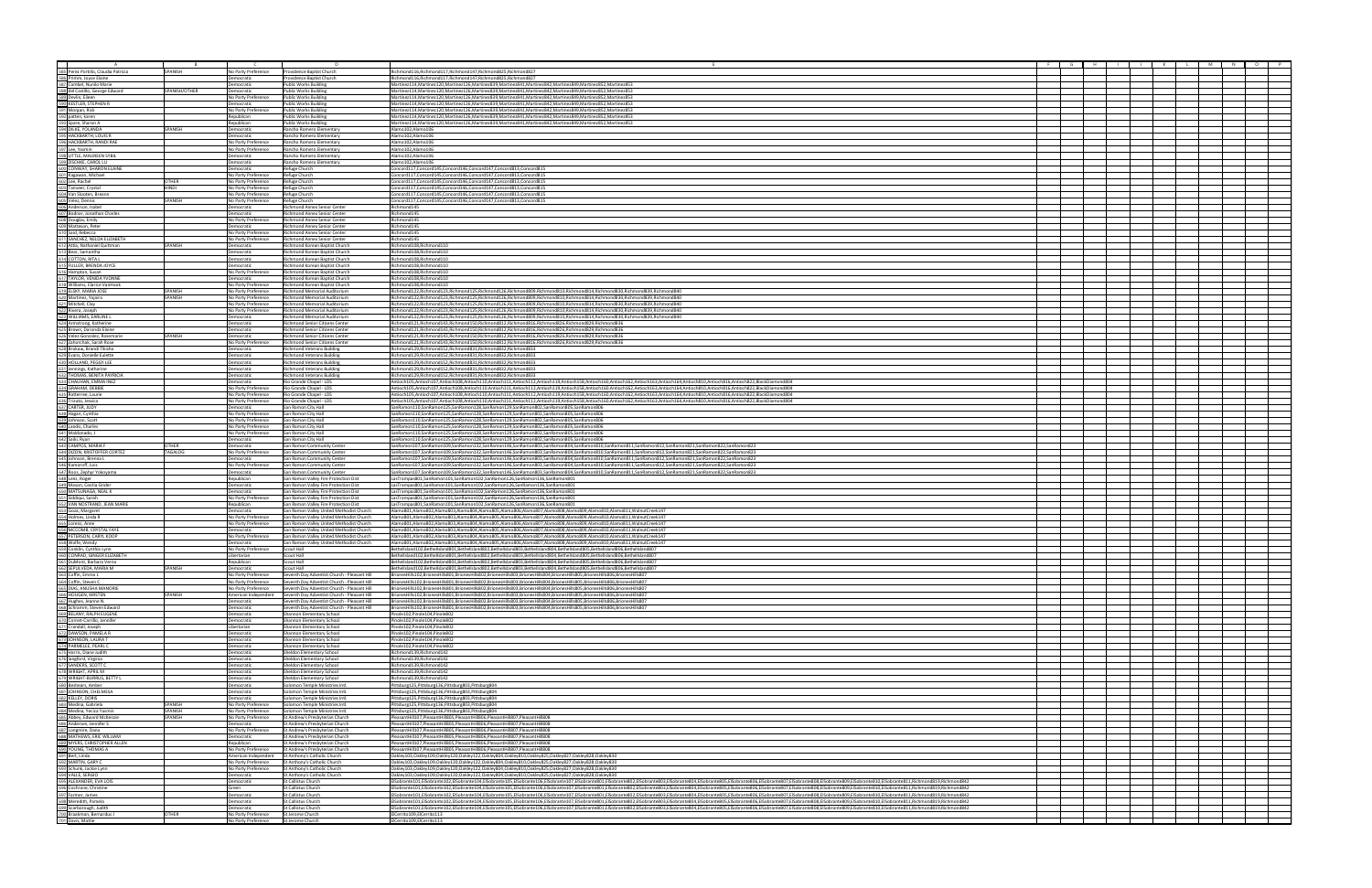|                                                                                                                                                                                                                                                                                                                                                                                                                                                                                                |                             | No Party Preference                        | St Jerome Church                                                                 | ElCerrito109,ElCerrito113                                                                                                                                                                                                                                                                                                                                                                                                                                        |  |  |
|------------------------------------------------------------------------------------------------------------------------------------------------------------------------------------------------------------------------------------------------------------------------------------------------------------------------------------------------------------------------------------------------------------------------------------------------------------------------------------------------|-----------------------------|--------------------------------------------|----------------------------------------------------------------------------------|------------------------------------------------------------------------------------------------------------------------------------------------------------------------------------------------------------------------------------------------------------------------------------------------------------------------------------------------------------------------------------------------------------------------------------------------------------------|--|--|
| $\begin{tabular}{l} $702]\,\mathrm{JAROZ},\mathrm{JUDITH}\,\mathrm{MARY} \\ \hline \color{red}{702}\,\mathrm{JACOy},\mathrm{James} \\ \color{red}{704}\,\mathrm{PATION},\mathrm{Simon} \\ \color{red}{703}\,\mathrm{W0},\mathrm{peno} \\ \color{red}{708}\,\mathrm{Woo},\mathrm{peno} \\ \color{red}{708}\,\mathrm{Voup},\mathrm{Adam} \\ \color{red}{709}\,\mathrm{COFHN},\mathrm{LEAH} \\ \color{red}{709}\,\mathrm{GOLDWASSE},\mathrm{MARA} \\ \color{red}{709}\,\mathrm{HAWVABO},\mathrm{$ |                             | No Party Preference                        | St Jerome Church                                                                 | ElCerrito109,ElCerrito113                                                                                                                                                                                                                                                                                                                                                                                                                                        |  |  |
|                                                                                                                                                                                                                                                                                                                                                                                                                                                                                                |                             | No Party Preference                        | St Jerome Church                                                                 | ElCerrito109,ElCerrito113                                                                                                                                                                                                                                                                                                                                                                                                                                        |  |  |
|                                                                                                                                                                                                                                                                                                                                                                                                                                                                                                |                             | No Party Preference                        | St Jerome Church                                                                 | ElCerrito109,ElCerrito113                                                                                                                                                                                                                                                                                                                                                                                                                                        |  |  |
|                                                                                                                                                                                                                                                                                                                                                                                                                                                                                                |                             | Democratic                                 | St Jerome Church                                                                 | ElCerrito109,ElCerrito113                                                                                                                                                                                                                                                                                                                                                                                                                                        |  |  |
|                                                                                                                                                                                                                                                                                                                                                                                                                                                                                                |                             | No Party Preference<br>Democratic          | St John's Community Center<br>St John's Community Center                         | ElCerrito104,ElCerrito106,ElCerrito114<br>:ICerrito104,EICerrito106,EICerrito114                                                                                                                                                                                                                                                                                                                                                                                 |  |  |
|                                                                                                                                                                                                                                                                                                                                                                                                                                                                                                |                             | Democratic                                 | St John's Community Center                                                       | ElCerrito104,ElCerrito106,ElCerrito114                                                                                                                                                                                                                                                                                                                                                                                                                           |  |  |
|                                                                                                                                                                                                                                                                                                                                                                                                                                                                                                |                             | Democratic                                 | St John's Community Center                                                       | ElCerrito104,ElCerrito106,ElCerrito114                                                                                                                                                                                                                                                                                                                                                                                                                           |  |  |
|                                                                                                                                                                                                                                                                                                                                                                                                                                                                                                |                             | Democratic                                 | St John's Community Center                                                       | ElCerrito104,ElCerrito106,ElCerrito114                                                                                                                                                                                                                                                                                                                                                                                                                           |  |  |
|                                                                                                                                                                                                                                                                                                                                                                                                                                                                                                |                             | Democratic<br>Democratic                   | St John's Community Center<br>St Mark's United Methodist Church                  | ECerrito104.ElCerrito106.ElCerrito114<br>Orinda105.Orinda106.Orinda113                                                                                                                                                                                                                                                                                                                                                                                           |  |  |
|                                                                                                                                                                                                                                                                                                                                                                                                                                                                                                |                             | No Party Preference                        | St Mark's United Methodist Church                                                | Orinda105, Orinda106, Orinda113                                                                                                                                                                                                                                                                                                                                                                                                                                  |  |  |
|                                                                                                                                                                                                                                                                                                                                                                                                                                                                                                |                             | Democratic                                 | St Mark's United Methodist Church                                                | Orinda105, Orinda106, Orinda113                                                                                                                                                                                                                                                                                                                                                                                                                                  |  |  |
|                                                                                                                                                                                                                                                                                                                                                                                                                                                                                                | SPANISH                     | Republican                                 | St Mark's United Methodist Church                                                | Orinda105,Orinda106,Orinda113                                                                                                                                                                                                                                                                                                                                                                                                                                    |  |  |
|                                                                                                                                                                                                                                                                                                                                                                                                                                                                                                |                             | No Party Preference                        | <b>St Mark's United Methodist Church</b><br>St Mark's United Methodist Church    | Orinda105,Orinda106,Orinda113                                                                                                                                                                                                                                                                                                                                                                                                                                    |  |  |
|                                                                                                                                                                                                                                                                                                                                                                                                                                                                                                | <b>INDI/OTHER</b>           | Democratic<br>Democratic                   | St Matthew Lutheran Church                                                       | Orinda105,Orinda106,Orinda113<br>WalnutCreek110, WalnutCreek113, WalnutCreek115, WalnutCreek140, WalnutCreek141                                                                                                                                                                                                                                                                                                                                                  |  |  |
|                                                                                                                                                                                                                                                                                                                                                                                                                                                                                                |                             | Republican                                 | St Matthew Lutheran Church                                                       | WalnutCreek110,WalnutCreek113,WalnutCreek115,WalnutCreek140,WalnutCreek141                                                                                                                                                                                                                                                                                                                                                                                       |  |  |
|                                                                                                                                                                                                                                                                                                                                                                                                                                                                                                |                             | Republican                                 | St Matthew Lutheran Church                                                       | WalnutCreek110, WalnutCreek113, WalnutCreek115, WalnutCreek140, WalnutCreek141                                                                                                                                                                                                                                                                                                                                                                                   |  |  |
|                                                                                                                                                                                                                                                                                                                                                                                                                                                                                                |                             | Republican                                 | St Matthew Lutheran Church                                                       | WalnutCreek110, WalnutCreek113, WalnutCreek115, WalnutCreek140, WalnutCreek141                                                                                                                                                                                                                                                                                                                                                                                   |  |  |
| 715 Chauhan, Nish<br>717 Levinson, Ruth<br>717 Levinson, Ruth<br>717 Levinson, Ruth<br>717 Monardo, Ashley<br>719 ABID, MUHAMMAD<br>722 HELLER, CHNSTINE ANN<br>722 HELLER, DOBRIT CORTER<br>722 HELLER, DOBRIT CORTER<br>722 HENDIETT, NANCY HE                                                                                                                                                                                                                                               |                             | No Party Preference<br>Democratic          | St Matthew Lutheran Church<br>St Matthew Lutheran Church                         | WalnutCreek110, WalnutCreek113, WalnutCreek115, WalnutCreek140, WalnutCreek141<br>WalnutCreek110, WalnutCreek113, WalnutCreek115, WalnutCreek140, WalnutCreek141                                                                                                                                                                                                                                                                                                 |  |  |
|                                                                                                                                                                                                                                                                                                                                                                                                                                                                                                |                             | Republican                                 | St Monica Church                                                                 | Moraga101, Moraga103, Moraga105, Moraga106, Moraga107, Moraga108, Saint Marys 801                                                                                                                                                                                                                                                                                                                                                                                |  |  |
|                                                                                                                                                                                                                                                                                                                                                                                                                                                                                                |                             | Republican                                 | St Monica Church                                                                 | Moraga101, Moraga103, Moraga105, Moraga106, Moraga107, Moraga108, Saint Marys801                                                                                                                                                                                                                                                                                                                                                                                 |  |  |
|                                                                                                                                                                                                                                                                                                                                                                                                                                                                                                |                             | Democratic                                 | St Monica Church                                                                 | Moraga101, Moraga103, Moraga105, Moraga106, Moraga107, Moraga108, Saint Marys 801                                                                                                                                                                                                                                                                                                                                                                                |  |  |
|                                                                                                                                                                                                                                                                                                                                                                                                                                                                                                |                             | No Party Preference<br>No Party Preference | St Monica Church<br><b>St Monica Church</b>                                      | Moraga101, Moraga103, Moraga105, Moraga106, Moraga107, Moraga108, Saint Marys801                                                                                                                                                                                                                                                                                                                                                                                 |  |  |
|                                                                                                                                                                                                                                                                                                                                                                                                                                                                                                |                             | No Party Preference                        | St Monica Church                                                                 | Moraga101, Moraga103, Moraga105, Moraga106, Moraga107, Moraga108, Saint Marys801<br>Moraga101, Moraga103, Moraga105, Moraga106, Moraga107, Moraga108, Saint Marys801                                                                                                                                                                                                                                                                                             |  |  |
|                                                                                                                                                                                                                                                                                                                                                                                                                                                                                                | IINDI                       | No Party Preference                        | St Patricks Church                                                               | Rodeo101, Rodeo102                                                                                                                                                                                                                                                                                                                                                                                                                                               |  |  |
| 726 BLACK, EVAN GARTH<br>722 Mahoney, Don<br>722 Schlichting, Oscar<br>722 Schlichting, Oscar<br>723 Unikler Finger, Sylvia<br>731 Chhatwal, Amritpal<br>732 KAUFMAN, VIVIAN D<br>732 KAUFMAN, VIVIAN<br>7325 Wislon, Daniel Martin<br>7325 Wisl                                                                                                                                                                                                                                               |                             | Democratic                                 | St Patricks Church                                                               | Rodeo101,Rodeo102                                                                                                                                                                                                                                                                                                                                                                                                                                                |  |  |
|                                                                                                                                                                                                                                                                                                                                                                                                                                                                                                | /IETNAMESE/OTHER<br>TAGALOG | No Party Preference                        | St Patricks Church                                                               | Rodeo101,Rodeo102                                                                                                                                                                                                                                                                                                                                                                                                                                                |  |  |
|                                                                                                                                                                                                                                                                                                                                                                                                                                                                                                |                             | Republican<br>Democratic                   | St Patricks Church<br>St Patricks Church                                         | Rodeo101, Rodeo102<br>Rodeo101,Rodeo102                                                                                                                                                                                                                                                                                                                                                                                                                          |  |  |
|                                                                                                                                                                                                                                                                                                                                                                                                                                                                                                | SPANISH                     | Democratic                                 | St Peter Christian Methodist Episcopal                                           | ElCerrito101,ElCerrito102                                                                                                                                                                                                                                                                                                                                                                                                                                        |  |  |
|                                                                                                                                                                                                                                                                                                                                                                                                                                                                                                |                             | No Party Preference                        | St Peter Christian Methodist Enisconal                                           | ElCerrito101.ElCerrito102                                                                                                                                                                                                                                                                                                                                                                                                                                        |  |  |
|                                                                                                                                                                                                                                                                                                                                                                                                                                                                                                |                             | Democratic                                 | st Peter Christian Methodist Episcopal                                           | ElCerrito101,ElCerrito102                                                                                                                                                                                                                                                                                                                                                                                                                                        |  |  |
|                                                                                                                                                                                                                                                                                                                                                                                                                                                                                                |                             | Democratic<br>Democratic                   | St Peter Christian Methodist Episcopal<br>St Peter Christian Methodist Episcopal | ElCerrito101,ElCerrito102<br>ElCerrito101,ElCerrito102                                                                                                                                                                                                                                                                                                                                                                                                           |  |  |
|                                                                                                                                                                                                                                                                                                                                                                                                                                                                                                |                             | Democratic                                 | St Stephens Episcopal Church                                                     | Orinda102,Orinda109,Orinda110,Orinda112                                                                                                                                                                                                                                                                                                                                                                                                                          |  |  |
|                                                                                                                                                                                                                                                                                                                                                                                                                                                                                                |                             | No Party Preference                        | St Stephens Episcopal Church                                                     | Orinda102,Orinda109,Orinda110,Orinda112                                                                                                                                                                                                                                                                                                                                                                                                                          |  |  |
|                                                                                                                                                                                                                                                                                                                                                                                                                                                                                                |                             | Republican                                 | St Stephens Episcopal Church                                                     | Orinda102,Orinda109,Orinda110,Orinda112                                                                                                                                                                                                                                                                                                                                                                                                                          |  |  |
|                                                                                                                                                                                                                                                                                                                                                                                                                                                                                                | SPANISH<br>PANISH           | Democratic<br>No Party Preference          | St Stephens Episcopal Church<br>St Stephens Episcopal Church                     | Orinda102.Orinda109.Orinda110.Orinda112<br>Orinda102,Orinda109,Orinda110,Orinda112                                                                                                                                                                                                                                                                                                                                                                               |  |  |
| $\frac{732}{729}$ Bramlett, Bruce R.<br>$\frac{738}{729}$ Bruch, Paula G $\frac{8}{729}$ Scarpa, Joanne Patricia<br>$\frac{741}{724}$ Shakett, Lynn H<br>$\frac{742}{724}$ Shakett, Lynn H<br>$\frac{742}{724}$ Taft, Russell<br>$\frac{744}{724}$ Ventworth, Dana R                                                                                                                                                                                                                           |                             | Republican                                 | St Timothy's Episcopal Church                                                    | 2anville101,Danville107,Danville120,Danville121,Danville122,Danville129,Danville801,Danville802,Diablo101                                                                                                                                                                                                                                                                                                                                                        |  |  |
|                                                                                                                                                                                                                                                                                                                                                                                                                                                                                                |                             | No Party Preference                        | St Timothy's Episcopal Church                                                    | Danville101,Danville107,Danville120,Danville121,Danville122,Danville129,Danville801,Danville802,Diablo101                                                                                                                                                                                                                                                                                                                                                        |  |  |
|                                                                                                                                                                                                                                                                                                                                                                                                                                                                                                |                             | No Party Preference                        | St Timothy's Episcopal Church                                                    | Danville101,Danville107,Danville120,Danville121,Danville122,Danville129,Danville801,Danville802,Diablo101                                                                                                                                                                                                                                                                                                                                                        |  |  |
|                                                                                                                                                                                                                                                                                                                                                                                                                                                                                                |                             | Democratic                                 | St Timothy's Episcopal Church                                                    | Danville101,Danville107,Danville120,Danville121,Danville122,Danville129,Danville801,Danville802,Diablo101                                                                                                                                                                                                                                                                                                                                                        |  |  |
|                                                                                                                                                                                                                                                                                                                                                                                                                                                                                                |                             | Democratic<br>Democratic                   | t Timothy's Episcopal Church<br>St Timothy's Episcopal Church                    | :00 Danville101,Danville107,Danville120,Danville121,Danville122,Danville129,Danville801,Danville802,Diablo<br>Danville101,Danville107,Danville120,Danville121,Danville122,Danville129,Danville801,Danville802,Diablo101                                                                                                                                                                                                                                          |  |  |
| 752 Hastings, Dixie Carolyn<br>753 LEWIS, LORETTA M                                                                                                                                                                                                                                                                                                                                                                                                                                            |                             | No Party Preference                        | Stone Valley Rd Chapel - LDS                                                     | Alamo104,Alamo105,Alamo110,Alamo111,Alamo112,MountDiablo101,MountDiablo801,MountDiablo802                                                                                                                                                                                                                                                                                                                                                                        |  |  |
|                                                                                                                                                                                                                                                                                                                                                                                                                                                                                                |                             | No Party Preference                        | Stone Valley Rd Chapel - LDS                                                     | Alamo104,Alamo105,Alamo110,Alamo111,Alamo112,MountDiablo101,MountDiablo801,MountDiablo802                                                                                                                                                                                                                                                                                                                                                                        |  |  |
|                                                                                                                                                                                                                                                                                                                                                                                                                                                                                                | HINDI/OTHER                 | Democratic                                 | Stone Valley Rd Chapel - LDS                                                     | 2026/ilamo104,Alamo105,Alamo110,Alamo111,Alamo112,MountDiablo101,MountDiablo801,MountDiablo80                                                                                                                                                                                                                                                                                                                                                                    |  |  |
|                                                                                                                                                                                                                                                                                                                                                                                                                                                                                                | SPANISH                     | Democratic<br>Republican                   | Stone Valley Rd Chapel - LDS<br>Stone Valley Rd Chapel - LDS                     | Alamo104,Alamo105,Alamo110,Alamo111,Alamo112,MountDiablo101,MountDiablo801,MountDiablo802<br>Alamo104.Alamo105.Alamo110.Alamo111.Alamo112.MountDiablo101.MountDiablo801.MountDiablo802                                                                                                                                                                                                                                                                           |  |  |
|                                                                                                                                                                                                                                                                                                                                                                                                                                                                                                |                             | No Party Preference                        | Stone Valley Rd Chapel - LDS                                                     | Alamo104,Alamo105,Alamo110,Alamo111,Alamo112,MountDiablo101,MountDiablo801,MountDiablo802                                                                                                                                                                                                                                                                                                                                                                        |  |  |
|                                                                                                                                                                                                                                                                                                                                                                                                                                                                                                |                             | Democratic                                 | Sunny Glen Senior Community                                                      | SanRamon112,SanRamon114,SanRamon115,SanRamon116,SanRamon118,SanRamon120,SanRamon121,SanRamon141,SanRamon807,SanRamon809,SanRamon825                                                                                                                                                                                                                                                                                                                              |  |  |
|                                                                                                                                                                                                                                                                                                                                                                                                                                                                                                |                             | No Party Preference                        | Sunny Glen Senior Community                                                      | SanRamon112,SanRamon114,SanRamon115,SanRamon116,SanRamon118,SanRamon120,SanRamon121,SanRamon141,SanRamon807,SanRamon809,SanRamon825                                                                                                                                                                                                                                                                                                                              |  |  |
|                                                                                                                                                                                                                                                                                                                                                                                                                                                                                                | OTHER                       | No Party Preference                        | Sunny Glen Senior Community                                                      | SanRamon112,SanRamon114,SanRamon115,SanRamon116,SanRamon118,SanRamon120,SanRamon121,SanRamon141,SanRamon807,SanRamon809,SanRamon825                                                                                                                                                                                                                                                                                                                              |  |  |
|                                                                                                                                                                                                                                                                                                                                                                                                                                                                                                |                             | No Party Preference<br>emocratic           | Sunny Glen Senior Community<br>Sunny Glen Senior Community                       | SanRamon112,SanRamon114,SanRamon115,SanRamon116,SanRamon118,SanRamon120,SanRamon121,SanRamon141,SanRamon807,SanRamon809,SanRamon825<br>SanRamon112,SanRamon114,SanRamon115,SanRamon116,SanRamon118,SanRamon120,SanRamon121,SanRamon141,SanRamon807,SanRamon809,SanRamon825                                                                                                                                                                                       |  |  |
|                                                                                                                                                                                                                                                                                                                                                                                                                                                                                                |                             | Democratic                                 | Sycamore Valley Elementary                                                       | Danville108.Danville109.Danville112.Danville113.Danville125                                                                                                                                                                                                                                                                                                                                                                                                      |  |  |
|                                                                                                                                                                                                                                                                                                                                                                                                                                                                                                |                             | Democratic                                 | Sycamore Valley Elementary                                                       | Danville108,Danville109,Danville112,Danville113,Danville125                                                                                                                                                                                                                                                                                                                                                                                                      |  |  |
|                                                                                                                                                                                                                                                                                                                                                                                                                                                                                                |                             | Republican                                 | <b>Sycamore Valley Elementary</b>                                                | Danville108,Danville109,Danville112,Danville113,Danville125                                                                                                                                                                                                                                                                                                                                                                                                      |  |  |
|                                                                                                                                                                                                                                                                                                                                                                                                                                                                                                |                             | Democratic<br>Democratic                   | Sycamore Valley Elementary<br>Sycamore Valley Elementary                         | Danville108,Danville109,Danville112,Danville113,Danville125<br>Danville108,Danville109,Danville112,Danville113,Danville125                                                                                                                                                                                                                                                                                                                                       |  |  |
|                                                                                                                                                                                                                                                                                                                                                                                                                                                                                                |                             | No Party Preference                        | Sycamore Valley Elementary                                                       | Danville108,Danville109,Danville112,Danville113,Danville125                                                                                                                                                                                                                                                                                                                                                                                                      |  |  |
|                                                                                                                                                                                                                                                                                                                                                                                                                                                                                                |                             | No Party Preference                        | Tara Hills Elementary                                                            | 3iant804,Giant805,Giant806,Giant807,Giant808,Giant813,Giant814,Giant815                                                                                                                                                                                                                                                                                                                                                                                          |  |  |
|                                                                                                                                                                                                                                                                                                                                                                                                                                                                                                |                             | Democratic                                 | <b>Tara Hills Elementary</b>                                                     | 3iant804.Giant805.Giant806.Giant807.Giant808.Giant813.Giant814.Giant815                                                                                                                                                                                                                                                                                                                                                                                          |  |  |
|                                                                                                                                                                                                                                                                                                                                                                                                                                                                                                |                             | No Party Preference<br>No Party Preference | <b>Tara Hills Elementary</b><br>Tara Hills Elementary                            | Giant804, Giant805, Giant806, Giant807, Giant808, Giant813, Giant814, Giant815<br>Giant804, Giant805, Giant806, Giant807, Giant808, Giant813, Giant814, Giant815                                                                                                                                                                                                                                                                                                 |  |  |
|                                                                                                                                                                                                                                                                                                                                                                                                                                                                                                |                             | Democratic                                 | Tara Hills Elementary                                                            | Giant804,Giant805,Giant806,Giant807,Giant808,Giant813,Giant814,Giant815                                                                                                                                                                                                                                                                                                                                                                                          |  |  |
| $\frac{L_{224}^{\text{max}} \text{D, 206}}{7524 \text{ max.} \times 0.0 \times 100 \times 100 \times 100 \times 100 \times 100 \times 100 \times 100 \times 100 \times 100 \times 100 \times 100 \times 100 \times 100 \times 100 \times 100 \times 100 \times 100 \times 100 \times 100 \times 100 \times 100 \times 100 \times 100 \times 100 \times 100 \times 100 \times 100 \times 100 \times 100 \times 1$                                                                               |                             | Other                                      | The Bay Church                                                                   | BayPoint105,BayPoint106,BayPoint107,BayPoint109,BayPoint802,Nichols801                                                                                                                                                                                                                                                                                                                                                                                           |  |  |
|                                                                                                                                                                                                                                                                                                                                                                                                                                                                                                |                             | Other                                      | The Bay Church                                                                   | BayPoint105,BayPoint106,BayPoint107,BayPoint109,BayPoint802,Nichols801                                                                                                                                                                                                                                                                                                                                                                                           |  |  |
|                                                                                                                                                                                                                                                                                                                                                                                                                                                                                                |                             | Republican                                 | The Bay Church                                                                   | BayPoint105,BayPoint106,BayPoint107,BayPoint109,BayPoint802,Nichols801                                                                                                                                                                                                                                                                                                                                                                                           |  |  |
|                                                                                                                                                                                                                                                                                                                                                                                                                                                                                                | <b>PANISH</b>               | Democratic<br>Democratic                   | The Bay Church<br>The Bay Church                                                 | BayPoint105,BayPoint106,BayPoint107,BayPoint109,BayPoint802,Nichols801<br>BayPoint105,BayPoint106,BayPoint107,BayPoint109,BayPoint802,Nichols801                                                                                                                                                                                                                                                                                                                 |  |  |
|                                                                                                                                                                                                                                                                                                                                                                                                                                                                                                |                             | Democratic                                 | The Bay Church                                                                   | BayPoint105,BayPoint106,BayPoint107,BayPoint109,BayPoint802,Nichols801                                                                                                                                                                                                                                                                                                                                                                                           |  |  |
|                                                                                                                                                                                                                                                                                                                                                                                                                                                                                                |                             | No Party Preference                        | Timber Point Elementan                                                           | DiscoveryBay802,DiscoveryBay803,DiscoveryBay804,DiscoveryBay805,DiscoveryBay806,DiscoveryBay807,DiscoveryBay808,DiscoveryBay809,DiscoveryBay810,DiscoveryBay811,DiscoveryBay811,DiscoveryBay812,DiscoveryBay812,DiscoveryBay81                                                                                                                                                                                                                                   |  |  |
|                                                                                                                                                                                                                                                                                                                                                                                                                                                                                                |                             | Democratic<br>Republican                   | <b>Fimber Point Elementary</b><br><b>Timber Point Elementary</b>                 | DiscoveryBay802,DiscoveryBay803,DiscoveryBay804,DiscoveryBay805,DiscoveryBay806,DiscoveryBay807,DiscoveryBay808,DiscoveryBay808,DiscoveryBay810,DiscoveryBay811,DiscoveryBay811,DiscoveryBay812,DiscoveryBay812,DiscoveryBay81<br>DiscoveryBay802,DiscoveryBay803,DiscoveryBay804,DiscoveryBay805,DiscoveryBay806,DiscoveryBay807,DiscoveryBay808,DiscoveryBay809,DiscoveryBay810,DiscoveryBay811,DiscoveryBay812,DiscoveryBay812,DiscoveryBay812,DiscoveryBay81 |  |  |
|                                                                                                                                                                                                                                                                                                                                                                                                                                                                                                | PANISH                      | Democratic                                 | <b>Timber Point Elementary</b>                                                   | DiscoveryBay802,DiscoveryBay803,DiscoveryBay804,DiscoveryBay805,DiscoveryBay806,DiscoveryBay807,DiscoveryBay808,DiscoveryBay809,DiscoveryBay800,DiscoveryBay810,DiscoveryBay811,DiscoveryBay812,DiscoveryBay812,DiscoveryBay81                                                                                                                                                                                                                                   |  |  |
|                                                                                                                                                                                                                                                                                                                                                                                                                                                                                                | SPANISH                     | Democratic                                 | <b>Timber Point Elementary</b>                                                   | DiscoveryBay802,DiscoveryBay803,DiscoveryBay804,DiscoveryBay805,DiscoveryBay806,DiscoveryBay807,DiscoveryBay809,DiscoveryBay809,DiscoveryBay810,DiscoveryBay811,DiscoveryBay812,DiscoveryBay811,DiscoveryBay812,DiscoveryBay81                                                                                                                                                                                                                                   |  |  |
|                                                                                                                                                                                                                                                                                                                                                                                                                                                                                                |                             | American Independent                       | Town of Discovery Bay Community Center                                           | DiscoveryBay103,DiscoveryBay104,DiscoveryBay106,DiscoveryBay107,DiscoveryBay801                                                                                                                                                                                                                                                                                                                                                                                  |  |  |
|                                                                                                                                                                                                                                                                                                                                                                                                                                                                                                |                             | No Party Preference                        | Town of Discovery Bay Community Center                                           | DiscoveryBay103,DiscoveryBay104,DiscoveryBay106,DiscoveryBay107,DiscoveryBay801                                                                                                                                                                                                                                                                                                                                                                                  |  |  |
|                                                                                                                                                                                                                                                                                                                                                                                                                                                                                                | SPANISH                     | No Party Preference<br>No Party Preference | Town of Discovery Bay Community Center<br>Town of Discovery Bay Community Center | DiscoveryBay103,DiscoveryBay104,DiscoveryBay106,DiscoveryBay107,DiscoveryBay801<br>DiscoveryBay103,DiscoveryBay104,DiscoveryBay106,DiscoveryBay107,DiscoveryBay801                                                                                                                                                                                                                                                                                               |  |  |
|                                                                                                                                                                                                                                                                                                                                                                                                                                                                                                |                             | American Independent                       | <b>Triangle Court Community Center</b>                                           | Richmond130                                                                                                                                                                                                                                                                                                                                                                                                                                                      |  |  |
|                                                                                                                                                                                                                                                                                                                                                                                                                                                                                                |                             | Democratic                                 | <b>Triangle Court Community Center</b>                                           | Richmond130                                                                                                                                                                                                                                                                                                                                                                                                                                                      |  |  |
|                                                                                                                                                                                                                                                                                                                                                                                                                                                                                                | <b>ITHER</b>                | Democratic                                 | <b>Triangle Court Community Center</b>                                           | Richmond130<br>Richmond130                                                                                                                                                                                                                                                                                                                                                                                                                                       |  |  |
|                                                                                                                                                                                                                                                                                                                                                                                                                                                                                                | TAGALOG                     | No Party Preference<br>Democratic          | <b>Triangle Court Community Center</b><br>Valley Christian Church                | Concord125,Concord126,Concord132,Concord140                                                                                                                                                                                                                                                                                                                                                                                                                      |  |  |
| <b>777)</b> SCHWARZ, HANS RUDOUE<br>777) SCHWARZ, HANS RUDOUE<br>779) SHEMARZ, HANS RUDOUE<br>779) SHEMOn, Chyslem CRONATIL, ELEONORA E<br>789) SHEMON, CYSTAIN (KRONICA JEANNE<br>789) SHEMON, VIERONICA JEANNE<br>789) SMONN, VIERONICA JEANN                                                                                                                                                                                                                                                |                             | Democratic                                 | Valley Christian Church                                                          | Concord125.Concord126.Concord132.Concord140                                                                                                                                                                                                                                                                                                                                                                                                                      |  |  |
|                                                                                                                                                                                                                                                                                                                                                                                                                                                                                                | SPANISH                     | Democratic                                 | Valley Christian Church                                                          | Concord125,Concord126,Concord132,Concord140                                                                                                                                                                                                                                                                                                                                                                                                                      |  |  |
|                                                                                                                                                                                                                                                                                                                                                                                                                                                                                                | PANISH                      | No Party Preference                        | Valley Christian Church                                                          | Concord125,Concord126,Concord132,Concord140                                                                                                                                                                                                                                                                                                                                                                                                                      |  |  |
|                                                                                                                                                                                                                                                                                                                                                                                                                                                                                                |                             | No Party Preference<br>Libertarian         | Valley Christian Church<br>Valley Christian Church                               | Concord125.Concord126.Concord132.Concord140<br>Concord125,Concord126,Concord132,Concord140                                                                                                                                                                                                                                                                                                                                                                       |  |  |
|                                                                                                                                                                                                                                                                                                                                                                                                                                                                                                |                             | No Party Preference                        | Veterans Memorial Building - Lafayette                                           | Lafayette101,Lafayette102,Lafayette103,Lafayette105,Lafayette106,Lafayette108                                                                                                                                                                                                                                                                                                                                                                                    |  |  |
|                                                                                                                                                                                                                                                                                                                                                                                                                                                                                                |                             | Republican                                 | Veterans Memorial Building - Lafayette                                           | .afayette101,Lafayette102,Lafayette103,Lafayette105,Lafayette106,Lafayette108                                                                                                                                                                                                                                                                                                                                                                                    |  |  |
|                                                                                                                                                                                                                                                                                                                                                                                                                                                                                                |                             | Democratic                                 | Veterans Memorial Building - Lafayette                                           | Lafayette101,Lafayette102,Lafayette103,Lafayette105,Lafayette106,Lafayette108                                                                                                                                                                                                                                                                                                                                                                                    |  |  |
|                                                                                                                                                                                                                                                                                                                                                                                                                                                                                                |                             | Democratic<br>No Party Preference          | Veterans Memorial Building - Lafayette                                           | Lafayette101,Lafayette102,Lafayette103,Lafayette105,Lafayette106,Lafayette108<br>Lafayette101,Lafayette102,Lafayette103,Lafayette105,Lafayette106,Lafayette108                                                                                                                                                                                                                                                                                                   |  |  |
| 803 VOLI, JANE GROSKOPF<br>2021 Chena, Rishi Ugersain<br>2031 Chopra, Rishi Ugersain<br>2031 GLOVER, RODIV JAMES<br>2021 LaDue, Debbl<br>2029 Velener, Jeff Steven<br>303 SCALISE, NAME (1. PFIRR D<br>311 Harrington, Sean Michael<br>313 Jakovieski,                                                                                                                                                                                                                                         | SPANISH/HINDI               | Democratic                                 | Veterans Memorial Building - Lafayette<br>Walnut Country - Clubhouse             | Concord141,Concord144,Concord168,Concord811,Concord812,Concord823                                                                                                                                                                                                                                                                                                                                                                                                |  |  |
|                                                                                                                                                                                                                                                                                                                                                                                                                                                                                                |                             | Democratic                                 | Walnut Country - Clubhouse                                                       | Concord141,Concord144,Concord168,Concord811,Concord812,Concord823                                                                                                                                                                                                                                                                                                                                                                                                |  |  |
|                                                                                                                                                                                                                                                                                                                                                                                                                                                                                                |                             | Republican                                 | Walnut Country - Clubhouse                                                       | Concord141.Concord144.Concord168.Concord811.Concord812.Concord823                                                                                                                                                                                                                                                                                                                                                                                                |  |  |
|                                                                                                                                                                                                                                                                                                                                                                                                                                                                                                |                             | Democratic                                 | Walnut Country - Clubhouse                                                       | Concord141,Concord144,Concord168,Concord811,Concord812,Concord823                                                                                                                                                                                                                                                                                                                                                                                                |  |  |
|                                                                                                                                                                                                                                                                                                                                                                                                                                                                                                |                             | No Party Preference<br>Democratic          | Walnut Country - Clubhouse<br>Walnut Country - Clubhouse                         | Concord141,Concord144,Concord168,Concord811,Concord812,Concord823<br>Concord141,Concord144,Concord168,Concord811,Concord812,Concord823                                                                                                                                                                                                                                                                                                                           |  |  |
|                                                                                                                                                                                                                                                                                                                                                                                                                                                                                                |                             | Democratic                                 | Walnut Heights Elementary                                                        | WalnutKnolls101, WalnutKnolls102, WalnutKnolls103, WalnutKnolls801                                                                                                                                                                                                                                                                                                                                                                                               |  |  |
|                                                                                                                                                                                                                                                                                                                                                                                                                                                                                                |                             | Democratic                                 | <b>Walnut Heights Elementary</b>                                                 | WalnutKnolls101.WalnutKnolls102.WalnutKnolls103.WalnutKnolls801                                                                                                                                                                                                                                                                                                                                                                                                  |  |  |
|                                                                                                                                                                                                                                                                                                                                                                                                                                                                                                |                             | No Party Preference                        | <b>Walnut Heights Elementary</b>                                                 | WalnutKnolls101, WalnutKnolls102, WalnutKnolls103, WalnutKnolls801                                                                                                                                                                                                                                                                                                                                                                                               |  |  |
|                                                                                                                                                                                                                                                                                                                                                                                                                                                                                                | OTHER                       | Republican<br>Democratic                   | <b>Walnut Heights Elementary</b><br>Walnut Heights Elementary                    | WalnutKnolls101.WalnutKnolls102.WalnutKnolls103.WalnutKnolls801<br>WalnutKnolls101.WalnutKnolls102.WalnutKnolls103.WalnutKnolls801                                                                                                                                                                                                                                                                                                                               |  |  |
|                                                                                                                                                                                                                                                                                                                                                                                                                                                                                                |                             | No Party Preference                        | <b>Walnut Heights Elementary</b>                                                 | WalnutKnolls101, WalnutKnolls102, WalnutKnolls103, WalnutKnolls801                                                                                                                                                                                                                                                                                                                                                                                               |  |  |
|                                                                                                                                                                                                                                                                                                                                                                                                                                                                                                |                             | No Party Preference                        | <b>Washington Elementary</b>                                                     | Richmond101, Richmond102, Richmond844                                                                                                                                                                                                                                                                                                                                                                                                                            |  |  |
|                                                                                                                                                                                                                                                                                                                                                                                                                                                                                                |                             | Democratic                                 | <b>Washington Elementary</b>                                                     | Richmond101.Richmond102.Richmond844                                                                                                                                                                                                                                                                                                                                                                                                                              |  |  |
|                                                                                                                                                                                                                                                                                                                                                                                                                                                                                                |                             | Democratic                                 | <b>Washington Elementary</b>                                                     | Richmond101,Richmond102,Richmond844                                                                                                                                                                                                                                                                                                                                                                                                                              |  |  |